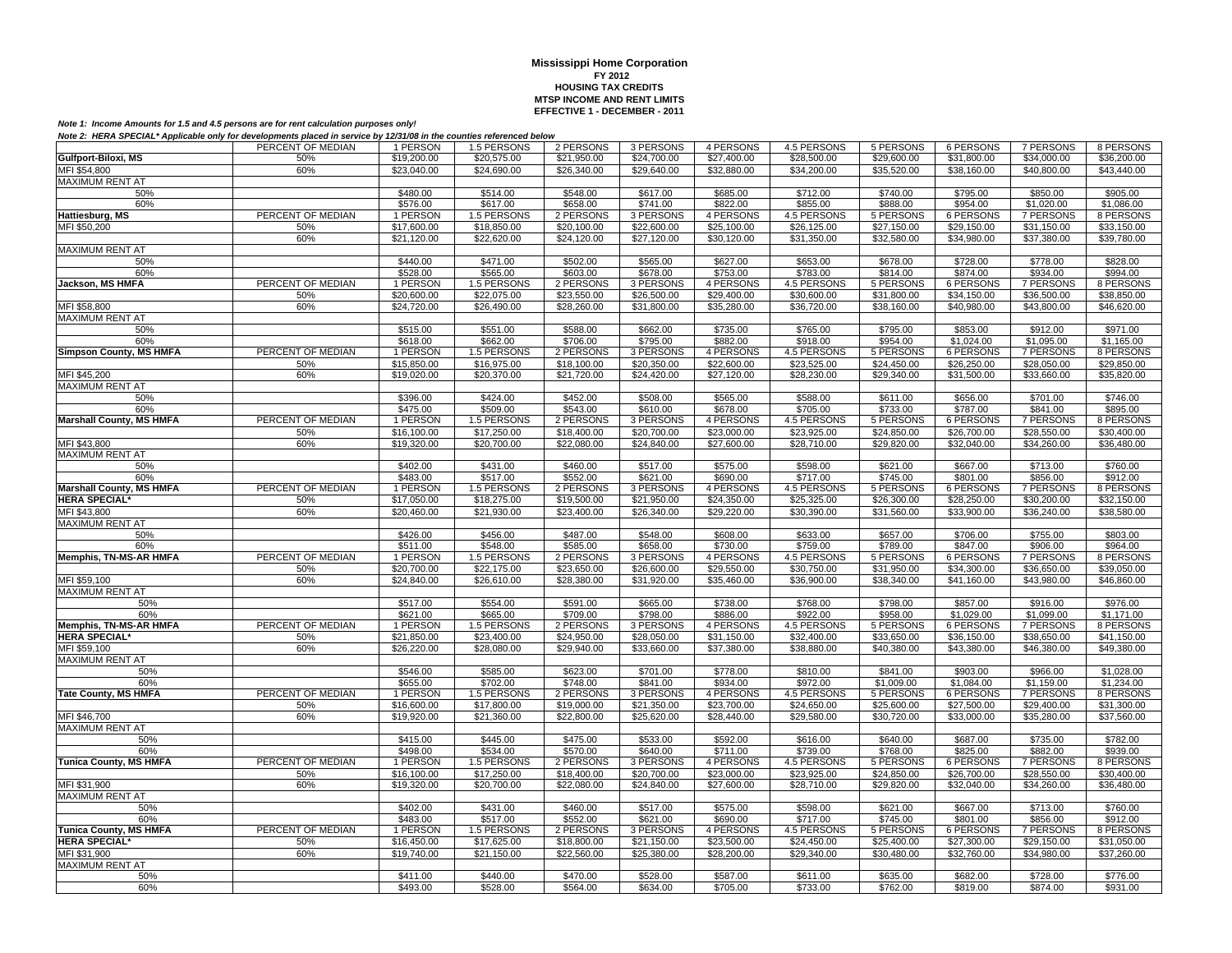| Pascagoula, MS MSA     | PERCENT OF MEDIAN | 1 PERSON    | 1.5 PERSONS | 2 PERSONS   | 3 PERSONS   | 4 PERSONS   | 4.5 PERSONS | 5 PERSONS        | 6 PERSONS        | 7 PERSONS        | 8 PERSONS   |
|------------------------|-------------------|-------------|-------------|-------------|-------------|-------------|-------------|------------------|------------------|------------------|-------------|
|                        | 50%               | \$20,450.00 | \$21,925.00 | \$23,400.00 | \$26,300.00 | \$29,200.00 | \$30,375.00 | \$31,550.00      | \$33,900.00      | \$36,250.00      | \$38,550.00 |
| MFI \$58,400           | 60%               | \$24,540.00 | \$26,310.00 | \$28,080.00 | \$31,560.00 | \$35,040,00 | \$36,450.00 | \$37,860.00      | \$40,680.00      | \$43,500.00      | \$46,260.00 |
| MAXIMUM RENT AT        |                   |             |             |             |             |             |             |                  |                  |                  |             |
| 50%                    |                   | \$511.00    | \$548.00    | \$585.00    | \$657.00    | \$730.00    | \$759.00    | \$788.00         | \$847.00         | \$906.00         | \$963.00    |
| 60%                    |                   | \$613.00    | \$657.00    | \$702.00    | \$789.00    | \$876.00    | \$911.00    | \$946.00         | \$1,017.00       | \$1,087.00       | \$1,156.00  |
| <b>ADAMS CO.</b>       | PERCENT OF MEDIAN | 1 PERSON    | 1.5 PERSONS | 2 PERSONS   | 3 PERSONS   | 4 PERSONS   | 4.5 PERSONS | 5 PERSONS        | 6 PERSONS        | <b>7 PERSONS</b> | 8 PERSONS   |
|                        | 50%               | \$14,800.00 | \$15,850.00 | \$16,900.00 | \$19,000.00 | \$21,100.00 | \$21,950.00 | \$22,800.00      | \$24,500.00      | \$26,200.00      | \$27,900.00 |
| MFI \$38,000           | 60%               | \$17,760.00 | \$19.020.00 | \$20,280.00 | \$22,800.00 | \$25,320.00 | \$26,340.00 | \$27,360.00      | \$29,400.00      | \$31,440.00      | \$33,480.00 |
| <b>MAXIMUM RENT AT</b> |                   |             |             |             |             |             |             |                  |                  |                  |             |
| 50%                    |                   | \$370.00    | \$396.00    | \$422.00    | \$475.00    | \$527.00    | \$548.00    | \$570.00         | \$612.00         |                  | \$697.00    |
|                        |                   |             |             |             |             |             |             |                  |                  | \$655.00         |             |
| 60%                    | PERCENT OF MEDIAN | \$444.00    | \$475.00    | \$507.00    | \$570.00    | \$633.00    | \$658.00    | \$684.00         | \$735.00         | \$786.00         | \$837.00    |
| <b>ALCORN CO.</b>      |                   | 1 PERSON    | 1.5 PERSONS | 2 PERSONS   | 3 PERSONS   | 4 PERSONS   | 4.5 PERSONS | 5 PERSONS        | 6 PERSONS        | <b>7 PERSONS</b> | 8 PERSONS   |
|                        | 50%               | \$16,450.00 | \$17,625.00 | \$18,800.00 | \$21,150.00 | \$23,500.00 | \$24,450.00 | \$25,400.00      | \$27,300.00      | \$29,150.00      | \$31,050.00 |
| MFI \$47,000           | 60%               | \$19,740.00 | \$21,150.00 | \$22,560.00 | \$25,380.00 | \$28,200.00 | \$29,340.00 | \$30,480.00      | \$32,760.00      | \$34,980.00      | \$37,260.00 |
| MAXIMUM RENT AT        |                   |             |             |             |             |             |             |                  |                  |                  |             |
| 50%                    |                   | \$411.00    | \$440.00    | \$470.00    | \$528.00    | \$587.00    | \$611.00    | \$635.00         | \$682.00         | \$728.00         | \$776.00    |
| 60%                    |                   | \$493.00    | \$528.00    | \$564.00    | \$634.00    | \$705.00    | \$733.00    | \$762.00         | \$819.00         | \$874.00         | \$931.00    |
| <b>AMITE CO.</b>       | PERCENT OF MEDIAN | 1 PERSON    | 1.5 PERSONS | 2 PERSONS   | 3 PERSONS   | 4 PERSONS   | 4.5 PERSONS | 5 PERSONS        | <b>6 PERSONS</b> | <b>7 PERSONS</b> | 8 PERSONS   |
|                        | 50%               | \$14,800.00 | \$15,850.00 | \$16,900.00 | \$19,000.00 | \$21,100.00 | \$21,950.00 | \$22,800.00      | \$24,500.00      | \$26,200.00      | \$27,900.00 |
| MFI \$35.100           | 60%               | \$17,760.00 | \$19.020.00 | \$20,280.00 | \$22,800.00 | \$25,320.00 | \$26,340.00 | \$27,360.00      | \$29,400.00      | \$31.440.00      | \$33,480.00 |
| <b>MAXIMUM RENT AT</b> |                   |             |             |             |             |             |             |                  |                  |                  |             |
| 50%                    |                   | \$370.00    | \$396.00    | \$422.00    | \$475.00    | \$527.00    | \$548.00    | \$570.00         | \$612.00         | \$655.00         | \$697.00    |
| 60%                    |                   | \$444.00    | \$475.00    | \$507.00    | \$570.00    | \$633.00    | \$658.00    | \$684.00         | \$735.00         | \$786.00         | \$837.00    |
| <b>ATTALA CO.</b>      | PERCENT OF MEDIAN | 1 PERSON    | 1.5 PERSONS | 2 PERSONS   | 3 PERSONS   | 4 PERSONS   | 4.5 PERSONS | 5 PERSONS        | 6 PERSONS        | <b>7 PERSONS</b> | 8 PERSONS   |
|                        | 50%               | \$14,800.00 | \$15,850.00 | \$16,900.00 | \$19,000.00 | \$21,100.00 | \$21,950.00 | \$22,800.00      | \$24,500.00      | \$26,200.00      | \$27,900.00 |
| MFI \$40,800           | 60%               | \$17,760.00 | \$19,020.00 | \$20,280.00 | \$22,800.00 | \$25,320.00 | \$26,340.00 | \$27,360.00      | \$29,400.00      | \$31,440.00      | \$33,480.00 |
| <b>MAXIMUM RENT AT</b> |                   |             |             |             |             |             |             |                  |                  |                  |             |
| 50%                    |                   | \$370.00    | \$396.00    | \$422.00    | \$475.00    | \$527.00    | \$548.00    | \$570.00         | \$612.00         | \$655.00         | \$697.00    |
| 60%                    |                   | \$444.00    | \$475.00    | \$507.00    | \$570.00    | \$633.00    | \$658.00    | \$684.00         | \$735.00         | \$786.00         | \$837.00    |
| <b>BENTON CO.</b>      | PERCENT OF MEDIAN | 1 PERSON    | 1.5 PERSONS | 2 PERSONS   | 3 PERSONS   | 4 PERSONS   | 4.5 PERSONS | 5 PERSONS        | <b>6 PERSONS</b> | <b>7 PERSONS</b> | 8 PERSONS   |
|                        | 50%               | \$14,800.00 | \$15,850.00 | \$16,900.00 | \$19,000.00 | \$21,100.00 | \$21,950.00 | \$22,800.00      | \$24,500.00      | \$26,200.00      | \$27,900.00 |
| MFI \$38,500           | 60%               |             | \$19,020.00 | \$20,280.00 | \$22,800.00 | \$25,320.00 | \$26,340.00 |                  | \$29,400.00      | \$31,440.00      | \$33,480.00 |
|                        |                   | \$17,760.00 |             |             |             |             |             | \$27,360.00      |                  |                  |             |
| <b>MAXIMUM RENT AT</b> |                   |             |             |             |             |             |             |                  |                  |                  |             |
| 50%                    |                   | \$370.00    | \$396.00    | \$422.00    | \$475.00    | \$527.00    | \$548.00    | \$570.00         | \$612.00         | \$655.00         | \$697.00    |
| 60%                    |                   | \$444.00    | \$475.00    | \$507.00    | \$570.00    | \$633.00    | \$658.00    | \$684.00         | \$735.00         | \$786.00         | \$837.00    |
| <b>BOLIVAR CO.</b>     | PERCENT OF MEDIAN | 1 PERSON    | 1.5 PERSONS | 2 PERSONS   | 3 PERSONS   | 4 PERSONS   | 4.5 PERSONS | 5 PERSONS        | 6 PERSONS        | <b>7 PERSONS</b> | 8 PERSONS   |
|                        | 50%               | \$14,800.00 | \$15,850.00 | \$16,900.00 | \$19,000.00 | \$21,100.00 | \$21,950.00 | \$22,800.00      | \$24,500.00      | \$26,200.00      | \$27,900.00 |
| MFI \$34,000           | 60%               | \$17,760.00 | \$19,020.00 | \$20,280.00 | \$22,800.00 | \$25,320.00 | \$26,340.00 | \$27,360.00      | \$29,400.00      | \$31,440.00      | \$33,480.00 |
| <b>MAXIMUM RENT AT</b> |                   |             |             |             |             |             |             |                  |                  |                  |             |
| 50%                    |                   | \$370.00    | \$396.00    | \$422.00    | \$475.00    | \$527.00    | \$548.00    | \$570.00         | \$612.00         | \$655.00         | \$697.00    |
| 60%                    |                   | \$444.00    | \$475.00    | \$507.00    | \$570.00    | \$633.00    | \$658.00    | \$684.00         | \$735.00         | \$786.00         | \$837.00    |
| <b>CALHOUN CO.</b>     | PERCENT OF MEDIAN | 1 PERSON    | 1.5 PERSONS | 2 PERSONS   | 3 PERSONS   | 4 PERSONS   | 4.5 PERSONS | 5 PERSONS        | 6 PERSONS        | <b>7 PERSONS</b> | 8 PERSONS   |
|                        | 50%               | \$14,800.00 | \$15,850.00 | \$16,900.00 | \$19,000.00 | \$21.100.00 | \$21,950.00 | \$22,800.00      | \$24,500.00      | \$26,200.00      | \$27,900.00 |
| MFI \$35,100           | 60%               | \$17,760.00 | \$19,020,00 | \$20,280.00 | \$22,800.00 | \$25,320,00 | \$26,340.00 | \$27,360.00      | \$29,400.00      | \$31,440.00      | \$33,480.00 |
| <b>MAXIMUM RENT AT</b> |                   |             |             |             |             |             |             |                  |                  |                  |             |
| 50%                    |                   | \$370.00    | \$396.00    | \$422.00    | \$475.00    | \$527.00    | \$548.00    | \$570.00         | \$612.00         | \$655.00         | \$697.00    |
| 60%                    |                   | \$444.00    | \$475.00    | \$507.00    | \$570.00    | \$633.00    | \$658.00    | \$684.00         | \$735.00         | \$786.00         | \$837.00    |
| <b>CALHOUN CO.</b>     | PERCENT OF MEDIAN | 1 PERSON    | 1.5 PERSONS | 2 PERSONS   | 3 PERSONS   | 4 PERSONS   | 4.5 PERSONS | 5 PERSONS        | 6 PERSONS        | <b>7 PERSONS</b> | 8 PERSONS   |
| <b>HERA SPECIAL*</b>   | 50%               | \$15,250.00 | \$16,325.00 | \$17,400.00 | \$19,600.00 | \$21,750.00 | \$22,625.00 | \$23,500.00      | \$25,250.00      | \$27,000.00      | \$28,750.00 |
| MFI \$35,100           | 60%               | \$18,300.00 | \$19,590.00 | \$20,880.00 | \$23,520.00 | \$26,100.00 | \$27,150.00 | \$28,200.00      | \$30,300.00      | \$32,400.00      | \$34,500.00 |
| <b>MAXIMUM RENT AT</b> |                   |             |             |             |             |             |             |                  |                  |                  |             |
| 50%                    |                   | \$381.00    | \$408.00    | \$435.00    | \$490.00    | \$543.00    | \$565.00    | \$587.00         | \$631.00         | \$675.00         | \$718.00    |
| 60%                    |                   | \$457.00    | \$489.00    | \$522.00    | \$588.00    | \$652.00    | \$678.00    | \$705.00         | \$757.00         | \$810.00         | \$862.00    |
| <b>CARROLL CO.</b>     | PERCENT OF MEDIAN | 1 PERSON    | 1.5 PERSONS | 2 PERSONS   | 3 PERSONS   | 4 PERSONS   | 4.5 PERSONS | <b>5 PERSONS</b> | <b>6 PERSONS</b> | <b>7 PERSONS</b> | 8 PERSONS   |
|                        | 50%               | \$15,150.00 | \$16,225.00 | \$17,300.00 | \$19,450.00 | \$21,600.00 | \$22,475.00 | \$23,350.00      | \$25,100.00      | \$26,800.00      | \$28,550.00 |
| MFI \$38,400           | 60%               | \$18,180.00 | \$19,470.00 | \$20,760.00 | \$23,340.00 | \$25,920.00 | \$26,970.00 | \$28,020.00      | \$30,120.00      | \$32,160.00      | \$34,260.00 |
| MAXIMUM RENT AT        |                   |             |             |             |             |             |             |                  |                  |                  |             |
| 50%                    |                   | \$378.00    | \$405.00    | \$432.00    | \$486.00    | \$540.00    | \$561.00    | \$583.00         | \$627.00         | \$670.00         | \$713.00    |
| 60%                    |                   | \$454.00    | \$486.00    | \$519.00    | \$583.00    | \$648.00    | \$674.00    | \$700.00         | \$753.00         | \$804.00         | \$856.00    |
| CHICKASAW CO.          | PERCENT OF MEDIAN |             |             | 2 PERSONS   |             |             |             |                  |                  |                  |             |
|                        |                   | 1 PERSON    | 1.5 PERSONS |             | 3 PERSONS   | 4 PERSONS   | 4.5 PERSONS | 5 PERSONS        | 6 PERSONS        | 7 PERSONS        | 8 PERSONS   |
|                        | 50%               | \$15,800.00 | \$16,925.00 | \$18,050.00 | \$20,300.00 | \$22,550.00 | \$23,475.00 | \$24,400.00      | \$26,200.00      | \$28,000.00      | \$29,800.00 |
| MFI \$45,100           | 60%               | \$18,960.00 | \$20,310.00 | \$21,660.00 | \$24,360.00 | \$27,060.00 | \$28,170.00 | \$29,280.00      | \$31,440.00      | \$33,600.00      | \$35,760.00 |
| <b>MAXIMUM RENT AT</b> |                   |             |             |             |             |             |             |                  |                  |                  |             |
| 50%                    |                   | \$395.00    | \$423.00    | \$451.00    | \$507.00    | \$563.00    | \$586.00    | \$610.00         | \$655.00         | \$700.00         | \$745.00    |
| 60%                    |                   | \$474.00    | \$507.00    | \$541.00    | \$609.00    | \$676.00    | \$704.00    | \$732.00         | \$786.00         | \$840.00         | \$894.00    |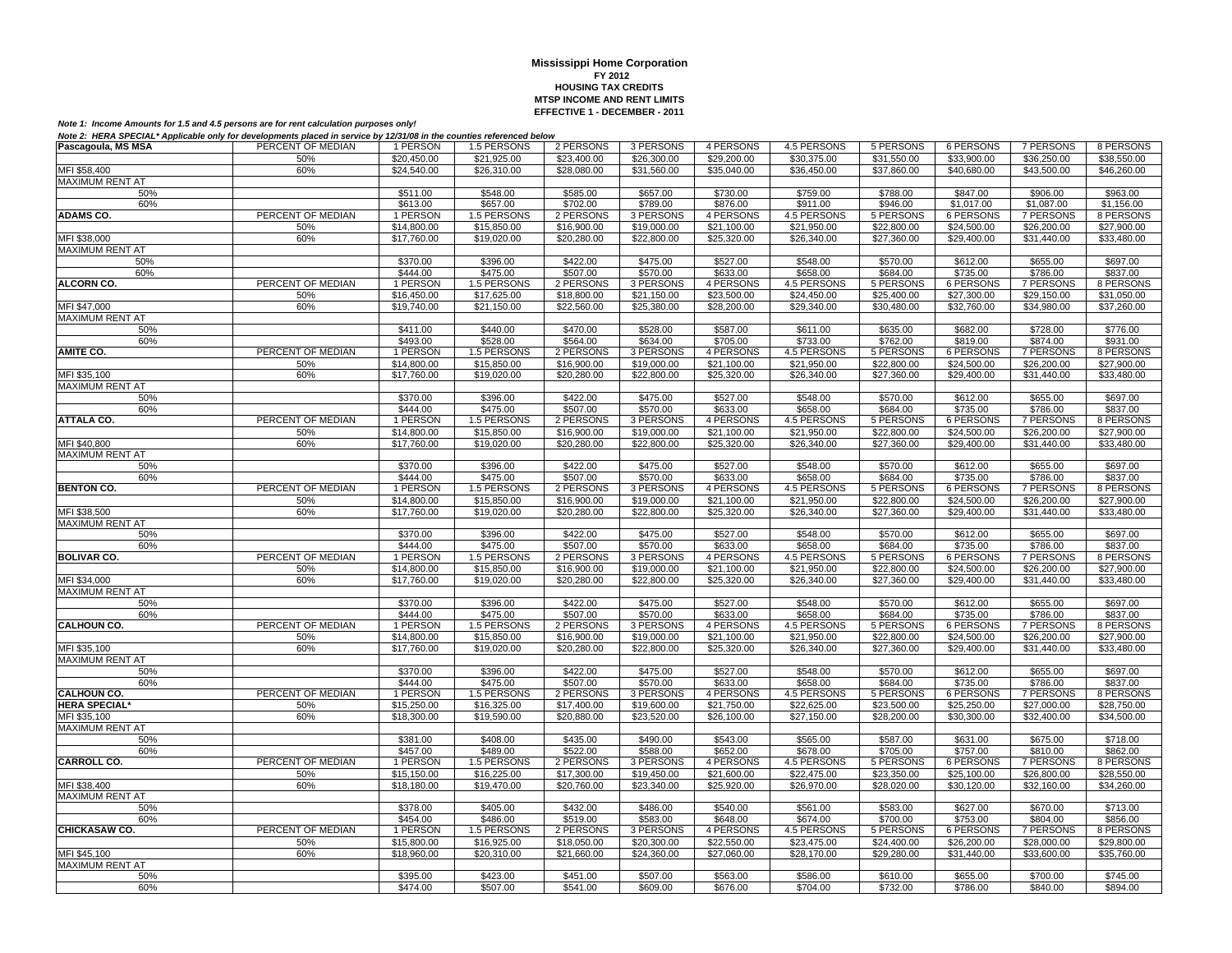| $\overline{$}14,800.00$<br>\$15,850.00<br>\$21,100.00<br>\$21,950.00<br>\$24,500.00<br>50%<br>\$16,900.00<br>\$19,000.00<br>\$22,800.00<br>\$26,200.00<br>\$27,900.00<br>MFI \$41.600<br>60%<br>\$17,760.00<br>\$19,020,00<br>\$20,280.00<br>\$22,800.00<br>\$25,320.00<br>\$26,340.00<br>\$27,360.00<br>\$29,400.00<br>\$31.440.00<br>\$33,480.00<br><b>MAXIMUM RENT AT</b><br>\$396.00<br>\$527.00<br>\$548.00<br>\$612.00<br>50%<br>\$370.00<br>\$422.00<br>\$475.00<br>\$570.00<br>\$655.00<br>\$697.00<br>60%<br>\$444.00<br>\$475.00<br>\$507.00<br>\$570.00<br>\$633.00<br>\$658.00<br>\$684.00<br>\$735.00<br>\$786.00<br>\$837.00<br><b>CLAIBORNE CO.</b><br>PERCENT OF MEDIAN<br>1 PERSON<br>4 PERSONS<br><b>7 PERSONS</b><br>1.5 PERSONS<br>2 PERSONS<br>3 PERSONS<br>4.5 PERSONS<br>5 PERSONS<br>6 PERSONS<br>8 PERSONS<br>$\overline{$}14,800.00$<br>\$16,900.00<br>$\sqrt{$19,000.00}$<br>\$21.950.00<br>\$22,800.00<br>\$24,500.00<br>\$26,200.00<br>$\sqrt{$27,900.00}$<br>50%<br>\$15,850.00<br>\$21.100.00<br>MFI \$31,400<br>60%<br>\$17,760.00<br>\$19,020.00<br>\$20,280.00<br>\$22,800.00<br>\$25,320.00<br>\$26,340.00<br>\$27,360.00<br>\$29,400.00<br>\$31,440.00<br>\$33,480.00<br>MAXIMUM RENT AT<br>\$370.00<br>\$396.00<br>\$422.00<br>\$475.00<br>\$527.00<br>\$548.00<br>\$570.00<br>\$612.00<br>\$655.00<br>\$697.00<br>50%<br>60%<br>\$444.00<br>\$475.00<br>\$507.00<br>\$570.00<br>\$633.00<br>\$658.00<br>\$684.00<br>\$735.00<br>\$786.00<br>\$837.00<br>PERCENT OF MEDIAN<br><b>CLARKE CO.</b><br>1 PERSON<br>1.5 PERSONS<br>2 PERSONS<br>3 PERSONS<br>4 PERSONS<br>4.5 PERSONS<br>5 PERSONS<br>6 PERSONS<br>7 PERSONS<br>8 PERSONS<br>\$21,250.00<br>\$22,100.00<br>50%<br>\$14,900.00<br>\$15,950.00<br>\$17,000.00<br>\$19,150.00<br>\$22,950.00<br>\$24,650.00<br>\$26,350.00<br>\$28,050.00<br>MFI \$42,500<br>60%<br>\$17,880.00<br>\$19,140.00<br>\$20,400.00<br>\$22,980.00<br>\$25,500.00<br>\$26,520.00<br>\$27,540.00<br>\$29,580.00<br>\$31,620.00<br>\$33,660.00<br><b>MAXIMUM RENT AT</b><br>\$372.00<br>\$398.00<br>\$425.00<br>\$478.00<br>\$531.00<br>\$552.00<br>\$573.00<br>\$616.00<br>\$658.00<br>\$701.00<br>50%<br>\$447.00<br>\$478.00<br>\$510.00<br>\$574.00<br>\$663.00<br>\$688.00<br>\$739.00<br>\$790.00<br>\$841.00<br>60%<br>\$637.00<br><b>CLARKE CO.</b><br>PERCENT OF MEDIAN<br>2 PERSONS<br><b>5 PERSONS</b><br><b>7 PERSONS</b><br>1 PERSON<br>1.5 PERSONS<br>3 PERSONS<br>4 PERSONS<br>4.5 PERSONS<br>6 PERSONS<br>8 PERSONS<br><b>HERA SPECIAL*</b><br>\$21,600.00<br>\$28,550.00<br>50%<br>\$15,150.00<br>\$16,225.00<br>\$17,300.00<br>\$19,450.00<br>\$22,475.00<br>\$23,350.00<br>\$25,100.00<br>\$26,800.00<br>MFI \$42,500<br>60%<br>\$18,180.00<br>\$19,470.00<br>\$20,760.00<br>\$23,340.00<br>\$25,920.00<br>\$26,970.00<br>\$28,020.00<br>\$30,120.00<br>\$32,160.00<br>\$34,260.00<br><b>MAXIMUM RENT AT</b><br>\$378.00<br>\$405.00<br>\$432.00<br>\$486.00<br>\$540.00<br>\$561.00<br>\$583.00<br>\$627.00<br>\$670.00<br>\$713.00<br>50%<br>\$486.00<br>\$519.00<br>\$648.00<br>\$700.00<br>\$856.00<br>60%<br>\$454.00<br>\$583.00<br>\$674.00<br>\$753.00<br>\$804.00<br>PERCENT OF MEDIAN<br>CLAY CO.<br>1 PERSON<br>1.5 PERSONS<br>2 PERSONS<br>3 PERSONS<br>4 PERSONS<br>4.5 PERSONS<br>5 PERSONS<br>6 PERSONS<br>7 PERSONS<br>8 PERSONS<br>\$14,800.00<br>\$15,850.00<br>\$21,950.00<br>\$26,200.00<br>50%<br>\$16,900.00<br>\$19,000.00<br>\$21,100.00<br>\$22,800.00<br>\$24,500.00<br>\$27,900.00<br>MFI \$39,900<br>60%<br>\$17,760.00<br>\$19,020.00<br>\$20,280.00<br>\$22,800.00<br>\$25,320.00<br>\$26,340.00<br>\$27,360.00<br>\$29,400.00<br>\$31,440.00<br>\$33,480.00<br><b>MAXIMUM RENT AT</b><br>\$370.00<br>\$396.00<br>\$422.00<br>\$475.00<br>\$527.00<br>\$548.00<br>\$570.00<br>\$612.00<br>\$655.00<br>\$697.00<br>50%<br>\$444.00<br>\$475.00<br>\$507.00<br>\$570.00<br>\$633.00<br>\$658.00<br>\$684.00<br>\$735.00<br>\$786.00<br>\$837.00<br>60%<br>PERCENT OF MEDIAN<br>COAHOMA CO.<br>1 PERSON<br>1.5 PERSONS<br>2 PERSONS<br>3 PERSONS<br>4 PERSONS<br>4.5 PERSONS<br>5 PERSONS<br>6 PERSONS<br>7 PERSONS<br>8 PERSONS<br>$\overline{$}14,800.00$<br>\$15,850.00<br>\$21.950.00<br>\$22,800.00<br>\$24,500.00<br>\$26,200.00<br>\$27,900.00<br>50%<br>\$16,900.00<br>\$19,000.00<br>\$21,100.00<br>\$33,480.00<br>MFI \$30,900<br>60%<br>\$17,760.00<br>\$19,020.00<br>\$20,280.00<br>\$22,800.00<br>\$25,320.00<br>\$26,340.00<br>\$27,360.00<br>\$29,400.00<br>\$31,440.00<br>MAXIMUM RENT AT<br>\$370.00<br>\$396.00<br>\$422.00<br>\$475.00<br>\$527.00<br>\$548.00<br>\$570.00<br>\$612.00<br>\$655.00<br>\$697.00<br>50%<br>60%<br>\$444.00<br>\$475.00<br>\$507.00<br>\$570.00<br>\$633.00<br>\$658.00<br>\$684.00<br>\$735.00<br>\$786.00<br>\$837.00<br><b>COVINGTON CO.</b><br>PERCENT OF MEDIAN<br>1 PERSON<br>1.5 PERSONS<br>2 PERSONS<br>3 PERSONS<br>4 PERSONS<br>4.5 PERSONS<br>5 PERSONS<br>6 PERSONS<br><b>7 PERSONS</b><br>8 PERSONS<br>\$14,800.00<br>\$15,850.00<br>\$21,950.00<br>$\overline{$24,500.00}$<br>\$26,200.00<br>50%<br>\$16,900.00<br>\$19,000.00<br>\$21,100.00<br>\$22,800.00<br>\$27,900.00<br>MFI \$41,700<br>\$33,480.00<br>60%<br>\$17,760.00<br>\$19,020.00<br>\$20,280.00<br>\$22,800.00<br>\$25,320.00<br>\$26,340.00<br>\$27,360.00<br>\$29,400.00<br>\$31,440.00<br><b>MAXIMUM RENT AT</b><br>\$527.00<br>\$548.00<br>\$612.00<br>\$697.00<br>50%<br>\$370.00<br>\$396.00<br>\$422.00<br>\$475.00<br>\$570.00<br>\$655.00<br>\$444.00<br>\$475.00<br>\$507.00<br>\$633.00<br>\$658.00<br>\$684.00<br>\$735.00<br>\$786.00<br>\$837.00<br>\$570.00<br>60%<br>PERCENT OF MEDIAN<br><b>FRANKLIN CO.</b><br>1 PERSON<br>1.5 PERSONS<br>2 PERSONS<br>3 PERSONS<br>4 PERSONS<br>4.5 PERSONS<br>5 PERSONS<br>6 PERSONS<br>7 PERSONS<br>8 PERSONS<br>50%<br>\$14,850.00<br>\$15,900.00<br>\$16,950.00<br>\$22,000.00<br>\$22,850.00<br>\$24,550.00<br>\$26,250.00<br>\$27,950.00<br>\$19.050.00<br>\$21.150.00<br>\$17,820.00<br>\$20,340.00<br>\$25,380.00<br>\$26,400.00<br>\$31,500.00<br>\$33,540.00<br>MFI \$42,300<br>60%<br>\$19,080.00<br>\$22,860.00<br>\$27,420.00<br>\$29,460.00<br><b>MAXIMUM RENT AT</b><br>\$423.00<br>\$528.00<br>\$550.00<br>\$698.00<br>50%<br>\$371.00<br>\$397.00<br>\$476.00<br>\$571.00<br>\$613.00<br>\$656.00<br>60%<br>\$445.00<br>\$477.00<br>\$508.00<br>\$571.00<br>\$634.00<br>\$660.00<br>\$685.00<br>\$736.00<br>\$787.00<br>\$838.00<br>PERCENT OF MEDIAN<br>1 PERSON<br>1.5 PERSONS<br>2 PERSONS<br>4.5 PERSONS<br>5 PERSONS<br>7 PERSONS<br>8 PERSONS<br><b>GREENE CO.</b><br>3 PERSONS<br>4 PERSONS<br>6 PERSONS<br>\$17,525.00<br>\$24,300.00<br>\$27,100.00<br>\$30,850.00<br>50%<br>\$16,350.00<br>\$18,700.00<br>\$21,050.00<br>\$23,350.00<br>\$25,250.00<br>\$29,000.00<br>MFI \$51.200<br>60%<br>\$19,620.00<br>\$21,030,00<br>\$22,440.00<br>\$25,260.00<br>\$28,020,00<br>\$29,160.00<br>\$30,300,00<br>\$32,520.00<br>\$34,800.00<br>\$37,020,00<br><b>MAXIMUM RENT AT</b><br>50%<br>\$408.00<br>\$438.00<br>\$467.00<br>\$526.00<br>\$583.00<br>\$607.00<br>\$631.00<br>\$677.00<br>\$725.00<br>\$771.00<br>\$490.00<br>\$525.00<br>\$700.00<br>\$813.00<br>\$870.00<br>\$925.00<br>60%<br>\$561.00<br>\$631.00<br>\$729.00<br>\$757.00<br>PERCENT OF MEDIAN<br>4 PERSONS<br><b>GREENE CO.</b><br>1 PERSON<br>1.5 PERSONS<br>2 PERSONS<br>3 PERSONS<br>4.5 PERSONS<br><b>5 PERSONS</b><br><b>6 PERSONS</b><br><b>7 PERSONS</b><br>8 PERSONS<br><b>HERA SPECIAL*</b><br>50%<br>$\overline{$18,150.00}$<br>\$19,450.00<br>\$20,750.00<br>\$23,350.00<br>\$25,900.00<br>\$26,950.00<br>\$28,000.00<br>\$30,050.00<br>\$32,150.00<br>\$34,200.00<br>MFI \$51,200<br>60%<br>\$21,780.00<br>\$23,340.00<br>\$24,900.00<br>\$28,020.00<br>\$31,080.00<br>\$32,340.00<br>\$33,600.00<br>\$36,060.00<br>\$38,580.00<br>\$41,040.00<br>MAXIMUM RENT AT<br>\$673.00<br>\$700.00<br>\$855.00<br>50%<br>\$453.00<br>\$486.00<br>\$518.00<br>\$583.00<br>\$647.00<br>\$751.00<br>\$803.00<br>60%<br>\$544.00<br>\$583.00<br>\$622.00<br>\$700.00<br>\$777.00<br>\$808.00<br>\$840.00<br>\$901.00<br>\$964.00<br>\$1,026.00<br>4.5 PERSONS<br><b>GRENADA CO.</b><br>PERCENT OF MEDIAN<br>1 PERSON<br>1.5 PERSONS<br>2 PERSONS<br>3 PERSONS<br>4 PERSONS<br>5 PERSONS<br><b>6 PERSONS</b><br><b>7 PERSONS</b><br>8 PERSONS<br>\$15,900.00<br>50%<br>\$17,025.00<br>\$18,150.00<br>\$20,400.00<br>\$22,650.00<br>\$23,575.00<br>\$24,500.00<br>\$26,300.00<br>\$28,100.00<br>\$29,900.00<br>MFI \$45,300<br>60%<br>\$19,080.00<br>\$24,480.00<br>\$28,290.00<br>\$33,720.00<br>\$35,880.00<br>\$20,430.00<br>\$21,780.00<br>\$27,180.00<br>\$29,400.00<br>\$31,560.00<br><b>MAXIMUM RENT AT</b><br>\$425.00<br>\$453.00<br>\$510.00<br>\$589.00<br>\$612.00<br>50%<br>\$397.00<br>\$566.00<br>\$657.00<br>\$702.00<br>\$747.00<br>\$843.00<br>60%<br>\$477.00<br>\$510.00<br>\$544.00<br>\$612.00<br>\$679.00<br>\$707.00<br>\$735.00<br>\$789.00<br>\$897.00 | CHOCTAW CO. | PERCENT OF MEDIAN | 1 PERSON | 1.5 PERSONS | 2 PERSONS | 3 PERSONS | 4 PERSONS | 4.5 PERSONS | 5 PERSONS | 6 PERSONS | 7 PERSONS | 8 PERSONS |
|----------------------------------------------------------------------------------------------------------------------------------------------------------------------------------------------------------------------------------------------------------------------------------------------------------------------------------------------------------------------------------------------------------------------------------------------------------------------------------------------------------------------------------------------------------------------------------------------------------------------------------------------------------------------------------------------------------------------------------------------------------------------------------------------------------------------------------------------------------------------------------------------------------------------------------------------------------------------------------------------------------------------------------------------------------------------------------------------------------------------------------------------------------------------------------------------------------------------------------------------------------------------------------------------------------------------------------------------------------------------------------------------------------------------------------------------------------------------------------------------------------------------------------------------------------------------------------------------------------------------------------------------------------------------------------------------------------------------------------------------------------------------------------------------------------------------------------------------------------------------------------------------------------------------------------------------------------------------------------------------------------------------------------------------------------------------------------------------------------------------------------------------------------------------------------------------------------------------------------------------------------------------------------------------------------------------------------------------------------------------------------------------------------------------------------------------------------------------------------------------------------------------------------------------------------------------------------------------------------------------------------------------------------------------------------------------------------------------------------------------------------------------------------------------------------------------------------------------------------------------------------------------------------------------------------------------------------------------------------------------------------------------------------------------------------------------------------------------------------------------------------------------------------------------------------------------------------------------------------------------------------------------------------------------------------------------------------------------------------------------------------------------------------------------------------------------------------------------------------------------------------------------------------------------------------------------------------------------------------------------------------------------------------------------------------------------------------------------------------------------------------------------------------------------------------------------------------------------------------------------------------------------------------------------------------------------------------------------------------------------------------------------------------------------------------------------------------------------------------------------------------------------------------------------------------------------------------------------------------------------------------------------------------------------------------------------------------------------------------------------------------------------------------------------------------------------------------------------------------------------------------------------------------------------------------------------------------------------------------------------------------------------------------------------------------------------------------------------------------------------------------------------------------------------------------------------------------------------------------------------------------------------------------------------------------------------------------------------------------------------------------------------------------------------------------------------------------------------------------------------------------------------------------------------------------------------------------------------------------------------------------------------------------------------------------------------------------------------------------------------------------------------------------------------------------------------------------------------------------------------------------------------------------------------------------------------------------------------------------------------------------------------------------------------------------------------------------------------------------------------------------------------------------------------------------------------------------------------------------------------------------------------------------------------------------------------------------------------------------------------------------------------------------------------------------------------------------------------------------------------------------------------------------------------------------------------------------------------------------------------------------------------------------------------------------------------------------------------------------------------------------------------------------------------------------------------------------------------------------------------------------------------------------------------------------------------------------------------------------------------------------------------------------------------------------------------------------------------------------------------------------------------------------------------------------------------------------------------------------------------------------------------------------------------------------------------------------------------------------------------------------------------------------------------------------------------------------------------------------------------------------------------------------------------------------------------------------------------------------------------------------------------------------------------------------------------------------------------------------------------------------------------------------------------------------------------------------------------------------------------------------------------------------------------------------------------------------------------------------------------------------------------------------------------------------------------------------------------------------------------------------------------------------------------------------------------------------------------------------------------------------------------------------------------------------------------------------------------------------------------------------------------------------------------------------------------------------------------------------------------------------------------------------------------------------------------------------------------------------------------------------------------------------------------------------------------------------------------------------------------------------------------------------------------------------------------------------------------------------------------------------------------------------------------------------------------------------------------------------------------------------------------------------------------------------------------------------------------------------------------------------------------------------------------------------------------------------------------------------------------------------------------------------------------------------------------------------------------------|-------------|-------------------|----------|-------------|-----------|-----------|-----------|-------------|-----------|-----------|-----------|-----------|
|                                                                                                                                                                                                                                                                                                                                                                                                                                                                                                                                                                                                                                                                                                                                                                                                                                                                                                                                                                                                                                                                                                                                                                                                                                                                                                                                                                                                                                                                                                                                                                                                                                                                                                                                                                                                                                                                                                                                                                                                                                                                                                                                                                                                                                                                                                                                                                                                                                                                                                                                                                                                                                                                                                                                                                                                                                                                                                                                                                                                                                                                                                                                                                                                                                                                                                                                                                                                                                                                                                                                                                                                                                                                                                                                                                                                                                                                                                                                                                                                                                                                                                                                                                                                                                                                                                                                                                                                                                                                                                                                                                                                                                                                                                                                                                                                                                                                                                                                                                                                                                                                                                                                                                                                                                                                                                                                                                                                                                                                                                                                                                                                                                                                                                                                                                                                                                                                                                                                                                                                                                                                                                                                                                                                                                                                                                                                                                                                                                                                                                                                                                                                                                                                                                                                                                                                                                                                                                                                                                                                                                                                                                                                                                                                                                                                                                                                                                                                                                                                                                                                                                                                                                                                                                                                                                                                                                                                                                                                                                                                                                                                                                                                                                                                                                                                                                                                                                                                                                                                                                                                                                                                                                                                                                                                                                                                                                                                                                                                                                            |             |                   |          |             |           |           |           |             |           |           |           |           |
|                                                                                                                                                                                                                                                                                                                                                                                                                                                                                                                                                                                                                                                                                                                                                                                                                                                                                                                                                                                                                                                                                                                                                                                                                                                                                                                                                                                                                                                                                                                                                                                                                                                                                                                                                                                                                                                                                                                                                                                                                                                                                                                                                                                                                                                                                                                                                                                                                                                                                                                                                                                                                                                                                                                                                                                                                                                                                                                                                                                                                                                                                                                                                                                                                                                                                                                                                                                                                                                                                                                                                                                                                                                                                                                                                                                                                                                                                                                                                                                                                                                                                                                                                                                                                                                                                                                                                                                                                                                                                                                                                                                                                                                                                                                                                                                                                                                                                                                                                                                                                                                                                                                                                                                                                                                                                                                                                                                                                                                                                                                                                                                                                                                                                                                                                                                                                                                                                                                                                                                                                                                                                                                                                                                                                                                                                                                                                                                                                                                                                                                                                                                                                                                                                                                                                                                                                                                                                                                                                                                                                                                                                                                                                                                                                                                                                                                                                                                                                                                                                                                                                                                                                                                                                                                                                                                                                                                                                                                                                                                                                                                                                                                                                                                                                                                                                                                                                                                                                                                                                                                                                                                                                                                                                                                                                                                                                                                                                                                                                                            |             |                   |          |             |           |           |           |             |           |           |           |           |
|                                                                                                                                                                                                                                                                                                                                                                                                                                                                                                                                                                                                                                                                                                                                                                                                                                                                                                                                                                                                                                                                                                                                                                                                                                                                                                                                                                                                                                                                                                                                                                                                                                                                                                                                                                                                                                                                                                                                                                                                                                                                                                                                                                                                                                                                                                                                                                                                                                                                                                                                                                                                                                                                                                                                                                                                                                                                                                                                                                                                                                                                                                                                                                                                                                                                                                                                                                                                                                                                                                                                                                                                                                                                                                                                                                                                                                                                                                                                                                                                                                                                                                                                                                                                                                                                                                                                                                                                                                                                                                                                                                                                                                                                                                                                                                                                                                                                                                                                                                                                                                                                                                                                                                                                                                                                                                                                                                                                                                                                                                                                                                                                                                                                                                                                                                                                                                                                                                                                                                                                                                                                                                                                                                                                                                                                                                                                                                                                                                                                                                                                                                                                                                                                                                                                                                                                                                                                                                                                                                                                                                                                                                                                                                                                                                                                                                                                                                                                                                                                                                                                                                                                                                                                                                                                                                                                                                                                                                                                                                                                                                                                                                                                                                                                                                                                                                                                                                                                                                                                                                                                                                                                                                                                                                                                                                                                                                                                                                                                                                            |             |                   |          |             |           |           |           |             |           |           |           |           |
|                                                                                                                                                                                                                                                                                                                                                                                                                                                                                                                                                                                                                                                                                                                                                                                                                                                                                                                                                                                                                                                                                                                                                                                                                                                                                                                                                                                                                                                                                                                                                                                                                                                                                                                                                                                                                                                                                                                                                                                                                                                                                                                                                                                                                                                                                                                                                                                                                                                                                                                                                                                                                                                                                                                                                                                                                                                                                                                                                                                                                                                                                                                                                                                                                                                                                                                                                                                                                                                                                                                                                                                                                                                                                                                                                                                                                                                                                                                                                                                                                                                                                                                                                                                                                                                                                                                                                                                                                                                                                                                                                                                                                                                                                                                                                                                                                                                                                                                                                                                                                                                                                                                                                                                                                                                                                                                                                                                                                                                                                                                                                                                                                                                                                                                                                                                                                                                                                                                                                                                                                                                                                                                                                                                                                                                                                                                                                                                                                                                                                                                                                                                                                                                                                                                                                                                                                                                                                                                                                                                                                                                                                                                                                                                                                                                                                                                                                                                                                                                                                                                                                                                                                                                                                                                                                                                                                                                                                                                                                                                                                                                                                                                                                                                                                                                                                                                                                                                                                                                                                                                                                                                                                                                                                                                                                                                                                                                                                                                                                                            |             |                   |          |             |           |           |           |             |           |           |           |           |
|                                                                                                                                                                                                                                                                                                                                                                                                                                                                                                                                                                                                                                                                                                                                                                                                                                                                                                                                                                                                                                                                                                                                                                                                                                                                                                                                                                                                                                                                                                                                                                                                                                                                                                                                                                                                                                                                                                                                                                                                                                                                                                                                                                                                                                                                                                                                                                                                                                                                                                                                                                                                                                                                                                                                                                                                                                                                                                                                                                                                                                                                                                                                                                                                                                                                                                                                                                                                                                                                                                                                                                                                                                                                                                                                                                                                                                                                                                                                                                                                                                                                                                                                                                                                                                                                                                                                                                                                                                                                                                                                                                                                                                                                                                                                                                                                                                                                                                                                                                                                                                                                                                                                                                                                                                                                                                                                                                                                                                                                                                                                                                                                                                                                                                                                                                                                                                                                                                                                                                                                                                                                                                                                                                                                                                                                                                                                                                                                                                                                                                                                                                                                                                                                                                                                                                                                                                                                                                                                                                                                                                                                                                                                                                                                                                                                                                                                                                                                                                                                                                                                                                                                                                                                                                                                                                                                                                                                                                                                                                                                                                                                                                                                                                                                                                                                                                                                                                                                                                                                                                                                                                                                                                                                                                                                                                                                                                                                                                                                                                            |             |                   |          |             |           |           |           |             |           |           |           |           |
|                                                                                                                                                                                                                                                                                                                                                                                                                                                                                                                                                                                                                                                                                                                                                                                                                                                                                                                                                                                                                                                                                                                                                                                                                                                                                                                                                                                                                                                                                                                                                                                                                                                                                                                                                                                                                                                                                                                                                                                                                                                                                                                                                                                                                                                                                                                                                                                                                                                                                                                                                                                                                                                                                                                                                                                                                                                                                                                                                                                                                                                                                                                                                                                                                                                                                                                                                                                                                                                                                                                                                                                                                                                                                                                                                                                                                                                                                                                                                                                                                                                                                                                                                                                                                                                                                                                                                                                                                                                                                                                                                                                                                                                                                                                                                                                                                                                                                                                                                                                                                                                                                                                                                                                                                                                                                                                                                                                                                                                                                                                                                                                                                                                                                                                                                                                                                                                                                                                                                                                                                                                                                                                                                                                                                                                                                                                                                                                                                                                                                                                                                                                                                                                                                                                                                                                                                                                                                                                                                                                                                                                                                                                                                                                                                                                                                                                                                                                                                                                                                                                                                                                                                                                                                                                                                                                                                                                                                                                                                                                                                                                                                                                                                                                                                                                                                                                                                                                                                                                                                                                                                                                                                                                                                                                                                                                                                                                                                                                                                                            |             |                   |          |             |           |           |           |             |           |           |           |           |
|                                                                                                                                                                                                                                                                                                                                                                                                                                                                                                                                                                                                                                                                                                                                                                                                                                                                                                                                                                                                                                                                                                                                                                                                                                                                                                                                                                                                                                                                                                                                                                                                                                                                                                                                                                                                                                                                                                                                                                                                                                                                                                                                                                                                                                                                                                                                                                                                                                                                                                                                                                                                                                                                                                                                                                                                                                                                                                                                                                                                                                                                                                                                                                                                                                                                                                                                                                                                                                                                                                                                                                                                                                                                                                                                                                                                                                                                                                                                                                                                                                                                                                                                                                                                                                                                                                                                                                                                                                                                                                                                                                                                                                                                                                                                                                                                                                                                                                                                                                                                                                                                                                                                                                                                                                                                                                                                                                                                                                                                                                                                                                                                                                                                                                                                                                                                                                                                                                                                                                                                                                                                                                                                                                                                                                                                                                                                                                                                                                                                                                                                                                                                                                                                                                                                                                                                                                                                                                                                                                                                                                                                                                                                                                                                                                                                                                                                                                                                                                                                                                                                                                                                                                                                                                                                                                                                                                                                                                                                                                                                                                                                                                                                                                                                                                                                                                                                                                                                                                                                                                                                                                                                                                                                                                                                                                                                                                                                                                                                                                            |             |                   |          |             |           |           |           |             |           |           |           |           |
|                                                                                                                                                                                                                                                                                                                                                                                                                                                                                                                                                                                                                                                                                                                                                                                                                                                                                                                                                                                                                                                                                                                                                                                                                                                                                                                                                                                                                                                                                                                                                                                                                                                                                                                                                                                                                                                                                                                                                                                                                                                                                                                                                                                                                                                                                                                                                                                                                                                                                                                                                                                                                                                                                                                                                                                                                                                                                                                                                                                                                                                                                                                                                                                                                                                                                                                                                                                                                                                                                                                                                                                                                                                                                                                                                                                                                                                                                                                                                                                                                                                                                                                                                                                                                                                                                                                                                                                                                                                                                                                                                                                                                                                                                                                                                                                                                                                                                                                                                                                                                                                                                                                                                                                                                                                                                                                                                                                                                                                                                                                                                                                                                                                                                                                                                                                                                                                                                                                                                                                                                                                                                                                                                                                                                                                                                                                                                                                                                                                                                                                                                                                                                                                                                                                                                                                                                                                                                                                                                                                                                                                                                                                                                                                                                                                                                                                                                                                                                                                                                                                                                                                                                                                                                                                                                                                                                                                                                                                                                                                                                                                                                                                                                                                                                                                                                                                                                                                                                                                                                                                                                                                                                                                                                                                                                                                                                                                                                                                                                                            |             |                   |          |             |           |           |           |             |           |           |           |           |
|                                                                                                                                                                                                                                                                                                                                                                                                                                                                                                                                                                                                                                                                                                                                                                                                                                                                                                                                                                                                                                                                                                                                                                                                                                                                                                                                                                                                                                                                                                                                                                                                                                                                                                                                                                                                                                                                                                                                                                                                                                                                                                                                                                                                                                                                                                                                                                                                                                                                                                                                                                                                                                                                                                                                                                                                                                                                                                                                                                                                                                                                                                                                                                                                                                                                                                                                                                                                                                                                                                                                                                                                                                                                                                                                                                                                                                                                                                                                                                                                                                                                                                                                                                                                                                                                                                                                                                                                                                                                                                                                                                                                                                                                                                                                                                                                                                                                                                                                                                                                                                                                                                                                                                                                                                                                                                                                                                                                                                                                                                                                                                                                                                                                                                                                                                                                                                                                                                                                                                                                                                                                                                                                                                                                                                                                                                                                                                                                                                                                                                                                                                                                                                                                                                                                                                                                                                                                                                                                                                                                                                                                                                                                                                                                                                                                                                                                                                                                                                                                                                                                                                                                                                                                                                                                                                                                                                                                                                                                                                                                                                                                                                                                                                                                                                                                                                                                                                                                                                                                                                                                                                                                                                                                                                                                                                                                                                                                                                                                                                            |             |                   |          |             |           |           |           |             |           |           |           |           |
|                                                                                                                                                                                                                                                                                                                                                                                                                                                                                                                                                                                                                                                                                                                                                                                                                                                                                                                                                                                                                                                                                                                                                                                                                                                                                                                                                                                                                                                                                                                                                                                                                                                                                                                                                                                                                                                                                                                                                                                                                                                                                                                                                                                                                                                                                                                                                                                                                                                                                                                                                                                                                                                                                                                                                                                                                                                                                                                                                                                                                                                                                                                                                                                                                                                                                                                                                                                                                                                                                                                                                                                                                                                                                                                                                                                                                                                                                                                                                                                                                                                                                                                                                                                                                                                                                                                                                                                                                                                                                                                                                                                                                                                                                                                                                                                                                                                                                                                                                                                                                                                                                                                                                                                                                                                                                                                                                                                                                                                                                                                                                                                                                                                                                                                                                                                                                                                                                                                                                                                                                                                                                                                                                                                                                                                                                                                                                                                                                                                                                                                                                                                                                                                                                                                                                                                                                                                                                                                                                                                                                                                                                                                                                                                                                                                                                                                                                                                                                                                                                                                                                                                                                                                                                                                                                                                                                                                                                                                                                                                                                                                                                                                                                                                                                                                                                                                                                                                                                                                                                                                                                                                                                                                                                                                                                                                                                                                                                                                                                                            |             |                   |          |             |           |           |           |             |           |           |           |           |
|                                                                                                                                                                                                                                                                                                                                                                                                                                                                                                                                                                                                                                                                                                                                                                                                                                                                                                                                                                                                                                                                                                                                                                                                                                                                                                                                                                                                                                                                                                                                                                                                                                                                                                                                                                                                                                                                                                                                                                                                                                                                                                                                                                                                                                                                                                                                                                                                                                                                                                                                                                                                                                                                                                                                                                                                                                                                                                                                                                                                                                                                                                                                                                                                                                                                                                                                                                                                                                                                                                                                                                                                                                                                                                                                                                                                                                                                                                                                                                                                                                                                                                                                                                                                                                                                                                                                                                                                                                                                                                                                                                                                                                                                                                                                                                                                                                                                                                                                                                                                                                                                                                                                                                                                                                                                                                                                                                                                                                                                                                                                                                                                                                                                                                                                                                                                                                                                                                                                                                                                                                                                                                                                                                                                                                                                                                                                                                                                                                                                                                                                                                                                                                                                                                                                                                                                                                                                                                                                                                                                                                                                                                                                                                                                                                                                                                                                                                                                                                                                                                                                                                                                                                                                                                                                                                                                                                                                                                                                                                                                                                                                                                                                                                                                                                                                                                                                                                                                                                                                                                                                                                                                                                                                                                                                                                                                                                                                                                                                                                            |             |                   |          |             |           |           |           |             |           |           |           |           |
|                                                                                                                                                                                                                                                                                                                                                                                                                                                                                                                                                                                                                                                                                                                                                                                                                                                                                                                                                                                                                                                                                                                                                                                                                                                                                                                                                                                                                                                                                                                                                                                                                                                                                                                                                                                                                                                                                                                                                                                                                                                                                                                                                                                                                                                                                                                                                                                                                                                                                                                                                                                                                                                                                                                                                                                                                                                                                                                                                                                                                                                                                                                                                                                                                                                                                                                                                                                                                                                                                                                                                                                                                                                                                                                                                                                                                                                                                                                                                                                                                                                                                                                                                                                                                                                                                                                                                                                                                                                                                                                                                                                                                                                                                                                                                                                                                                                                                                                                                                                                                                                                                                                                                                                                                                                                                                                                                                                                                                                                                                                                                                                                                                                                                                                                                                                                                                                                                                                                                                                                                                                                                                                                                                                                                                                                                                                                                                                                                                                                                                                                                                                                                                                                                                                                                                                                                                                                                                                                                                                                                                                                                                                                                                                                                                                                                                                                                                                                                                                                                                                                                                                                                                                                                                                                                                                                                                                                                                                                                                                                                                                                                                                                                                                                                                                                                                                                                                                                                                                                                                                                                                                                                                                                                                                                                                                                                                                                                                                                                                            |             |                   |          |             |           |           |           |             |           |           |           |           |
|                                                                                                                                                                                                                                                                                                                                                                                                                                                                                                                                                                                                                                                                                                                                                                                                                                                                                                                                                                                                                                                                                                                                                                                                                                                                                                                                                                                                                                                                                                                                                                                                                                                                                                                                                                                                                                                                                                                                                                                                                                                                                                                                                                                                                                                                                                                                                                                                                                                                                                                                                                                                                                                                                                                                                                                                                                                                                                                                                                                                                                                                                                                                                                                                                                                                                                                                                                                                                                                                                                                                                                                                                                                                                                                                                                                                                                                                                                                                                                                                                                                                                                                                                                                                                                                                                                                                                                                                                                                                                                                                                                                                                                                                                                                                                                                                                                                                                                                                                                                                                                                                                                                                                                                                                                                                                                                                                                                                                                                                                                                                                                                                                                                                                                                                                                                                                                                                                                                                                                                                                                                                                                                                                                                                                                                                                                                                                                                                                                                                                                                                                                                                                                                                                                                                                                                                                                                                                                                                                                                                                                                                                                                                                                                                                                                                                                                                                                                                                                                                                                                                                                                                                                                                                                                                                                                                                                                                                                                                                                                                                                                                                                                                                                                                                                                                                                                                                                                                                                                                                                                                                                                                                                                                                                                                                                                                                                                                                                                                                                            |             |                   |          |             |           |           |           |             |           |           |           |           |
|                                                                                                                                                                                                                                                                                                                                                                                                                                                                                                                                                                                                                                                                                                                                                                                                                                                                                                                                                                                                                                                                                                                                                                                                                                                                                                                                                                                                                                                                                                                                                                                                                                                                                                                                                                                                                                                                                                                                                                                                                                                                                                                                                                                                                                                                                                                                                                                                                                                                                                                                                                                                                                                                                                                                                                                                                                                                                                                                                                                                                                                                                                                                                                                                                                                                                                                                                                                                                                                                                                                                                                                                                                                                                                                                                                                                                                                                                                                                                                                                                                                                                                                                                                                                                                                                                                                                                                                                                                                                                                                                                                                                                                                                                                                                                                                                                                                                                                                                                                                                                                                                                                                                                                                                                                                                                                                                                                                                                                                                                                                                                                                                                                                                                                                                                                                                                                                                                                                                                                                                                                                                                                                                                                                                                                                                                                                                                                                                                                                                                                                                                                                                                                                                                                                                                                                                                                                                                                                                                                                                                                                                                                                                                                                                                                                                                                                                                                                                                                                                                                                                                                                                                                                                                                                                                                                                                                                                                                                                                                                                                                                                                                                                                                                                                                                                                                                                                                                                                                                                                                                                                                                                                                                                                                                                                                                                                                                                                                                                                                            |             |                   |          |             |           |           |           |             |           |           |           |           |
|                                                                                                                                                                                                                                                                                                                                                                                                                                                                                                                                                                                                                                                                                                                                                                                                                                                                                                                                                                                                                                                                                                                                                                                                                                                                                                                                                                                                                                                                                                                                                                                                                                                                                                                                                                                                                                                                                                                                                                                                                                                                                                                                                                                                                                                                                                                                                                                                                                                                                                                                                                                                                                                                                                                                                                                                                                                                                                                                                                                                                                                                                                                                                                                                                                                                                                                                                                                                                                                                                                                                                                                                                                                                                                                                                                                                                                                                                                                                                                                                                                                                                                                                                                                                                                                                                                                                                                                                                                                                                                                                                                                                                                                                                                                                                                                                                                                                                                                                                                                                                                                                                                                                                                                                                                                                                                                                                                                                                                                                                                                                                                                                                                                                                                                                                                                                                                                                                                                                                                                                                                                                                                                                                                                                                                                                                                                                                                                                                                                                                                                                                                                                                                                                                                                                                                                                                                                                                                                                                                                                                                                                                                                                                                                                                                                                                                                                                                                                                                                                                                                                                                                                                                                                                                                                                                                                                                                                                                                                                                                                                                                                                                                                                                                                                                                                                                                                                                                                                                                                                                                                                                                                                                                                                                                                                                                                                                                                                                                                                                            |             |                   |          |             |           |           |           |             |           |           |           |           |
|                                                                                                                                                                                                                                                                                                                                                                                                                                                                                                                                                                                                                                                                                                                                                                                                                                                                                                                                                                                                                                                                                                                                                                                                                                                                                                                                                                                                                                                                                                                                                                                                                                                                                                                                                                                                                                                                                                                                                                                                                                                                                                                                                                                                                                                                                                                                                                                                                                                                                                                                                                                                                                                                                                                                                                                                                                                                                                                                                                                                                                                                                                                                                                                                                                                                                                                                                                                                                                                                                                                                                                                                                                                                                                                                                                                                                                                                                                                                                                                                                                                                                                                                                                                                                                                                                                                                                                                                                                                                                                                                                                                                                                                                                                                                                                                                                                                                                                                                                                                                                                                                                                                                                                                                                                                                                                                                                                                                                                                                                                                                                                                                                                                                                                                                                                                                                                                                                                                                                                                                                                                                                                                                                                                                                                                                                                                                                                                                                                                                                                                                                                                                                                                                                                                                                                                                                                                                                                                                                                                                                                                                                                                                                                                                                                                                                                                                                                                                                                                                                                                                                                                                                                                                                                                                                                                                                                                                                                                                                                                                                                                                                                                                                                                                                                                                                                                                                                                                                                                                                                                                                                                                                                                                                                                                                                                                                                                                                                                                                                            |             |                   |          |             |           |           |           |             |           |           |           |           |
|                                                                                                                                                                                                                                                                                                                                                                                                                                                                                                                                                                                                                                                                                                                                                                                                                                                                                                                                                                                                                                                                                                                                                                                                                                                                                                                                                                                                                                                                                                                                                                                                                                                                                                                                                                                                                                                                                                                                                                                                                                                                                                                                                                                                                                                                                                                                                                                                                                                                                                                                                                                                                                                                                                                                                                                                                                                                                                                                                                                                                                                                                                                                                                                                                                                                                                                                                                                                                                                                                                                                                                                                                                                                                                                                                                                                                                                                                                                                                                                                                                                                                                                                                                                                                                                                                                                                                                                                                                                                                                                                                                                                                                                                                                                                                                                                                                                                                                                                                                                                                                                                                                                                                                                                                                                                                                                                                                                                                                                                                                                                                                                                                                                                                                                                                                                                                                                                                                                                                                                                                                                                                                                                                                                                                                                                                                                                                                                                                                                                                                                                                                                                                                                                                                                                                                                                                                                                                                                                                                                                                                                                                                                                                                                                                                                                                                                                                                                                                                                                                                                                                                                                                                                                                                                                                                                                                                                                                                                                                                                                                                                                                                                                                                                                                                                                                                                                                                                                                                                                                                                                                                                                                                                                                                                                                                                                                                                                                                                                                                            |             |                   |          |             |           |           |           |             |           |           |           |           |
|                                                                                                                                                                                                                                                                                                                                                                                                                                                                                                                                                                                                                                                                                                                                                                                                                                                                                                                                                                                                                                                                                                                                                                                                                                                                                                                                                                                                                                                                                                                                                                                                                                                                                                                                                                                                                                                                                                                                                                                                                                                                                                                                                                                                                                                                                                                                                                                                                                                                                                                                                                                                                                                                                                                                                                                                                                                                                                                                                                                                                                                                                                                                                                                                                                                                                                                                                                                                                                                                                                                                                                                                                                                                                                                                                                                                                                                                                                                                                                                                                                                                                                                                                                                                                                                                                                                                                                                                                                                                                                                                                                                                                                                                                                                                                                                                                                                                                                                                                                                                                                                                                                                                                                                                                                                                                                                                                                                                                                                                                                                                                                                                                                                                                                                                                                                                                                                                                                                                                                                                                                                                                                                                                                                                                                                                                                                                                                                                                                                                                                                                                                                                                                                                                                                                                                                                                                                                                                                                                                                                                                                                                                                                                                                                                                                                                                                                                                                                                                                                                                                                                                                                                                                                                                                                                                                                                                                                                                                                                                                                                                                                                                                                                                                                                                                                                                                                                                                                                                                                                                                                                                                                                                                                                                                                                                                                                                                                                                                                                                            |             |                   |          |             |           |           |           |             |           |           |           |           |
|                                                                                                                                                                                                                                                                                                                                                                                                                                                                                                                                                                                                                                                                                                                                                                                                                                                                                                                                                                                                                                                                                                                                                                                                                                                                                                                                                                                                                                                                                                                                                                                                                                                                                                                                                                                                                                                                                                                                                                                                                                                                                                                                                                                                                                                                                                                                                                                                                                                                                                                                                                                                                                                                                                                                                                                                                                                                                                                                                                                                                                                                                                                                                                                                                                                                                                                                                                                                                                                                                                                                                                                                                                                                                                                                                                                                                                                                                                                                                                                                                                                                                                                                                                                                                                                                                                                                                                                                                                                                                                                                                                                                                                                                                                                                                                                                                                                                                                                                                                                                                                                                                                                                                                                                                                                                                                                                                                                                                                                                                                                                                                                                                                                                                                                                                                                                                                                                                                                                                                                                                                                                                                                                                                                                                                                                                                                                                                                                                                                                                                                                                                                                                                                                                                                                                                                                                                                                                                                                                                                                                                                                                                                                                                                                                                                                                                                                                                                                                                                                                                                                                                                                                                                                                                                                                                                                                                                                                                                                                                                                                                                                                                                                                                                                                                                                                                                                                                                                                                                                                                                                                                                                                                                                                                                                                                                                                                                                                                                                                                            |             |                   |          |             |           |           |           |             |           |           |           |           |
|                                                                                                                                                                                                                                                                                                                                                                                                                                                                                                                                                                                                                                                                                                                                                                                                                                                                                                                                                                                                                                                                                                                                                                                                                                                                                                                                                                                                                                                                                                                                                                                                                                                                                                                                                                                                                                                                                                                                                                                                                                                                                                                                                                                                                                                                                                                                                                                                                                                                                                                                                                                                                                                                                                                                                                                                                                                                                                                                                                                                                                                                                                                                                                                                                                                                                                                                                                                                                                                                                                                                                                                                                                                                                                                                                                                                                                                                                                                                                                                                                                                                                                                                                                                                                                                                                                                                                                                                                                                                                                                                                                                                                                                                                                                                                                                                                                                                                                                                                                                                                                                                                                                                                                                                                                                                                                                                                                                                                                                                                                                                                                                                                                                                                                                                                                                                                                                                                                                                                                                                                                                                                                                                                                                                                                                                                                                                                                                                                                                                                                                                                                                                                                                                                                                                                                                                                                                                                                                                                                                                                                                                                                                                                                                                                                                                                                                                                                                                                                                                                                                                                                                                                                                                                                                                                                                                                                                                                                                                                                                                                                                                                                                                                                                                                                                                                                                                                                                                                                                                                                                                                                                                                                                                                                                                                                                                                                                                                                                                                                            |             |                   |          |             |           |           |           |             |           |           |           |           |
|                                                                                                                                                                                                                                                                                                                                                                                                                                                                                                                                                                                                                                                                                                                                                                                                                                                                                                                                                                                                                                                                                                                                                                                                                                                                                                                                                                                                                                                                                                                                                                                                                                                                                                                                                                                                                                                                                                                                                                                                                                                                                                                                                                                                                                                                                                                                                                                                                                                                                                                                                                                                                                                                                                                                                                                                                                                                                                                                                                                                                                                                                                                                                                                                                                                                                                                                                                                                                                                                                                                                                                                                                                                                                                                                                                                                                                                                                                                                                                                                                                                                                                                                                                                                                                                                                                                                                                                                                                                                                                                                                                                                                                                                                                                                                                                                                                                                                                                                                                                                                                                                                                                                                                                                                                                                                                                                                                                                                                                                                                                                                                                                                                                                                                                                                                                                                                                                                                                                                                                                                                                                                                                                                                                                                                                                                                                                                                                                                                                                                                                                                                                                                                                                                                                                                                                                                                                                                                                                                                                                                                                                                                                                                                                                                                                                                                                                                                                                                                                                                                                                                                                                                                                                                                                                                                                                                                                                                                                                                                                                                                                                                                                                                                                                                                                                                                                                                                                                                                                                                                                                                                                                                                                                                                                                                                                                                                                                                                                                                                            |             |                   |          |             |           |           |           |             |           |           |           |           |
|                                                                                                                                                                                                                                                                                                                                                                                                                                                                                                                                                                                                                                                                                                                                                                                                                                                                                                                                                                                                                                                                                                                                                                                                                                                                                                                                                                                                                                                                                                                                                                                                                                                                                                                                                                                                                                                                                                                                                                                                                                                                                                                                                                                                                                                                                                                                                                                                                                                                                                                                                                                                                                                                                                                                                                                                                                                                                                                                                                                                                                                                                                                                                                                                                                                                                                                                                                                                                                                                                                                                                                                                                                                                                                                                                                                                                                                                                                                                                                                                                                                                                                                                                                                                                                                                                                                                                                                                                                                                                                                                                                                                                                                                                                                                                                                                                                                                                                                                                                                                                                                                                                                                                                                                                                                                                                                                                                                                                                                                                                                                                                                                                                                                                                                                                                                                                                                                                                                                                                                                                                                                                                                                                                                                                                                                                                                                                                                                                                                                                                                                                                                                                                                                                                                                                                                                                                                                                                                                                                                                                                                                                                                                                                                                                                                                                                                                                                                                                                                                                                                                                                                                                                                                                                                                                                                                                                                                                                                                                                                                                                                                                                                                                                                                                                                                                                                                                                                                                                                                                                                                                                                                                                                                                                                                                                                                                                                                                                                                                                            |             |                   |          |             |           |           |           |             |           |           |           |           |
|                                                                                                                                                                                                                                                                                                                                                                                                                                                                                                                                                                                                                                                                                                                                                                                                                                                                                                                                                                                                                                                                                                                                                                                                                                                                                                                                                                                                                                                                                                                                                                                                                                                                                                                                                                                                                                                                                                                                                                                                                                                                                                                                                                                                                                                                                                                                                                                                                                                                                                                                                                                                                                                                                                                                                                                                                                                                                                                                                                                                                                                                                                                                                                                                                                                                                                                                                                                                                                                                                                                                                                                                                                                                                                                                                                                                                                                                                                                                                                                                                                                                                                                                                                                                                                                                                                                                                                                                                                                                                                                                                                                                                                                                                                                                                                                                                                                                                                                                                                                                                                                                                                                                                                                                                                                                                                                                                                                                                                                                                                                                                                                                                                                                                                                                                                                                                                                                                                                                                                                                                                                                                                                                                                                                                                                                                                                                                                                                                                                                                                                                                                                                                                                                                                                                                                                                                                                                                                                                                                                                                                                                                                                                                                                                                                                                                                                                                                                                                                                                                                                                                                                                                                                                                                                                                                                                                                                                                                                                                                                                                                                                                                                                                                                                                                                                                                                                                                                                                                                                                                                                                                                                                                                                                                                                                                                                                                                                                                                                                                            |             |                   |          |             |           |           |           |             |           |           |           |           |
|                                                                                                                                                                                                                                                                                                                                                                                                                                                                                                                                                                                                                                                                                                                                                                                                                                                                                                                                                                                                                                                                                                                                                                                                                                                                                                                                                                                                                                                                                                                                                                                                                                                                                                                                                                                                                                                                                                                                                                                                                                                                                                                                                                                                                                                                                                                                                                                                                                                                                                                                                                                                                                                                                                                                                                                                                                                                                                                                                                                                                                                                                                                                                                                                                                                                                                                                                                                                                                                                                                                                                                                                                                                                                                                                                                                                                                                                                                                                                                                                                                                                                                                                                                                                                                                                                                                                                                                                                                                                                                                                                                                                                                                                                                                                                                                                                                                                                                                                                                                                                                                                                                                                                                                                                                                                                                                                                                                                                                                                                                                                                                                                                                                                                                                                                                                                                                                                                                                                                                                                                                                                                                                                                                                                                                                                                                                                                                                                                                                                                                                                                                                                                                                                                                                                                                                                                                                                                                                                                                                                                                                                                                                                                                                                                                                                                                                                                                                                                                                                                                                                                                                                                                                                                                                                                                                                                                                                                                                                                                                                                                                                                                                                                                                                                                                                                                                                                                                                                                                                                                                                                                                                                                                                                                                                                                                                                                                                                                                                                                            |             |                   |          |             |           |           |           |             |           |           |           |           |
|                                                                                                                                                                                                                                                                                                                                                                                                                                                                                                                                                                                                                                                                                                                                                                                                                                                                                                                                                                                                                                                                                                                                                                                                                                                                                                                                                                                                                                                                                                                                                                                                                                                                                                                                                                                                                                                                                                                                                                                                                                                                                                                                                                                                                                                                                                                                                                                                                                                                                                                                                                                                                                                                                                                                                                                                                                                                                                                                                                                                                                                                                                                                                                                                                                                                                                                                                                                                                                                                                                                                                                                                                                                                                                                                                                                                                                                                                                                                                                                                                                                                                                                                                                                                                                                                                                                                                                                                                                                                                                                                                                                                                                                                                                                                                                                                                                                                                                                                                                                                                                                                                                                                                                                                                                                                                                                                                                                                                                                                                                                                                                                                                                                                                                                                                                                                                                                                                                                                                                                                                                                                                                                                                                                                                                                                                                                                                                                                                                                                                                                                                                                                                                                                                                                                                                                                                                                                                                                                                                                                                                                                                                                                                                                                                                                                                                                                                                                                                                                                                                                                                                                                                                                                                                                                                                                                                                                                                                                                                                                                                                                                                                                                                                                                                                                                                                                                                                                                                                                                                                                                                                                                                                                                                                                                                                                                                                                                                                                                                                            |             |                   |          |             |           |           |           |             |           |           |           |           |
|                                                                                                                                                                                                                                                                                                                                                                                                                                                                                                                                                                                                                                                                                                                                                                                                                                                                                                                                                                                                                                                                                                                                                                                                                                                                                                                                                                                                                                                                                                                                                                                                                                                                                                                                                                                                                                                                                                                                                                                                                                                                                                                                                                                                                                                                                                                                                                                                                                                                                                                                                                                                                                                                                                                                                                                                                                                                                                                                                                                                                                                                                                                                                                                                                                                                                                                                                                                                                                                                                                                                                                                                                                                                                                                                                                                                                                                                                                                                                                                                                                                                                                                                                                                                                                                                                                                                                                                                                                                                                                                                                                                                                                                                                                                                                                                                                                                                                                                                                                                                                                                                                                                                                                                                                                                                                                                                                                                                                                                                                                                                                                                                                                                                                                                                                                                                                                                                                                                                                                                                                                                                                                                                                                                                                                                                                                                                                                                                                                                                                                                                                                                                                                                                                                                                                                                                                                                                                                                                                                                                                                                                                                                                                                                                                                                                                                                                                                                                                                                                                                                                                                                                                                                                                                                                                                                                                                                                                                                                                                                                                                                                                                                                                                                                                                                                                                                                                                                                                                                                                                                                                                                                                                                                                                                                                                                                                                                                                                                                                                            |             |                   |          |             |           |           |           |             |           |           |           |           |
|                                                                                                                                                                                                                                                                                                                                                                                                                                                                                                                                                                                                                                                                                                                                                                                                                                                                                                                                                                                                                                                                                                                                                                                                                                                                                                                                                                                                                                                                                                                                                                                                                                                                                                                                                                                                                                                                                                                                                                                                                                                                                                                                                                                                                                                                                                                                                                                                                                                                                                                                                                                                                                                                                                                                                                                                                                                                                                                                                                                                                                                                                                                                                                                                                                                                                                                                                                                                                                                                                                                                                                                                                                                                                                                                                                                                                                                                                                                                                                                                                                                                                                                                                                                                                                                                                                                                                                                                                                                                                                                                                                                                                                                                                                                                                                                                                                                                                                                                                                                                                                                                                                                                                                                                                                                                                                                                                                                                                                                                                                                                                                                                                                                                                                                                                                                                                                                                                                                                                                                                                                                                                                                                                                                                                                                                                                                                                                                                                                                                                                                                                                                                                                                                                                                                                                                                                                                                                                                                                                                                                                                                                                                                                                                                                                                                                                                                                                                                                                                                                                                                                                                                                                                                                                                                                                                                                                                                                                                                                                                                                                                                                                                                                                                                                                                                                                                                                                                                                                                                                                                                                                                                                                                                                                                                                                                                                                                                                                                                                                            |             |                   |          |             |           |           |           |             |           |           |           |           |
|                                                                                                                                                                                                                                                                                                                                                                                                                                                                                                                                                                                                                                                                                                                                                                                                                                                                                                                                                                                                                                                                                                                                                                                                                                                                                                                                                                                                                                                                                                                                                                                                                                                                                                                                                                                                                                                                                                                                                                                                                                                                                                                                                                                                                                                                                                                                                                                                                                                                                                                                                                                                                                                                                                                                                                                                                                                                                                                                                                                                                                                                                                                                                                                                                                                                                                                                                                                                                                                                                                                                                                                                                                                                                                                                                                                                                                                                                                                                                                                                                                                                                                                                                                                                                                                                                                                                                                                                                                                                                                                                                                                                                                                                                                                                                                                                                                                                                                                                                                                                                                                                                                                                                                                                                                                                                                                                                                                                                                                                                                                                                                                                                                                                                                                                                                                                                                                                                                                                                                                                                                                                                                                                                                                                                                                                                                                                                                                                                                                                                                                                                                                                                                                                                                                                                                                                                                                                                                                                                                                                                                                                                                                                                                                                                                                                                                                                                                                                                                                                                                                                                                                                                                                                                                                                                                                                                                                                                                                                                                                                                                                                                                                                                                                                                                                                                                                                                                                                                                                                                                                                                                                                                                                                                                                                                                                                                                                                                                                                                                            |             |                   |          |             |           |           |           |             |           |           |           |           |
|                                                                                                                                                                                                                                                                                                                                                                                                                                                                                                                                                                                                                                                                                                                                                                                                                                                                                                                                                                                                                                                                                                                                                                                                                                                                                                                                                                                                                                                                                                                                                                                                                                                                                                                                                                                                                                                                                                                                                                                                                                                                                                                                                                                                                                                                                                                                                                                                                                                                                                                                                                                                                                                                                                                                                                                                                                                                                                                                                                                                                                                                                                                                                                                                                                                                                                                                                                                                                                                                                                                                                                                                                                                                                                                                                                                                                                                                                                                                                                                                                                                                                                                                                                                                                                                                                                                                                                                                                                                                                                                                                                                                                                                                                                                                                                                                                                                                                                                                                                                                                                                                                                                                                                                                                                                                                                                                                                                                                                                                                                                                                                                                                                                                                                                                                                                                                                                                                                                                                                                                                                                                                                                                                                                                                                                                                                                                                                                                                                                                                                                                                                                                                                                                                                                                                                                                                                                                                                                                                                                                                                                                                                                                                                                                                                                                                                                                                                                                                                                                                                                                                                                                                                                                                                                                                                                                                                                                                                                                                                                                                                                                                                                                                                                                                                                                                                                                                                                                                                                                                                                                                                                                                                                                                                                                                                                                                                                                                                                                                                            |             |                   |          |             |           |           |           |             |           |           |           |           |
|                                                                                                                                                                                                                                                                                                                                                                                                                                                                                                                                                                                                                                                                                                                                                                                                                                                                                                                                                                                                                                                                                                                                                                                                                                                                                                                                                                                                                                                                                                                                                                                                                                                                                                                                                                                                                                                                                                                                                                                                                                                                                                                                                                                                                                                                                                                                                                                                                                                                                                                                                                                                                                                                                                                                                                                                                                                                                                                                                                                                                                                                                                                                                                                                                                                                                                                                                                                                                                                                                                                                                                                                                                                                                                                                                                                                                                                                                                                                                                                                                                                                                                                                                                                                                                                                                                                                                                                                                                                                                                                                                                                                                                                                                                                                                                                                                                                                                                                                                                                                                                                                                                                                                                                                                                                                                                                                                                                                                                                                                                                                                                                                                                                                                                                                                                                                                                                                                                                                                                                                                                                                                                                                                                                                                                                                                                                                                                                                                                                                                                                                                                                                                                                                                                                                                                                                                                                                                                                                                                                                                                                                                                                                                                                                                                                                                                                                                                                                                                                                                                                                                                                                                                                                                                                                                                                                                                                                                                                                                                                                                                                                                                                                                                                                                                                                                                                                                                                                                                                                                                                                                                                                                                                                                                                                                                                                                                                                                                                                                                            |             |                   |          |             |           |           |           |             |           |           |           |           |
|                                                                                                                                                                                                                                                                                                                                                                                                                                                                                                                                                                                                                                                                                                                                                                                                                                                                                                                                                                                                                                                                                                                                                                                                                                                                                                                                                                                                                                                                                                                                                                                                                                                                                                                                                                                                                                                                                                                                                                                                                                                                                                                                                                                                                                                                                                                                                                                                                                                                                                                                                                                                                                                                                                                                                                                                                                                                                                                                                                                                                                                                                                                                                                                                                                                                                                                                                                                                                                                                                                                                                                                                                                                                                                                                                                                                                                                                                                                                                                                                                                                                                                                                                                                                                                                                                                                                                                                                                                                                                                                                                                                                                                                                                                                                                                                                                                                                                                                                                                                                                                                                                                                                                                                                                                                                                                                                                                                                                                                                                                                                                                                                                                                                                                                                                                                                                                                                                                                                                                                                                                                                                                                                                                                                                                                                                                                                                                                                                                                                                                                                                                                                                                                                                                                                                                                                                                                                                                                                                                                                                                                                                                                                                                                                                                                                                                                                                                                                                                                                                                                                                                                                                                                                                                                                                                                                                                                                                                                                                                                                                                                                                                                                                                                                                                                                                                                                                                                                                                                                                                                                                                                                                                                                                                                                                                                                                                                                                                                                                                            |             |                   |          |             |           |           |           |             |           |           |           |           |
|                                                                                                                                                                                                                                                                                                                                                                                                                                                                                                                                                                                                                                                                                                                                                                                                                                                                                                                                                                                                                                                                                                                                                                                                                                                                                                                                                                                                                                                                                                                                                                                                                                                                                                                                                                                                                                                                                                                                                                                                                                                                                                                                                                                                                                                                                                                                                                                                                                                                                                                                                                                                                                                                                                                                                                                                                                                                                                                                                                                                                                                                                                                                                                                                                                                                                                                                                                                                                                                                                                                                                                                                                                                                                                                                                                                                                                                                                                                                                                                                                                                                                                                                                                                                                                                                                                                                                                                                                                                                                                                                                                                                                                                                                                                                                                                                                                                                                                                                                                                                                                                                                                                                                                                                                                                                                                                                                                                                                                                                                                                                                                                                                                                                                                                                                                                                                                                                                                                                                                                                                                                                                                                                                                                                                                                                                                                                                                                                                                                                                                                                                                                                                                                                                                                                                                                                                                                                                                                                                                                                                                                                                                                                                                                                                                                                                                                                                                                                                                                                                                                                                                                                                                                                                                                                                                                                                                                                                                                                                                                                                                                                                                                                                                                                                                                                                                                                                                                                                                                                                                                                                                                                                                                                                                                                                                                                                                                                                                                                                                            |             |                   |          |             |           |           |           |             |           |           |           |           |
|                                                                                                                                                                                                                                                                                                                                                                                                                                                                                                                                                                                                                                                                                                                                                                                                                                                                                                                                                                                                                                                                                                                                                                                                                                                                                                                                                                                                                                                                                                                                                                                                                                                                                                                                                                                                                                                                                                                                                                                                                                                                                                                                                                                                                                                                                                                                                                                                                                                                                                                                                                                                                                                                                                                                                                                                                                                                                                                                                                                                                                                                                                                                                                                                                                                                                                                                                                                                                                                                                                                                                                                                                                                                                                                                                                                                                                                                                                                                                                                                                                                                                                                                                                                                                                                                                                                                                                                                                                                                                                                                                                                                                                                                                                                                                                                                                                                                                                                                                                                                                                                                                                                                                                                                                                                                                                                                                                                                                                                                                                                                                                                                                                                                                                                                                                                                                                                                                                                                                                                                                                                                                                                                                                                                                                                                                                                                                                                                                                                                                                                                                                                                                                                                                                                                                                                                                                                                                                                                                                                                                                                                                                                                                                                                                                                                                                                                                                                                                                                                                                                                                                                                                                                                                                                                                                                                                                                                                                                                                                                                                                                                                                                                                                                                                                                                                                                                                                                                                                                                                                                                                                                                                                                                                                                                                                                                                                                                                                                                                                            |             |                   |          |             |           |           |           |             |           |           |           |           |
|                                                                                                                                                                                                                                                                                                                                                                                                                                                                                                                                                                                                                                                                                                                                                                                                                                                                                                                                                                                                                                                                                                                                                                                                                                                                                                                                                                                                                                                                                                                                                                                                                                                                                                                                                                                                                                                                                                                                                                                                                                                                                                                                                                                                                                                                                                                                                                                                                                                                                                                                                                                                                                                                                                                                                                                                                                                                                                                                                                                                                                                                                                                                                                                                                                                                                                                                                                                                                                                                                                                                                                                                                                                                                                                                                                                                                                                                                                                                                                                                                                                                                                                                                                                                                                                                                                                                                                                                                                                                                                                                                                                                                                                                                                                                                                                                                                                                                                                                                                                                                                                                                                                                                                                                                                                                                                                                                                                                                                                                                                                                                                                                                                                                                                                                                                                                                                                                                                                                                                                                                                                                                                                                                                                                                                                                                                                                                                                                                                                                                                                                                                                                                                                                                                                                                                                                                                                                                                                                                                                                                                                                                                                                                                                                                                                                                                                                                                                                                                                                                                                                                                                                                                                                                                                                                                                                                                                                                                                                                                                                                                                                                                                                                                                                                                                                                                                                                                                                                                                                                                                                                                                                                                                                                                                                                                                                                                                                                                                                                                            |             |                   |          |             |           |           |           |             |           |           |           |           |
|                                                                                                                                                                                                                                                                                                                                                                                                                                                                                                                                                                                                                                                                                                                                                                                                                                                                                                                                                                                                                                                                                                                                                                                                                                                                                                                                                                                                                                                                                                                                                                                                                                                                                                                                                                                                                                                                                                                                                                                                                                                                                                                                                                                                                                                                                                                                                                                                                                                                                                                                                                                                                                                                                                                                                                                                                                                                                                                                                                                                                                                                                                                                                                                                                                                                                                                                                                                                                                                                                                                                                                                                                                                                                                                                                                                                                                                                                                                                                                                                                                                                                                                                                                                                                                                                                                                                                                                                                                                                                                                                                                                                                                                                                                                                                                                                                                                                                                                                                                                                                                                                                                                                                                                                                                                                                                                                                                                                                                                                                                                                                                                                                                                                                                                                                                                                                                                                                                                                                                                                                                                                                                                                                                                                                                                                                                                                                                                                                                                                                                                                                                                                                                                                                                                                                                                                                                                                                                                                                                                                                                                                                                                                                                                                                                                                                                                                                                                                                                                                                                                                                                                                                                                                                                                                                                                                                                                                                                                                                                                                                                                                                                                                                                                                                                                                                                                                                                                                                                                                                                                                                                                                                                                                                                                                                                                                                                                                                                                                                                            |             |                   |          |             |           |           |           |             |           |           |           |           |
|                                                                                                                                                                                                                                                                                                                                                                                                                                                                                                                                                                                                                                                                                                                                                                                                                                                                                                                                                                                                                                                                                                                                                                                                                                                                                                                                                                                                                                                                                                                                                                                                                                                                                                                                                                                                                                                                                                                                                                                                                                                                                                                                                                                                                                                                                                                                                                                                                                                                                                                                                                                                                                                                                                                                                                                                                                                                                                                                                                                                                                                                                                                                                                                                                                                                                                                                                                                                                                                                                                                                                                                                                                                                                                                                                                                                                                                                                                                                                                                                                                                                                                                                                                                                                                                                                                                                                                                                                                                                                                                                                                                                                                                                                                                                                                                                                                                                                                                                                                                                                                                                                                                                                                                                                                                                                                                                                                                                                                                                                                                                                                                                                                                                                                                                                                                                                                                                                                                                                                                                                                                                                                                                                                                                                                                                                                                                                                                                                                                                                                                                                                                                                                                                                                                                                                                                                                                                                                                                                                                                                                                                                                                                                                                                                                                                                                                                                                                                                                                                                                                                                                                                                                                                                                                                                                                                                                                                                                                                                                                                                                                                                                                                                                                                                                                                                                                                                                                                                                                                                                                                                                                                                                                                                                                                                                                                                                                                                                                                                                            |             |                   |          |             |           |           |           |             |           |           |           |           |
|                                                                                                                                                                                                                                                                                                                                                                                                                                                                                                                                                                                                                                                                                                                                                                                                                                                                                                                                                                                                                                                                                                                                                                                                                                                                                                                                                                                                                                                                                                                                                                                                                                                                                                                                                                                                                                                                                                                                                                                                                                                                                                                                                                                                                                                                                                                                                                                                                                                                                                                                                                                                                                                                                                                                                                                                                                                                                                                                                                                                                                                                                                                                                                                                                                                                                                                                                                                                                                                                                                                                                                                                                                                                                                                                                                                                                                                                                                                                                                                                                                                                                                                                                                                                                                                                                                                                                                                                                                                                                                                                                                                                                                                                                                                                                                                                                                                                                                                                                                                                                                                                                                                                                                                                                                                                                                                                                                                                                                                                                                                                                                                                                                                                                                                                                                                                                                                                                                                                                                                                                                                                                                                                                                                                                                                                                                                                                                                                                                                                                                                                                                                                                                                                                                                                                                                                                                                                                                                                                                                                                                                                                                                                                                                                                                                                                                                                                                                                                                                                                                                                                                                                                                                                                                                                                                                                                                                                                                                                                                                                                                                                                                                                                                                                                                                                                                                                                                                                                                                                                                                                                                                                                                                                                                                                                                                                                                                                                                                                                                            |             |                   |          |             |           |           |           |             |           |           |           |           |
|                                                                                                                                                                                                                                                                                                                                                                                                                                                                                                                                                                                                                                                                                                                                                                                                                                                                                                                                                                                                                                                                                                                                                                                                                                                                                                                                                                                                                                                                                                                                                                                                                                                                                                                                                                                                                                                                                                                                                                                                                                                                                                                                                                                                                                                                                                                                                                                                                                                                                                                                                                                                                                                                                                                                                                                                                                                                                                                                                                                                                                                                                                                                                                                                                                                                                                                                                                                                                                                                                                                                                                                                                                                                                                                                                                                                                                                                                                                                                                                                                                                                                                                                                                                                                                                                                                                                                                                                                                                                                                                                                                                                                                                                                                                                                                                                                                                                                                                                                                                                                                                                                                                                                                                                                                                                                                                                                                                                                                                                                                                                                                                                                                                                                                                                                                                                                                                                                                                                                                                                                                                                                                                                                                                                                                                                                                                                                                                                                                                                                                                                                                                                                                                                                                                                                                                                                                                                                                                                                                                                                                                                                                                                                                                                                                                                                                                                                                                                                                                                                                                                                                                                                                                                                                                                                                                                                                                                                                                                                                                                                                                                                                                                                                                                                                                                                                                                                                                                                                                                                                                                                                                                                                                                                                                                                                                                                                                                                                                                                                            |             |                   |          |             |           |           |           |             |           |           |           |           |
|                                                                                                                                                                                                                                                                                                                                                                                                                                                                                                                                                                                                                                                                                                                                                                                                                                                                                                                                                                                                                                                                                                                                                                                                                                                                                                                                                                                                                                                                                                                                                                                                                                                                                                                                                                                                                                                                                                                                                                                                                                                                                                                                                                                                                                                                                                                                                                                                                                                                                                                                                                                                                                                                                                                                                                                                                                                                                                                                                                                                                                                                                                                                                                                                                                                                                                                                                                                                                                                                                                                                                                                                                                                                                                                                                                                                                                                                                                                                                                                                                                                                                                                                                                                                                                                                                                                                                                                                                                                                                                                                                                                                                                                                                                                                                                                                                                                                                                                                                                                                                                                                                                                                                                                                                                                                                                                                                                                                                                                                                                                                                                                                                                                                                                                                                                                                                                                                                                                                                                                                                                                                                                                                                                                                                                                                                                                                                                                                                                                                                                                                                                                                                                                                                                                                                                                                                                                                                                                                                                                                                                                                                                                                                                                                                                                                                                                                                                                                                                                                                                                                                                                                                                                                                                                                                                                                                                                                                                                                                                                                                                                                                                                                                                                                                                                                                                                                                                                                                                                                                                                                                                                                                                                                                                                                                                                                                                                                                                                                                                            |             |                   |          |             |           |           |           |             |           |           |           |           |
|                                                                                                                                                                                                                                                                                                                                                                                                                                                                                                                                                                                                                                                                                                                                                                                                                                                                                                                                                                                                                                                                                                                                                                                                                                                                                                                                                                                                                                                                                                                                                                                                                                                                                                                                                                                                                                                                                                                                                                                                                                                                                                                                                                                                                                                                                                                                                                                                                                                                                                                                                                                                                                                                                                                                                                                                                                                                                                                                                                                                                                                                                                                                                                                                                                                                                                                                                                                                                                                                                                                                                                                                                                                                                                                                                                                                                                                                                                                                                                                                                                                                                                                                                                                                                                                                                                                                                                                                                                                                                                                                                                                                                                                                                                                                                                                                                                                                                                                                                                                                                                                                                                                                                                                                                                                                                                                                                                                                                                                                                                                                                                                                                                                                                                                                                                                                                                                                                                                                                                                                                                                                                                                                                                                                                                                                                                                                                                                                                                                                                                                                                                                                                                                                                                                                                                                                                                                                                                                                                                                                                                                                                                                                                                                                                                                                                                                                                                                                                                                                                                                                                                                                                                                                                                                                                                                                                                                                                                                                                                                                                                                                                                                                                                                                                                                                                                                                                                                                                                                                                                                                                                                                                                                                                                                                                                                                                                                                                                                                                                            |             |                   |          |             |           |           |           |             |           |           |           |           |
|                                                                                                                                                                                                                                                                                                                                                                                                                                                                                                                                                                                                                                                                                                                                                                                                                                                                                                                                                                                                                                                                                                                                                                                                                                                                                                                                                                                                                                                                                                                                                                                                                                                                                                                                                                                                                                                                                                                                                                                                                                                                                                                                                                                                                                                                                                                                                                                                                                                                                                                                                                                                                                                                                                                                                                                                                                                                                                                                                                                                                                                                                                                                                                                                                                                                                                                                                                                                                                                                                                                                                                                                                                                                                                                                                                                                                                                                                                                                                                                                                                                                                                                                                                                                                                                                                                                                                                                                                                                                                                                                                                                                                                                                                                                                                                                                                                                                                                                                                                                                                                                                                                                                                                                                                                                                                                                                                                                                                                                                                                                                                                                                                                                                                                                                                                                                                                                                                                                                                                                                                                                                                                                                                                                                                                                                                                                                                                                                                                                                                                                                                                                                                                                                                                                                                                                                                                                                                                                                                                                                                                                                                                                                                                                                                                                                                                                                                                                                                                                                                                                                                                                                                                                                                                                                                                                                                                                                                                                                                                                                                                                                                                                                                                                                                                                                                                                                                                                                                                                                                                                                                                                                                                                                                                                                                                                                                                                                                                                                                                            |             |                   |          |             |           |           |           |             |           |           |           |           |
|                                                                                                                                                                                                                                                                                                                                                                                                                                                                                                                                                                                                                                                                                                                                                                                                                                                                                                                                                                                                                                                                                                                                                                                                                                                                                                                                                                                                                                                                                                                                                                                                                                                                                                                                                                                                                                                                                                                                                                                                                                                                                                                                                                                                                                                                                                                                                                                                                                                                                                                                                                                                                                                                                                                                                                                                                                                                                                                                                                                                                                                                                                                                                                                                                                                                                                                                                                                                                                                                                                                                                                                                                                                                                                                                                                                                                                                                                                                                                                                                                                                                                                                                                                                                                                                                                                                                                                                                                                                                                                                                                                                                                                                                                                                                                                                                                                                                                                                                                                                                                                                                                                                                                                                                                                                                                                                                                                                                                                                                                                                                                                                                                                                                                                                                                                                                                                                                                                                                                                                                                                                                                                                                                                                                                                                                                                                                                                                                                                                                                                                                                                                                                                                                                                                                                                                                                                                                                                                                                                                                                                                                                                                                                                                                                                                                                                                                                                                                                                                                                                                                                                                                                                                                                                                                                                                                                                                                                                                                                                                                                                                                                                                                                                                                                                                                                                                                                                                                                                                                                                                                                                                                                                                                                                                                                                                                                                                                                                                                                                            |             |                   |          |             |           |           |           |             |           |           |           |           |
|                                                                                                                                                                                                                                                                                                                                                                                                                                                                                                                                                                                                                                                                                                                                                                                                                                                                                                                                                                                                                                                                                                                                                                                                                                                                                                                                                                                                                                                                                                                                                                                                                                                                                                                                                                                                                                                                                                                                                                                                                                                                                                                                                                                                                                                                                                                                                                                                                                                                                                                                                                                                                                                                                                                                                                                                                                                                                                                                                                                                                                                                                                                                                                                                                                                                                                                                                                                                                                                                                                                                                                                                                                                                                                                                                                                                                                                                                                                                                                                                                                                                                                                                                                                                                                                                                                                                                                                                                                                                                                                                                                                                                                                                                                                                                                                                                                                                                                                                                                                                                                                                                                                                                                                                                                                                                                                                                                                                                                                                                                                                                                                                                                                                                                                                                                                                                                                                                                                                                                                                                                                                                                                                                                                                                                                                                                                                                                                                                                                                                                                                                                                                                                                                                                                                                                                                                                                                                                                                                                                                                                                                                                                                                                                                                                                                                                                                                                                                                                                                                                                                                                                                                                                                                                                                                                                                                                                                                                                                                                                                                                                                                                                                                                                                                                                                                                                                                                                                                                                                                                                                                                                                                                                                                                                                                                                                                                                                                                                                                                            |             |                   |          |             |           |           |           |             |           |           |           |           |
|                                                                                                                                                                                                                                                                                                                                                                                                                                                                                                                                                                                                                                                                                                                                                                                                                                                                                                                                                                                                                                                                                                                                                                                                                                                                                                                                                                                                                                                                                                                                                                                                                                                                                                                                                                                                                                                                                                                                                                                                                                                                                                                                                                                                                                                                                                                                                                                                                                                                                                                                                                                                                                                                                                                                                                                                                                                                                                                                                                                                                                                                                                                                                                                                                                                                                                                                                                                                                                                                                                                                                                                                                                                                                                                                                                                                                                                                                                                                                                                                                                                                                                                                                                                                                                                                                                                                                                                                                                                                                                                                                                                                                                                                                                                                                                                                                                                                                                                                                                                                                                                                                                                                                                                                                                                                                                                                                                                                                                                                                                                                                                                                                                                                                                                                                                                                                                                                                                                                                                                                                                                                                                                                                                                                                                                                                                                                                                                                                                                                                                                                                                                                                                                                                                                                                                                                                                                                                                                                                                                                                                                                                                                                                                                                                                                                                                                                                                                                                                                                                                                                                                                                                                                                                                                                                                                                                                                                                                                                                                                                                                                                                                                                                                                                                                                                                                                                                                                                                                                                                                                                                                                                                                                                                                                                                                                                                                                                                                                                                                            |             |                   |          |             |           |           |           |             |           |           |           |           |
|                                                                                                                                                                                                                                                                                                                                                                                                                                                                                                                                                                                                                                                                                                                                                                                                                                                                                                                                                                                                                                                                                                                                                                                                                                                                                                                                                                                                                                                                                                                                                                                                                                                                                                                                                                                                                                                                                                                                                                                                                                                                                                                                                                                                                                                                                                                                                                                                                                                                                                                                                                                                                                                                                                                                                                                                                                                                                                                                                                                                                                                                                                                                                                                                                                                                                                                                                                                                                                                                                                                                                                                                                                                                                                                                                                                                                                                                                                                                                                                                                                                                                                                                                                                                                                                                                                                                                                                                                                                                                                                                                                                                                                                                                                                                                                                                                                                                                                                                                                                                                                                                                                                                                                                                                                                                                                                                                                                                                                                                                                                                                                                                                                                                                                                                                                                                                                                                                                                                                                                                                                                                                                                                                                                                                                                                                                                                                                                                                                                                                                                                                                                                                                                                                                                                                                                                                                                                                                                                                                                                                                                                                                                                                                                                                                                                                                                                                                                                                                                                                                                                                                                                                                                                                                                                                                                                                                                                                                                                                                                                                                                                                                                                                                                                                                                                                                                                                                                                                                                                                                                                                                                                                                                                                                                                                                                                                                                                                                                                                                            |             |                   |          |             |           |           |           |             |           |           |           |           |
|                                                                                                                                                                                                                                                                                                                                                                                                                                                                                                                                                                                                                                                                                                                                                                                                                                                                                                                                                                                                                                                                                                                                                                                                                                                                                                                                                                                                                                                                                                                                                                                                                                                                                                                                                                                                                                                                                                                                                                                                                                                                                                                                                                                                                                                                                                                                                                                                                                                                                                                                                                                                                                                                                                                                                                                                                                                                                                                                                                                                                                                                                                                                                                                                                                                                                                                                                                                                                                                                                                                                                                                                                                                                                                                                                                                                                                                                                                                                                                                                                                                                                                                                                                                                                                                                                                                                                                                                                                                                                                                                                                                                                                                                                                                                                                                                                                                                                                                                                                                                                                                                                                                                                                                                                                                                                                                                                                                                                                                                                                                                                                                                                                                                                                                                                                                                                                                                                                                                                                                                                                                                                                                                                                                                                                                                                                                                                                                                                                                                                                                                                                                                                                                                                                                                                                                                                                                                                                                                                                                                                                                                                                                                                                                                                                                                                                                                                                                                                                                                                                                                                                                                                                                                                                                                                                                                                                                                                                                                                                                                                                                                                                                                                                                                                                                                                                                                                                                                                                                                                                                                                                                                                                                                                                                                                                                                                                                                                                                                                                            |             |                   |          |             |           |           |           |             |           |           |           |           |
|                                                                                                                                                                                                                                                                                                                                                                                                                                                                                                                                                                                                                                                                                                                                                                                                                                                                                                                                                                                                                                                                                                                                                                                                                                                                                                                                                                                                                                                                                                                                                                                                                                                                                                                                                                                                                                                                                                                                                                                                                                                                                                                                                                                                                                                                                                                                                                                                                                                                                                                                                                                                                                                                                                                                                                                                                                                                                                                                                                                                                                                                                                                                                                                                                                                                                                                                                                                                                                                                                                                                                                                                                                                                                                                                                                                                                                                                                                                                                                                                                                                                                                                                                                                                                                                                                                                                                                                                                                                                                                                                                                                                                                                                                                                                                                                                                                                                                                                                                                                                                                                                                                                                                                                                                                                                                                                                                                                                                                                                                                                                                                                                                                                                                                                                                                                                                                                                                                                                                                                                                                                                                                                                                                                                                                                                                                                                                                                                                                                                                                                                                                                                                                                                                                                                                                                                                                                                                                                                                                                                                                                                                                                                                                                                                                                                                                                                                                                                                                                                                                                                                                                                                                                                                                                                                                                                                                                                                                                                                                                                                                                                                                                                                                                                                                                                                                                                                                                                                                                                                                                                                                                                                                                                                                                                                                                                                                                                                                                                                                            |             |                   |          |             |           |           |           |             |           |           |           |           |
|                                                                                                                                                                                                                                                                                                                                                                                                                                                                                                                                                                                                                                                                                                                                                                                                                                                                                                                                                                                                                                                                                                                                                                                                                                                                                                                                                                                                                                                                                                                                                                                                                                                                                                                                                                                                                                                                                                                                                                                                                                                                                                                                                                                                                                                                                                                                                                                                                                                                                                                                                                                                                                                                                                                                                                                                                                                                                                                                                                                                                                                                                                                                                                                                                                                                                                                                                                                                                                                                                                                                                                                                                                                                                                                                                                                                                                                                                                                                                                                                                                                                                                                                                                                                                                                                                                                                                                                                                                                                                                                                                                                                                                                                                                                                                                                                                                                                                                                                                                                                                                                                                                                                                                                                                                                                                                                                                                                                                                                                                                                                                                                                                                                                                                                                                                                                                                                                                                                                                                                                                                                                                                                                                                                                                                                                                                                                                                                                                                                                                                                                                                                                                                                                                                                                                                                                                                                                                                                                                                                                                                                                                                                                                                                                                                                                                                                                                                                                                                                                                                                                                                                                                                                                                                                                                                                                                                                                                                                                                                                                                                                                                                                                                                                                                                                                                                                                                                                                                                                                                                                                                                                                                                                                                                                                                                                                                                                                                                                                                                            |             |                   |          |             |           |           |           |             |           |           |           |           |
|                                                                                                                                                                                                                                                                                                                                                                                                                                                                                                                                                                                                                                                                                                                                                                                                                                                                                                                                                                                                                                                                                                                                                                                                                                                                                                                                                                                                                                                                                                                                                                                                                                                                                                                                                                                                                                                                                                                                                                                                                                                                                                                                                                                                                                                                                                                                                                                                                                                                                                                                                                                                                                                                                                                                                                                                                                                                                                                                                                                                                                                                                                                                                                                                                                                                                                                                                                                                                                                                                                                                                                                                                                                                                                                                                                                                                                                                                                                                                                                                                                                                                                                                                                                                                                                                                                                                                                                                                                                                                                                                                                                                                                                                                                                                                                                                                                                                                                                                                                                                                                                                                                                                                                                                                                                                                                                                                                                                                                                                                                                                                                                                                                                                                                                                                                                                                                                                                                                                                                                                                                                                                                                                                                                                                                                                                                                                                                                                                                                                                                                                                                                                                                                                                                                                                                                                                                                                                                                                                                                                                                                                                                                                                                                                                                                                                                                                                                                                                                                                                                                                                                                                                                                                                                                                                                                                                                                                                                                                                                                                                                                                                                                                                                                                                                                                                                                                                                                                                                                                                                                                                                                                                                                                                                                                                                                                                                                                                                                                                                            |             |                   |          |             |           |           |           |             |           |           |           |           |
|                                                                                                                                                                                                                                                                                                                                                                                                                                                                                                                                                                                                                                                                                                                                                                                                                                                                                                                                                                                                                                                                                                                                                                                                                                                                                                                                                                                                                                                                                                                                                                                                                                                                                                                                                                                                                                                                                                                                                                                                                                                                                                                                                                                                                                                                                                                                                                                                                                                                                                                                                                                                                                                                                                                                                                                                                                                                                                                                                                                                                                                                                                                                                                                                                                                                                                                                                                                                                                                                                                                                                                                                                                                                                                                                                                                                                                                                                                                                                                                                                                                                                                                                                                                                                                                                                                                                                                                                                                                                                                                                                                                                                                                                                                                                                                                                                                                                                                                                                                                                                                                                                                                                                                                                                                                                                                                                                                                                                                                                                                                                                                                                                                                                                                                                                                                                                                                                                                                                                                                                                                                                                                                                                                                                                                                                                                                                                                                                                                                                                                                                                                                                                                                                                                                                                                                                                                                                                                                                                                                                                                                                                                                                                                                                                                                                                                                                                                                                                                                                                                                                                                                                                                                                                                                                                                                                                                                                                                                                                                                                                                                                                                                                                                                                                                                                                                                                                                                                                                                                                                                                                                                                                                                                                                                                                                                                                                                                                                                                                                            |             |                   |          |             |           |           |           |             |           |           |           |           |
|                                                                                                                                                                                                                                                                                                                                                                                                                                                                                                                                                                                                                                                                                                                                                                                                                                                                                                                                                                                                                                                                                                                                                                                                                                                                                                                                                                                                                                                                                                                                                                                                                                                                                                                                                                                                                                                                                                                                                                                                                                                                                                                                                                                                                                                                                                                                                                                                                                                                                                                                                                                                                                                                                                                                                                                                                                                                                                                                                                                                                                                                                                                                                                                                                                                                                                                                                                                                                                                                                                                                                                                                                                                                                                                                                                                                                                                                                                                                                                                                                                                                                                                                                                                                                                                                                                                                                                                                                                                                                                                                                                                                                                                                                                                                                                                                                                                                                                                                                                                                                                                                                                                                                                                                                                                                                                                                                                                                                                                                                                                                                                                                                                                                                                                                                                                                                                                                                                                                                                                                                                                                                                                                                                                                                                                                                                                                                                                                                                                                                                                                                                                                                                                                                                                                                                                                                                                                                                                                                                                                                                                                                                                                                                                                                                                                                                                                                                                                                                                                                                                                                                                                                                                                                                                                                                                                                                                                                                                                                                                                                                                                                                                                                                                                                                                                                                                                                                                                                                                                                                                                                                                                                                                                                                                                                                                                                                                                                                                                                                            |             |                   |          |             |           |           |           |             |           |           |           |           |
|                                                                                                                                                                                                                                                                                                                                                                                                                                                                                                                                                                                                                                                                                                                                                                                                                                                                                                                                                                                                                                                                                                                                                                                                                                                                                                                                                                                                                                                                                                                                                                                                                                                                                                                                                                                                                                                                                                                                                                                                                                                                                                                                                                                                                                                                                                                                                                                                                                                                                                                                                                                                                                                                                                                                                                                                                                                                                                                                                                                                                                                                                                                                                                                                                                                                                                                                                                                                                                                                                                                                                                                                                                                                                                                                                                                                                                                                                                                                                                                                                                                                                                                                                                                                                                                                                                                                                                                                                                                                                                                                                                                                                                                                                                                                                                                                                                                                                                                                                                                                                                                                                                                                                                                                                                                                                                                                                                                                                                                                                                                                                                                                                                                                                                                                                                                                                                                                                                                                                                                                                                                                                                                                                                                                                                                                                                                                                                                                                                                                                                                                                                                                                                                                                                                                                                                                                                                                                                                                                                                                                                                                                                                                                                                                                                                                                                                                                                                                                                                                                                                                                                                                                                                                                                                                                                                                                                                                                                                                                                                                                                                                                                                                                                                                                                                                                                                                                                                                                                                                                                                                                                                                                                                                                                                                                                                                                                                                                                                                                                            |             |                   |          |             |           |           |           |             |           |           |           |           |
|                                                                                                                                                                                                                                                                                                                                                                                                                                                                                                                                                                                                                                                                                                                                                                                                                                                                                                                                                                                                                                                                                                                                                                                                                                                                                                                                                                                                                                                                                                                                                                                                                                                                                                                                                                                                                                                                                                                                                                                                                                                                                                                                                                                                                                                                                                                                                                                                                                                                                                                                                                                                                                                                                                                                                                                                                                                                                                                                                                                                                                                                                                                                                                                                                                                                                                                                                                                                                                                                                                                                                                                                                                                                                                                                                                                                                                                                                                                                                                                                                                                                                                                                                                                                                                                                                                                                                                                                                                                                                                                                                                                                                                                                                                                                                                                                                                                                                                                                                                                                                                                                                                                                                                                                                                                                                                                                                                                                                                                                                                                                                                                                                                                                                                                                                                                                                                                                                                                                                                                                                                                                                                                                                                                                                                                                                                                                                                                                                                                                                                                                                                                                                                                                                                                                                                                                                                                                                                                                                                                                                                                                                                                                                                                                                                                                                                                                                                                                                                                                                                                                                                                                                                                                                                                                                                                                                                                                                                                                                                                                                                                                                                                                                                                                                                                                                                                                                                                                                                                                                                                                                                                                                                                                                                                                                                                                                                                                                                                                                                            |             |                   |          |             |           |           |           |             |           |           |           |           |
|                                                                                                                                                                                                                                                                                                                                                                                                                                                                                                                                                                                                                                                                                                                                                                                                                                                                                                                                                                                                                                                                                                                                                                                                                                                                                                                                                                                                                                                                                                                                                                                                                                                                                                                                                                                                                                                                                                                                                                                                                                                                                                                                                                                                                                                                                                                                                                                                                                                                                                                                                                                                                                                                                                                                                                                                                                                                                                                                                                                                                                                                                                                                                                                                                                                                                                                                                                                                                                                                                                                                                                                                                                                                                                                                                                                                                                                                                                                                                                                                                                                                                                                                                                                                                                                                                                                                                                                                                                                                                                                                                                                                                                                                                                                                                                                                                                                                                                                                                                                                                                                                                                                                                                                                                                                                                                                                                                                                                                                                                                                                                                                                                                                                                                                                                                                                                                                                                                                                                                                                                                                                                                                                                                                                                                                                                                                                                                                                                                                                                                                                                                                                                                                                                                                                                                                                                                                                                                                                                                                                                                                                                                                                                                                                                                                                                                                                                                                                                                                                                                                                                                                                                                                                                                                                                                                                                                                                                                                                                                                                                                                                                                                                                                                                                                                                                                                                                                                                                                                                                                                                                                                                                                                                                                                                                                                                                                                                                                                                                                            |             |                   |          |             |           |           |           |             |           |           |           |           |
|                                                                                                                                                                                                                                                                                                                                                                                                                                                                                                                                                                                                                                                                                                                                                                                                                                                                                                                                                                                                                                                                                                                                                                                                                                                                                                                                                                                                                                                                                                                                                                                                                                                                                                                                                                                                                                                                                                                                                                                                                                                                                                                                                                                                                                                                                                                                                                                                                                                                                                                                                                                                                                                                                                                                                                                                                                                                                                                                                                                                                                                                                                                                                                                                                                                                                                                                                                                                                                                                                                                                                                                                                                                                                                                                                                                                                                                                                                                                                                                                                                                                                                                                                                                                                                                                                                                                                                                                                                                                                                                                                                                                                                                                                                                                                                                                                                                                                                                                                                                                                                                                                                                                                                                                                                                                                                                                                                                                                                                                                                                                                                                                                                                                                                                                                                                                                                                                                                                                                                                                                                                                                                                                                                                                                                                                                                                                                                                                                                                                                                                                                                                                                                                                                                                                                                                                                                                                                                                                                                                                                                                                                                                                                                                                                                                                                                                                                                                                                                                                                                                                                                                                                                                                                                                                                                                                                                                                                                                                                                                                                                                                                                                                                                                                                                                                                                                                                                                                                                                                                                                                                                                                                                                                                                                                                                                                                                                                                                                                                                            |             |                   |          |             |           |           |           |             |           |           |           |           |
|                                                                                                                                                                                                                                                                                                                                                                                                                                                                                                                                                                                                                                                                                                                                                                                                                                                                                                                                                                                                                                                                                                                                                                                                                                                                                                                                                                                                                                                                                                                                                                                                                                                                                                                                                                                                                                                                                                                                                                                                                                                                                                                                                                                                                                                                                                                                                                                                                                                                                                                                                                                                                                                                                                                                                                                                                                                                                                                                                                                                                                                                                                                                                                                                                                                                                                                                                                                                                                                                                                                                                                                                                                                                                                                                                                                                                                                                                                                                                                                                                                                                                                                                                                                                                                                                                                                                                                                                                                                                                                                                                                                                                                                                                                                                                                                                                                                                                                                                                                                                                                                                                                                                                                                                                                                                                                                                                                                                                                                                                                                                                                                                                                                                                                                                                                                                                                                                                                                                                                                                                                                                                                                                                                                                                                                                                                                                                                                                                                                                                                                                                                                                                                                                                                                                                                                                                                                                                                                                                                                                                                                                                                                                                                                                                                                                                                                                                                                                                                                                                                                                                                                                                                                                                                                                                                                                                                                                                                                                                                                                                                                                                                                                                                                                                                                                                                                                                                                                                                                                                                                                                                                                                                                                                                                                                                                                                                                                                                                                                                            |             |                   |          |             |           |           |           |             |           |           |           |           |
|                                                                                                                                                                                                                                                                                                                                                                                                                                                                                                                                                                                                                                                                                                                                                                                                                                                                                                                                                                                                                                                                                                                                                                                                                                                                                                                                                                                                                                                                                                                                                                                                                                                                                                                                                                                                                                                                                                                                                                                                                                                                                                                                                                                                                                                                                                                                                                                                                                                                                                                                                                                                                                                                                                                                                                                                                                                                                                                                                                                                                                                                                                                                                                                                                                                                                                                                                                                                                                                                                                                                                                                                                                                                                                                                                                                                                                                                                                                                                                                                                                                                                                                                                                                                                                                                                                                                                                                                                                                                                                                                                                                                                                                                                                                                                                                                                                                                                                                                                                                                                                                                                                                                                                                                                                                                                                                                                                                                                                                                                                                                                                                                                                                                                                                                                                                                                                                                                                                                                                                                                                                                                                                                                                                                                                                                                                                                                                                                                                                                                                                                                                                                                                                                                                                                                                                                                                                                                                                                                                                                                                                                                                                                                                                                                                                                                                                                                                                                                                                                                                                                                                                                                                                                                                                                                                                                                                                                                                                                                                                                                                                                                                                                                                                                                                                                                                                                                                                                                                                                                                                                                                                                                                                                                                                                                                                                                                                                                                                                                                            |             |                   |          |             |           |           |           |             |           |           |           |           |
|                                                                                                                                                                                                                                                                                                                                                                                                                                                                                                                                                                                                                                                                                                                                                                                                                                                                                                                                                                                                                                                                                                                                                                                                                                                                                                                                                                                                                                                                                                                                                                                                                                                                                                                                                                                                                                                                                                                                                                                                                                                                                                                                                                                                                                                                                                                                                                                                                                                                                                                                                                                                                                                                                                                                                                                                                                                                                                                                                                                                                                                                                                                                                                                                                                                                                                                                                                                                                                                                                                                                                                                                                                                                                                                                                                                                                                                                                                                                                                                                                                                                                                                                                                                                                                                                                                                                                                                                                                                                                                                                                                                                                                                                                                                                                                                                                                                                                                                                                                                                                                                                                                                                                                                                                                                                                                                                                                                                                                                                                                                                                                                                                                                                                                                                                                                                                                                                                                                                                                                                                                                                                                                                                                                                                                                                                                                                                                                                                                                                                                                                                                                                                                                                                                                                                                                                                                                                                                                                                                                                                                                                                                                                                                                                                                                                                                                                                                                                                                                                                                                                                                                                                                                                                                                                                                                                                                                                                                                                                                                                                                                                                                                                                                                                                                                                                                                                                                                                                                                                                                                                                                                                                                                                                                                                                                                                                                                                                                                                                                            |             |                   |          |             |           |           |           |             |           |           |           |           |
|                                                                                                                                                                                                                                                                                                                                                                                                                                                                                                                                                                                                                                                                                                                                                                                                                                                                                                                                                                                                                                                                                                                                                                                                                                                                                                                                                                                                                                                                                                                                                                                                                                                                                                                                                                                                                                                                                                                                                                                                                                                                                                                                                                                                                                                                                                                                                                                                                                                                                                                                                                                                                                                                                                                                                                                                                                                                                                                                                                                                                                                                                                                                                                                                                                                                                                                                                                                                                                                                                                                                                                                                                                                                                                                                                                                                                                                                                                                                                                                                                                                                                                                                                                                                                                                                                                                                                                                                                                                                                                                                                                                                                                                                                                                                                                                                                                                                                                                                                                                                                                                                                                                                                                                                                                                                                                                                                                                                                                                                                                                                                                                                                                                                                                                                                                                                                                                                                                                                                                                                                                                                                                                                                                                                                                                                                                                                                                                                                                                                                                                                                                                                                                                                                                                                                                                                                                                                                                                                                                                                                                                                                                                                                                                                                                                                                                                                                                                                                                                                                                                                                                                                                                                                                                                                                                                                                                                                                                                                                                                                                                                                                                                                                                                                                                                                                                                                                                                                                                                                                                                                                                                                                                                                                                                                                                                                                                                                                                                                                                            |             |                   |          |             |           |           |           |             |           |           |           |           |
|                                                                                                                                                                                                                                                                                                                                                                                                                                                                                                                                                                                                                                                                                                                                                                                                                                                                                                                                                                                                                                                                                                                                                                                                                                                                                                                                                                                                                                                                                                                                                                                                                                                                                                                                                                                                                                                                                                                                                                                                                                                                                                                                                                                                                                                                                                                                                                                                                                                                                                                                                                                                                                                                                                                                                                                                                                                                                                                                                                                                                                                                                                                                                                                                                                                                                                                                                                                                                                                                                                                                                                                                                                                                                                                                                                                                                                                                                                                                                                                                                                                                                                                                                                                                                                                                                                                                                                                                                                                                                                                                                                                                                                                                                                                                                                                                                                                                                                                                                                                                                                                                                                                                                                                                                                                                                                                                                                                                                                                                                                                                                                                                                                                                                                                                                                                                                                                                                                                                                                                                                                                                                                                                                                                                                                                                                                                                                                                                                                                                                                                                                                                                                                                                                                                                                                                                                                                                                                                                                                                                                                                                                                                                                                                                                                                                                                                                                                                                                                                                                                                                                                                                                                                                                                                                                                                                                                                                                                                                                                                                                                                                                                                                                                                                                                                                                                                                                                                                                                                                                                                                                                                                                                                                                                                                                                                                                                                                                                                                                                            |             |                   |          |             |           |           |           |             |           |           |           |           |
|                                                                                                                                                                                                                                                                                                                                                                                                                                                                                                                                                                                                                                                                                                                                                                                                                                                                                                                                                                                                                                                                                                                                                                                                                                                                                                                                                                                                                                                                                                                                                                                                                                                                                                                                                                                                                                                                                                                                                                                                                                                                                                                                                                                                                                                                                                                                                                                                                                                                                                                                                                                                                                                                                                                                                                                                                                                                                                                                                                                                                                                                                                                                                                                                                                                                                                                                                                                                                                                                                                                                                                                                                                                                                                                                                                                                                                                                                                                                                                                                                                                                                                                                                                                                                                                                                                                                                                                                                                                                                                                                                                                                                                                                                                                                                                                                                                                                                                                                                                                                                                                                                                                                                                                                                                                                                                                                                                                                                                                                                                                                                                                                                                                                                                                                                                                                                                                                                                                                                                                                                                                                                                                                                                                                                                                                                                                                                                                                                                                                                                                                                                                                                                                                                                                                                                                                                                                                                                                                                                                                                                                                                                                                                                                                                                                                                                                                                                                                                                                                                                                                                                                                                                                                                                                                                                                                                                                                                                                                                                                                                                                                                                                                                                                                                                                                                                                                                                                                                                                                                                                                                                                                                                                                                                                                                                                                                                                                                                                                                                            |             |                   |          |             |           |           |           |             |           |           |           |           |
|                                                                                                                                                                                                                                                                                                                                                                                                                                                                                                                                                                                                                                                                                                                                                                                                                                                                                                                                                                                                                                                                                                                                                                                                                                                                                                                                                                                                                                                                                                                                                                                                                                                                                                                                                                                                                                                                                                                                                                                                                                                                                                                                                                                                                                                                                                                                                                                                                                                                                                                                                                                                                                                                                                                                                                                                                                                                                                                                                                                                                                                                                                                                                                                                                                                                                                                                                                                                                                                                                                                                                                                                                                                                                                                                                                                                                                                                                                                                                                                                                                                                                                                                                                                                                                                                                                                                                                                                                                                                                                                                                                                                                                                                                                                                                                                                                                                                                                                                                                                                                                                                                                                                                                                                                                                                                                                                                                                                                                                                                                                                                                                                                                                                                                                                                                                                                                                                                                                                                                                                                                                                                                                                                                                                                                                                                                                                                                                                                                                                                                                                                                                                                                                                                                                                                                                                                                                                                                                                                                                                                                                                                                                                                                                                                                                                                                                                                                                                                                                                                                                                                                                                                                                                                                                                                                                                                                                                                                                                                                                                                                                                                                                                                                                                                                                                                                                                                                                                                                                                                                                                                                                                                                                                                                                                                                                                                                                                                                                                                                            |             |                   |          |             |           |           |           |             |           |           |           |           |
|                                                                                                                                                                                                                                                                                                                                                                                                                                                                                                                                                                                                                                                                                                                                                                                                                                                                                                                                                                                                                                                                                                                                                                                                                                                                                                                                                                                                                                                                                                                                                                                                                                                                                                                                                                                                                                                                                                                                                                                                                                                                                                                                                                                                                                                                                                                                                                                                                                                                                                                                                                                                                                                                                                                                                                                                                                                                                                                                                                                                                                                                                                                                                                                                                                                                                                                                                                                                                                                                                                                                                                                                                                                                                                                                                                                                                                                                                                                                                                                                                                                                                                                                                                                                                                                                                                                                                                                                                                                                                                                                                                                                                                                                                                                                                                                                                                                                                                                                                                                                                                                                                                                                                                                                                                                                                                                                                                                                                                                                                                                                                                                                                                                                                                                                                                                                                                                                                                                                                                                                                                                                                                                                                                                                                                                                                                                                                                                                                                                                                                                                                                                                                                                                                                                                                                                                                                                                                                                                                                                                                                                                                                                                                                                                                                                                                                                                                                                                                                                                                                                                                                                                                                                                                                                                                                                                                                                                                                                                                                                                                                                                                                                                                                                                                                                                                                                                                                                                                                                                                                                                                                                                                                                                                                                                                                                                                                                                                                                                                                            |             |                   |          |             |           |           |           |             |           |           |           |           |
|                                                                                                                                                                                                                                                                                                                                                                                                                                                                                                                                                                                                                                                                                                                                                                                                                                                                                                                                                                                                                                                                                                                                                                                                                                                                                                                                                                                                                                                                                                                                                                                                                                                                                                                                                                                                                                                                                                                                                                                                                                                                                                                                                                                                                                                                                                                                                                                                                                                                                                                                                                                                                                                                                                                                                                                                                                                                                                                                                                                                                                                                                                                                                                                                                                                                                                                                                                                                                                                                                                                                                                                                                                                                                                                                                                                                                                                                                                                                                                                                                                                                                                                                                                                                                                                                                                                                                                                                                                                                                                                                                                                                                                                                                                                                                                                                                                                                                                                                                                                                                                                                                                                                                                                                                                                                                                                                                                                                                                                                                                                                                                                                                                                                                                                                                                                                                                                                                                                                                                                                                                                                                                                                                                                                                                                                                                                                                                                                                                                                                                                                                                                                                                                                                                                                                                                                                                                                                                                                                                                                                                                                                                                                                                                                                                                                                                                                                                                                                                                                                                                                                                                                                                                                                                                                                                                                                                                                                                                                                                                                                                                                                                                                                                                                                                                                                                                                                                                                                                                                                                                                                                                                                                                                                                                                                                                                                                                                                                                                                                            |             |                   |          |             |           |           |           |             |           |           |           |           |
|                                                                                                                                                                                                                                                                                                                                                                                                                                                                                                                                                                                                                                                                                                                                                                                                                                                                                                                                                                                                                                                                                                                                                                                                                                                                                                                                                                                                                                                                                                                                                                                                                                                                                                                                                                                                                                                                                                                                                                                                                                                                                                                                                                                                                                                                                                                                                                                                                                                                                                                                                                                                                                                                                                                                                                                                                                                                                                                                                                                                                                                                                                                                                                                                                                                                                                                                                                                                                                                                                                                                                                                                                                                                                                                                                                                                                                                                                                                                                                                                                                                                                                                                                                                                                                                                                                                                                                                                                                                                                                                                                                                                                                                                                                                                                                                                                                                                                                                                                                                                                                                                                                                                                                                                                                                                                                                                                                                                                                                                                                                                                                                                                                                                                                                                                                                                                                                                                                                                                                                                                                                                                                                                                                                                                                                                                                                                                                                                                                                                                                                                                                                                                                                                                                                                                                                                                                                                                                                                                                                                                                                                                                                                                                                                                                                                                                                                                                                                                                                                                                                                                                                                                                                                                                                                                                                                                                                                                                                                                                                                                                                                                                                                                                                                                                                                                                                                                                                                                                                                                                                                                                                                                                                                                                                                                                                                                                                                                                                                                                            |             |                   |          |             |           |           |           |             |           |           |           |           |
|                                                                                                                                                                                                                                                                                                                                                                                                                                                                                                                                                                                                                                                                                                                                                                                                                                                                                                                                                                                                                                                                                                                                                                                                                                                                                                                                                                                                                                                                                                                                                                                                                                                                                                                                                                                                                                                                                                                                                                                                                                                                                                                                                                                                                                                                                                                                                                                                                                                                                                                                                                                                                                                                                                                                                                                                                                                                                                                                                                                                                                                                                                                                                                                                                                                                                                                                                                                                                                                                                                                                                                                                                                                                                                                                                                                                                                                                                                                                                                                                                                                                                                                                                                                                                                                                                                                                                                                                                                                                                                                                                                                                                                                                                                                                                                                                                                                                                                                                                                                                                                                                                                                                                                                                                                                                                                                                                                                                                                                                                                                                                                                                                                                                                                                                                                                                                                                                                                                                                                                                                                                                                                                                                                                                                                                                                                                                                                                                                                                                                                                                                                                                                                                                                                                                                                                                                                                                                                                                                                                                                                                                                                                                                                                                                                                                                                                                                                                                                                                                                                                                                                                                                                                                                                                                                                                                                                                                                                                                                                                                                                                                                                                                                                                                                                                                                                                                                                                                                                                                                                                                                                                                                                                                                                                                                                                                                                                                                                                                                                            |             |                   |          |             |           |           |           |             |           |           |           |           |
|                                                                                                                                                                                                                                                                                                                                                                                                                                                                                                                                                                                                                                                                                                                                                                                                                                                                                                                                                                                                                                                                                                                                                                                                                                                                                                                                                                                                                                                                                                                                                                                                                                                                                                                                                                                                                                                                                                                                                                                                                                                                                                                                                                                                                                                                                                                                                                                                                                                                                                                                                                                                                                                                                                                                                                                                                                                                                                                                                                                                                                                                                                                                                                                                                                                                                                                                                                                                                                                                                                                                                                                                                                                                                                                                                                                                                                                                                                                                                                                                                                                                                                                                                                                                                                                                                                                                                                                                                                                                                                                                                                                                                                                                                                                                                                                                                                                                                                                                                                                                                                                                                                                                                                                                                                                                                                                                                                                                                                                                                                                                                                                                                                                                                                                                                                                                                                                                                                                                                                                                                                                                                                                                                                                                                                                                                                                                                                                                                                                                                                                                                                                                                                                                                                                                                                                                                                                                                                                                                                                                                                                                                                                                                                                                                                                                                                                                                                                                                                                                                                                                                                                                                                                                                                                                                                                                                                                                                                                                                                                                                                                                                                                                                                                                                                                                                                                                                                                                                                                                                                                                                                                                                                                                                                                                                                                                                                                                                                                                                                            |             |                   |          |             |           |           |           |             |           |           |           |           |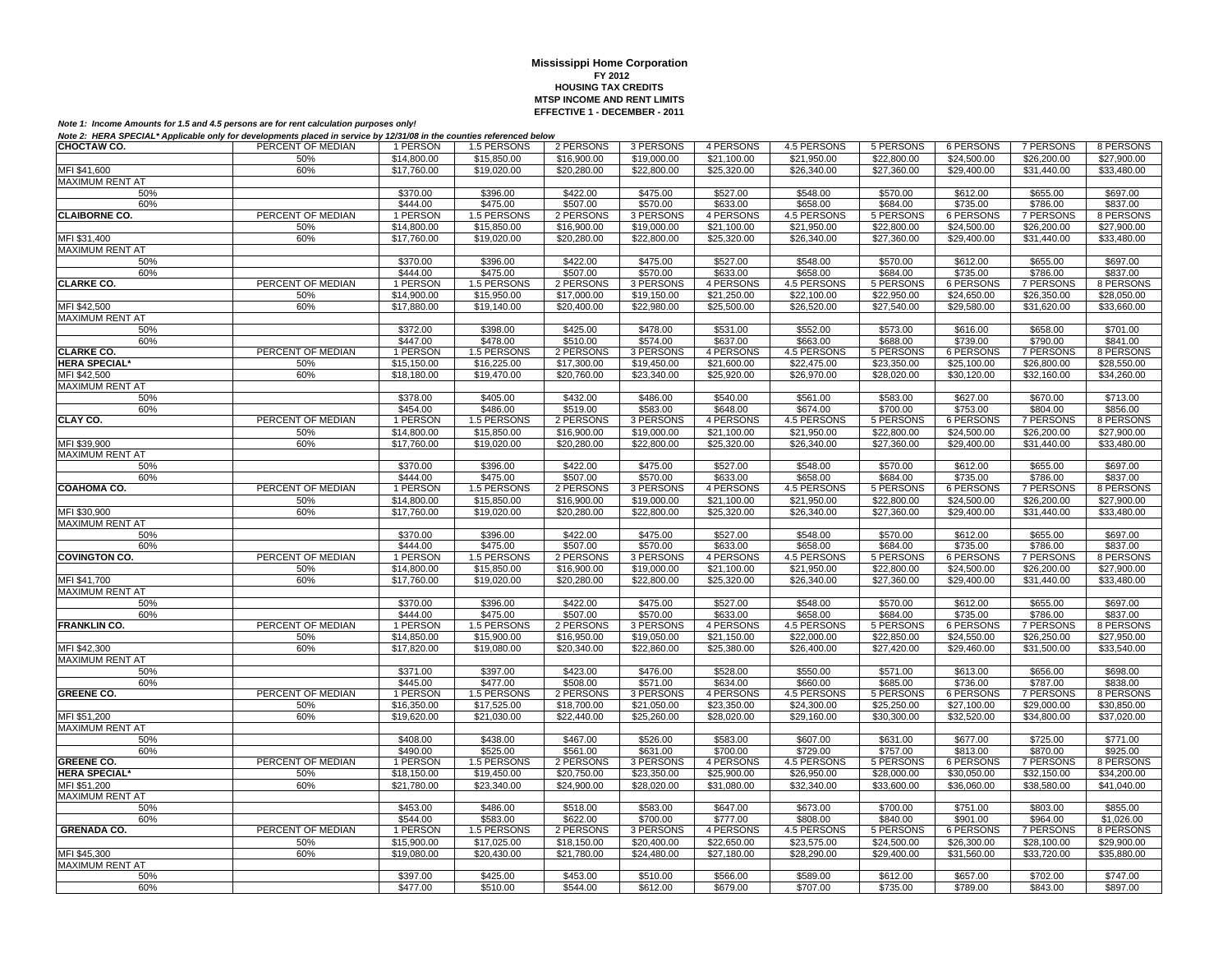| <b>GRENADA CO.</b>      | PERCENT OF MEDIAN | 1 PERSON                   | 1.5 PERSONS | 2 PERSONS                  | 3 PERSONS                  | 4 PERSONS                  | 4.5 PERSONS                | 5 PERSONS             | 6 PERSONS                  | 7 PERSONS                  | 8 PERSONS                  |
|-------------------------|-------------------|----------------------------|-------------|----------------------------|----------------------------|----------------------------|----------------------------|-----------------------|----------------------------|----------------------------|----------------------------|
| <b>HERA SPECIAL*</b>    | 50%               | \$16,250.00                | \$17,550.00 | \$18,850.00                | \$20,850.00                | \$23,150.00                | \$24,100.00                | \$25,050.00           | \$26,900.00                | \$28,750.00                | \$30,600.00                |
| MFI \$45,300            | 60%               | \$19,500.00                | \$21,060.00 | \$22,620.00                | \$25,020.00                | \$27,780.00                | \$28,920.00                | \$30,060.00           | \$32,280.00                | \$34,500.00                | \$36,720.00                |
| <b>MAXIMUM RENT AT</b>  |                   |                            |             |                            |                            |                            |                            |                       |                            |                            |                            |
| 50%                     |                   | \$406.00                   | \$438.00    | \$471.00                   | \$521.00                   | \$578.00                   | \$602.00                   | \$626.00              | \$672.00                   | \$718.00                   | \$765.00                   |
| 60%                     |                   | \$487.00                   | \$526.00    | \$565.00                   | \$625.00                   | \$694.00                   | \$723.00                   | \$751.00              | \$807.00                   | \$862.00                   | \$918.00                   |
| <b>HOLMES CO.</b>       | PERCENT OF MEDIAN | 1 PERSON                   | 1.5 PERSONS | 2 PERSONS                  | 3 PERSONS                  | 4 PERSONS                  | 4.5 PERSONS                | 5 PERSONS             | 6 PERSONS                  | 7 PERSONS                  | 8 PERSONS                  |
|                         | 50%               | \$14,800.00                | \$15,850.00 | \$16,900.00                | \$19,000.00                | \$21,100.00                | \$21,950.00                | \$22,800.00           | \$24,500.00                | \$26,200.00                | $\overline{$27,900.00}$    |
|                         | 60%               | \$17,760.00                | \$19,020.00 |                            |                            | \$25,320.00                |                            |                       | \$29,400.00                | \$31,440.00                |                            |
| MFI \$26,100            |                   |                            |             | \$20,280.00                | \$22,800.00                |                            | \$26,340.00                | \$27,360.00           |                            |                            | \$33,480.00                |
| MAXIMUM RENT AT         |                   |                            |             |                            |                            |                            |                            |                       |                            |                            |                            |
| 50%                     |                   | \$370.00                   | \$396.00    | \$422.00                   | \$475.00                   | \$527.00                   | \$548.00                   | \$570.00              | \$612.00                   | \$655.00                   | \$697.00                   |
| 60%                     |                   | \$444.00                   | \$475.00    | \$507.00                   | \$570.00                   | \$633.00                   | \$658.00                   | \$684.00              | \$735.00                   | \$786.00                   | \$837.00                   |
| <b>HUMPHREYS CO.</b>    | PERCENT OF MEDIAN | 1 PERSON                   | 1.5 PERSONS | 2 PERSONS                  | 3 PERSONS                  | 4 PERSONS                  | 4.5 PERSONS                | 5 PERSONS             | 6 PERSONS                  | 7 PERSONS                  | 8 PERSONS                  |
|                         | 50%               | \$14,800.00                | \$15,850.00 | \$16,900.00                | \$19,000.00                | \$21,100.00                | \$21,950.00                | \$22,800.00           | \$24,500.00                | \$26,200.00                | \$27,900.00                |
| MFI \$33,000            | 60%               | \$17,760.00                | \$19,020.00 | \$20,280.00                | \$22,800.00                | \$25,320.00                | \$26,340.00                | \$27,360.00           | \$29,400.00                | \$31,440.00                | \$33,480.00                |
| <b>MAXIMUM RENT AT</b>  |                   |                            |             |                            |                            |                            |                            |                       |                            |                            |                            |
| 50%                     |                   | \$370.00                   | \$396.00    | \$422.00                   | \$475.00                   | \$527.00                   | \$548.00                   | \$570.00              | \$612.00                   | \$655.00                   | \$697.00                   |
| 60%                     |                   | \$444.00                   | \$475.00    | \$507.00                   | \$570.00                   | \$633.00                   | \$658.00                   | \$684.00              | \$735.00                   | \$786.00                   | \$837.00                   |
| <b>ISSAQUENA CO.</b>    | PERCENT OF MEDIAN | 1 PERSON                   | 1.5 PERSONS | 2 PERSONS                  | 3 PERSONS                  | 4 PERSONS                  | <b>4.5 PERSONS</b>         | 5 PERSONS             | 6 PERSONS                  | <b>7 PERSONS</b>           | 8 PERSONS                  |
|                         | 50%               | \$14,800.00                | \$15,850.00 | \$16,900.00                | \$19,000.00                | \$21,100.00                | \$21,950.00                | \$22,800.00           | \$24,500.00                | \$26,200.00                | \$27,900.00                |
| MFI \$26,100            | 60%               | \$17,760.00                | \$19,020.00 | \$20,280.00                | \$22,800.00                | \$25,320.00                | \$26,340.00                | \$27,360.00           | \$29,400.00                | \$31,440.00                | \$33,480.00                |
| <b>MAXIMUM RENT AT</b>  |                   |                            |             |                            |                            |                            |                            |                       |                            |                            |                            |
| 50%                     |                   | \$370.00                   | \$396.00    | \$422.00                   | \$475.00                   | \$527.00                   | \$548.00                   | \$570.00              | \$612.00                   | \$655.00                   | \$697.00                   |
| 60%                     |                   | \$444.00                   | \$475.00    | \$507.00                   | \$570.00                   | \$633.00                   | \$658.00                   | \$684.00              | \$735.00                   | \$786.00                   | \$837.00                   |
| <b>ITAWAMBA CO.</b>     | PERCENT OF MEDIAN | 1 PERSON                   | 1.5 PERSONS | 2 PERSONS                  | 3 PERSONS                  | 4 PERSONS                  | 4.5 PERSONS                | 5 PERSONS             | 6 PERSONS                  | <b>7 PERSONS</b>           | 8 PERSONS                  |
|                         | 50%               | \$17.050.00                | \$18,275.00 | \$19,500.00                | \$21.950.00                | \$24,350.00                | \$25,325.00                | \$26,300.00           | \$28,250.00                | \$30,200.00                | \$32,150.00                |
| MFI \$48,700            | 60%               | \$20,460.00                | \$21,930.00 | \$23,400.00                | \$26,340.00                | \$29,220.00                | \$30,390.00                | \$31,560.00           | \$33,900.00                | \$36,240.00                | \$38,580.00                |
| <b>MAXIMUM RENT AT</b>  |                   |                            |             |                            |                            |                            |                            |                       |                            |                            |                            |
| 50%                     |                   | \$426.00                   | \$456.00    | \$487.00                   | \$548.00                   | \$608.00                   | \$633.00                   | \$657.00              | \$706.00                   | \$755.00                   | \$803.00                   |
| 60%                     |                   | \$511.00                   | \$548.00    | \$585.00                   | \$658.00                   | \$730.00                   | \$759.00                   | \$789.00              | \$847.00                   | \$906.00                   | \$964.00                   |
| <b>JASPER CO.</b>       | PERCENT OF MEDIAN | 1 PERSON                   | 1.5 PERSONS | 2 PERSONS                  | 3 PERSONS                  | 4 PERSONS                  | 4.5 PERSONS                | 5 PERSONS             | 6 PERSONS                  | 7 PERSONS                  | 8 PERSONS                  |
|                         | 50%               | \$14,900.00                | \$15,950.00 | \$17,000.00                | \$19,150.00                | \$21.250.00                | \$22,100.00                | \$22,950.00           | \$24,650.00                | \$26,350.00                | \$28,050,00                |
| MFI \$42,500            | 60%               | \$17,880.00                | \$19,140.00 | \$20,400.00                | \$22,980.00                | \$25,500.00                | \$26,520.00                | \$27,540.00           | \$29,580.00                | \$31,620.00                | \$33,660.00                |
| <b>MAXIMUM RENT AT</b>  |                   |                            |             |                            |                            |                            |                            |                       |                            |                            |                            |
| 50%                     |                   | \$372.00                   | \$398.00    | \$425.00                   | \$478.00                   | \$531.00                   | \$552.00                   | \$573.00              | \$616.00                   | \$658.00                   | \$701.00                   |
| 60%                     |                   | \$447.00                   | \$478.00    | \$510.00                   | \$574.00                   | \$637.00                   | \$663.00                   | \$688.00              | \$739.00                   | \$790.00                   | \$841.00                   |
| <b>JEFFERSON CO.</b>    | PERCENT OF MEDIAN | 1 PERSON                   | 1.5 PERSONS | 2 PERSONS                  | 3 PERSONS                  | 4 PERSONS                  | 4.5 PERSONS                | 5 PERSONS             | 6 PERSONS                  | <b>7 PERSONS</b>           | 8 PERSONS                  |
|                         | 50%               | \$14,800.00                | \$15,850.00 | \$16,900.00                | \$19,000.00                | \$21,100.00                | \$21,950.00                | \$22,800.00           | \$24,500.00                | \$26,200.00                | \$27,900.00                |
| MFI \$35,600            | 60%               | \$17,760.00                | \$19,020.00 | \$20,280.00                | \$22,800.00                | \$25,320.00                | \$26,340.00                | \$27,360.00           | \$29,400.00                | \$31,440.00                | \$33,480.00                |
| <b>MAXIMUM RENT AT</b>  |                   |                            |             |                            |                            |                            |                            |                       |                            |                            |                            |
| 50%                     |                   | \$370.00                   | \$396.00    | \$422.00                   | \$475.00                   | \$527.00                   | \$548.00                   | \$570.00              | \$612.00                   | \$655.00                   | \$697.00                   |
| 60%                     |                   | \$444.00                   | \$475.00    | \$507.00                   | \$570.00                   | \$633.00                   | \$658.00                   | \$684.00              | \$735.00                   | \$786.00                   | \$837.00                   |
| <b>JEFFERSON DA CO.</b> | PERCENT OF MEDIAN | 1 PERSON                   | 1.5 PERSONS | 2 PERSONS                  | 3 PERSONS                  | 4 PERSONS                  | 4.5 PERSONS                | 5 PERSONS             | 6 PERSONS                  | 7 PERSONS                  | 8 PERSONS                  |
|                         | 50%               | \$14,800.00                | \$15,850.00 | \$16,900.00                | \$19,000.00                | \$21,100.00                | \$21.950.00                | \$22,800.00           | \$24,500.00                | \$26,200.00                | \$27,900.00                |
| MFI \$33,600            | 60%               | \$17,760.00                | \$19,020.00 | \$20,280.00                | \$22,800.00                | \$25,320.00                | \$26,340.00                | \$27,360.00           | \$29,400.00                | \$31,440.00                | \$33,480.00                |
| MAXIMUM RENT AT         |                   |                            |             |                            |                            |                            |                            |                       |                            |                            |                            |
| 50%                     |                   | \$370.00                   | \$396.00    | \$422.00                   | \$475.00                   | \$527.00                   | \$548.00                   | \$570.00              | \$612.00                   | \$655.00                   | \$697.00                   |
|                         |                   | \$444.00                   | \$475.00    | \$507.00                   | \$570.00                   | \$633.00                   | \$658.00                   |                       |                            |                            | \$837.00                   |
| 60%<br>JONES CO.        | PERCENT OF MEDIAN | 1 PERSON                   | 1.5 PERSONS | 2 PERSONS                  | 3 PERSONS                  | 4 PERSONS                  | 4.5 PERSONS                | \$684.00<br>5 PERSONS | \$735.00<br>6 PERSONS      | \$786.00<br>7 PERSONS      | 8 PERSONS                  |
|                         |                   |                            |             |                            |                            |                            |                            |                       |                            |                            |                            |
| MFI \$41,600            | 50%<br>60%        | \$14,800.00<br>\$17,760.00 | \$15,850.00 | \$16,900.00<br>\$20,280.00 | \$19,000.00<br>\$22,800.00 | \$21,100.00<br>\$25,320,00 | \$21,950.00<br>\$26,340.00 | \$22,800.00           | \$24,500.00<br>\$29,400.00 | \$26,200.00<br>\$31,440.00 | \$27,900.00<br>\$33,480,00 |
|                         |                   |                            | \$19,020,00 |                            |                            |                            |                            | \$27,360.00           |                            |                            |                            |
| <b>MAXIMUM RENT AT</b>  |                   |                            |             |                            |                            |                            |                            |                       |                            |                            |                            |
| 50%                     |                   | \$370.00                   | \$396.00    | \$422.00                   | \$475.00                   | \$527.00                   | \$548.00                   | \$570.00              | \$612.00                   | \$655.00                   | \$697.00                   |
| 60%                     |                   | \$444.00                   | \$475.00    | \$507.00                   | \$570.00                   | \$633.00                   | \$658.00                   | \$684.00              | \$735.00                   | \$786.00                   | \$837.00                   |
| JONES CO.               | PERCENT OF MEDIAN | 1 PERSON                   | 1.5 PERSONS | 2 PERSONS                  | 3 PERSONS                  | 4 PERSONS                  | 4.5 PERSONS                | <b>5 PERSONS</b>      | <b>6 PERSONS</b>           | <b>7 PERSONS</b>           | 8 PERSONS                  |
| <b>HERA SPECIAL*</b>    | 50%               | \$15,050.00                | \$16,125.00 | \$17,200.00                | \$19,350.00                | \$21,500.00                | \$22,375.00                | \$23,250.00           | \$24,950.00                | \$26,700.00                | \$28,400.00                |
| MFI \$41,600            | 60%               | \$18,060.00                | \$19,350.00 | \$20,640.00                | \$23,220.00                | \$25,800.00                | \$26,850.00                | \$27,900.00           | \$29,940.00                | \$32,040.00                | \$34,080.00                |
| <b>MAXIMUM RENT AT</b>  |                   |                            |             |                            |                            |                            |                            |                       |                            |                            |                            |
| 50%                     |                   | \$376.00                   | \$403.00    | \$430.00                   | \$483.00                   | \$537.00                   | \$559.00                   | \$581.00              | \$623.00                   | \$667.00                   | \$710.00                   |
| 60%                     |                   | \$451.00                   | \$483.00    | \$516.00                   | \$580.00                   | \$645.00                   | \$671.00                   | \$697.00              | \$748.00                   | \$801.00                   | \$852.00                   |
| <b>KEMPER CO.</b>       | PERCENT OF MEDIAN | 1 PERSON                   | 1.5 PERSONS | 2 PERSONS                  | 3 PERSONS                  | 4 PERSONS                  | 4.5 PERSONS                | 5 PERSONS             | <b>6 PERSONS</b>           | <b>7 PERSONS</b>           | 8 PERSONS                  |
|                         | 50%               | \$16,000.00                | \$17,125.00 | \$18,250.00                | \$20,550.00                | \$22,800.00                | \$23,725.00                | \$24,650.00           | \$26,450.00                | \$28,300.00                | \$30,100.00                |
| MFI \$45,600            | 60%               | \$19,200.00                | \$20,550.00 | \$21,900.00                | \$24,660.00                | \$27,360.00                | \$28,470.00                | \$29,580.00           | \$31,740.00                | \$33.960.00                | \$36,120.00                |
| <b>MAXIMUM RENT AT</b>  |                   |                            |             |                            |                            |                            |                            |                       |                            |                            |                            |
| 50%                     |                   | \$400.00                   | \$428.00    | \$456.00                   | \$513.00                   | \$570.00                   | \$593.00                   | \$616.00              | \$661.00                   | \$707.00                   | \$752.00                   |
| 60%                     |                   | \$480.00                   | \$513.00    | \$547.00                   | \$616.00                   | \$684.00                   | \$711.00                   | \$739.00              | \$793.00                   | \$849.00                   | \$903.00                   |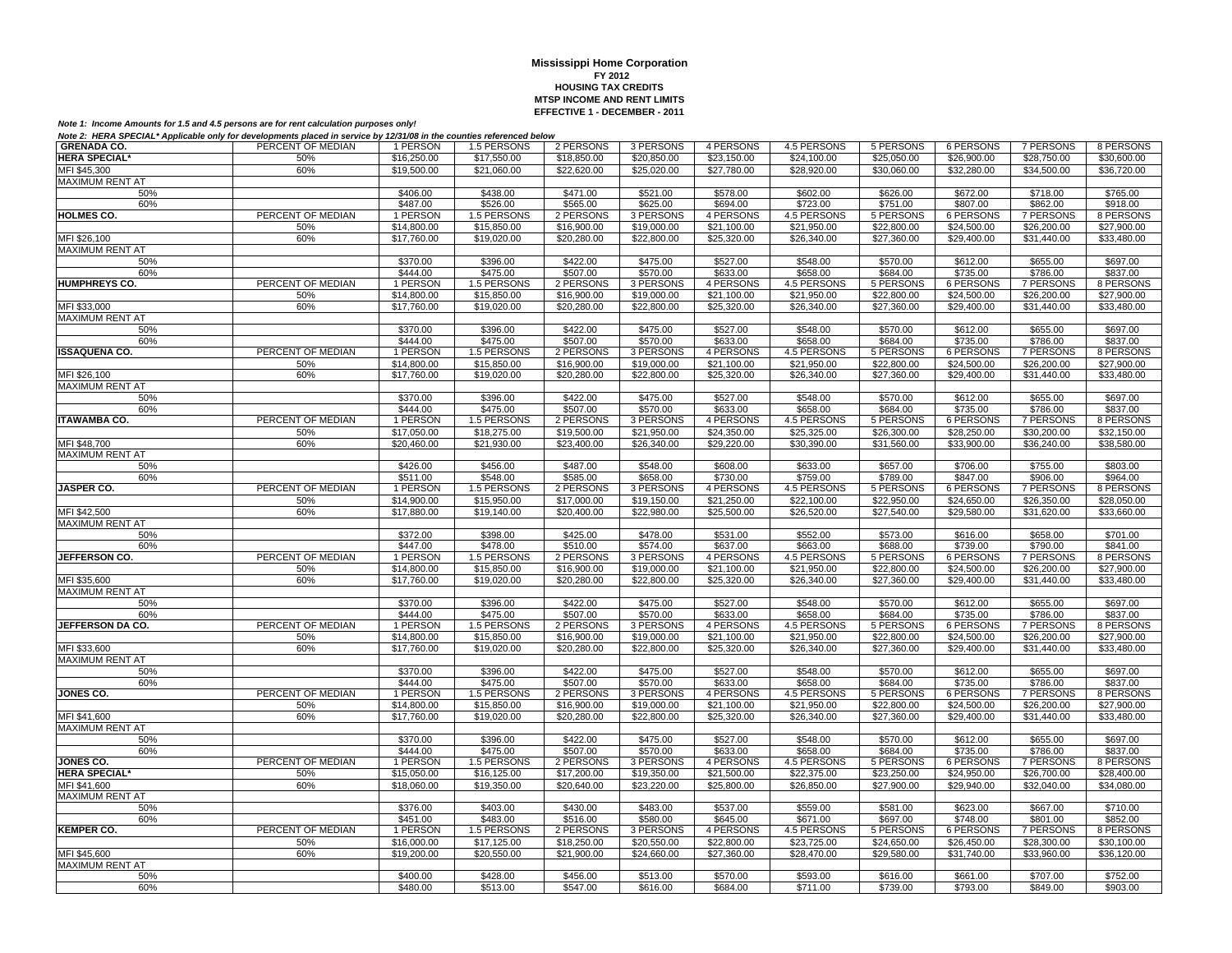| <b>LAFAYETTE CO.</b>   | PERCENT OF MEDIAN | 1 PERSON    | 1.5 PERSONS | 2 PERSONS   | 3 PERSONS   | 4 PERSONS               | 4.5 PERSONS | 5 PERSONS   | 6 PERSONS        | 7 PERSONS        | 8 PERSONS   |
|------------------------|-------------------|-------------|-------------|-------------|-------------|-------------------------|-------------|-------------|------------------|------------------|-------------|
|                        | 50%               | \$21,700.00 | \$23,250.00 | \$24,800.00 | \$27,900.00 | $\overline{$31,000.00}$ | \$32,250.00 | \$33,500.00 | \$36,000.00      | \$38,450.00      | \$40,950.00 |
| MFI \$67,800           | 60%               | \$26,040,00 | \$27,900.00 | \$29,760.00 | \$33,480.00 | \$37,200.00             | \$38,700.00 | \$40,200,00 | \$43,200.00      | \$46,140.00      | \$49,140.00 |
| <b>MAXIMUM RENT AT</b> |                   |             |             |             |             |                         |             |             |                  |                  |             |
| 50%                    |                   | \$542.00    | \$581.00    | \$620.00    | \$697.00    | \$775.00                | \$806.00    | \$837.00    | \$900.00         | \$961.00         | \$1,023.00  |
| 60%                    |                   | \$651.00    | \$697.00    | \$744.00    | \$837.00    | \$930.00                | \$967.00    | \$1,005.00  | \$1,080.00       | \$1,153.00       | \$1,228.00  |
| <b>LAFAYETTE CO.</b>   | PERCENT OF MEDIAN | 1 PERSON    | 1.5 PERSONS | 2 PERSONS   | 3 PERSONS   | 4 PERSONS               | 4.5 PERSONS | 5 PERSONS   | 6 PERSONS        | 7 PERSONS        | 8 PERSONS   |
| <b>HERA SPECIAL*</b>   | 50%               | \$23,750.00 | \$25,450.00 | \$27,150.00 | \$30,550.00 | \$33,900.00             | \$35,275.00 | \$36,650.00 | \$39,350.00      | \$42,050.00      | \$44,750.00 |
|                        | 60%               |             | \$30,540.00 | \$32,580.00 |             | \$40,680.00             | \$42,330.00 | \$43,980.00 | \$47,220.00      | \$50,460.00      | \$53,700.00 |
| MFI \$67,800           |                   | \$28,500.00 |             |             | \$36,660.00 |                         |             |             |                  |                  |             |
| MAXIMUM RENT AT        |                   |             |             |             |             |                         |             |             |                  |                  |             |
| 50%                    |                   | \$593.00    | \$636.00    | \$678.00    | \$763.00    | \$847.00                | \$881.00    | \$916.00    | \$983.00         | \$1,051.00       | \$1,118.00  |
| 60%                    |                   | \$712.00    | \$763.00    | \$814.00    | \$916.00    | \$1,017.00              | \$1.058.00  | \$1,099.00  | \$1.180.00       | \$1,261,00       | \$1,342.00  |
| <b>LAUDERDALE CO.</b>  | PERCENT OF MEDIAN | 1 PERSON    | 1.5 PERSONS | 2 PERSONS   | 3 PERSONS   | 4 PERSONS               | 4.5 PERSONS | 5 PERSONS   | 6 PERSONS        | 7 PERSONS        | 8 PERSONS   |
|                        | 50%               | \$16,050.00 | \$17,200.00 | \$18,350.00 | \$20,650.00 | \$22,900.00             | \$23,825.00 | \$24,750.00 | \$26,600.00      | \$28,400.00      | \$30,250.00 |
| MFI \$45,800           | 60%               | \$19,260.00 | \$20,640.00 | \$22,020.00 | \$24,780.00 | \$27,480.00             | \$28,590.00 | \$29,700.00 | \$31,920.00      | \$34,080.00      | \$36,300.00 |
| <b>MAXIMUM RENT AT</b> |                   |             |             |             |             |                         |             |             |                  |                  |             |
| 50%                    |                   | \$401.00    | \$430.00    | \$458.00    | \$516.00    | \$572.00                | \$595.00    | \$618.00    | \$665.00         | \$710.00         | \$756.00    |
| 60%                    |                   | \$481.00    | \$516.00    | \$550.00    | \$619.00    | \$687.00                | \$714.00    | \$742.00    | \$798.00         | \$852.00         | \$907.00    |
| <b>LAUDERDALE CO.</b>  | PERCENT OF MEDIAN | 1 PERSON    | 1.5 PERSONS | 2 PERSONS   | 3 PERSONS   | 4 PERSONS               | 4.5 PERSONS | 5 PERSONS   | <b>6 PERSONS</b> | <b>7 PERSONS</b> | 8 PERSONS   |
| <b>HERA SPECIAL*</b>   | 50%               | \$17,450.00 | \$18,700.00 | \$19,950.00 | \$22,450.00 | \$24,900.00             | \$25,900.00 | \$26,900.00 | \$28,900.00      | \$30,900.00      | \$32,900.00 |
| MFI \$45,800           | 60%               | \$20,940.00 | \$22,440.00 | \$23,940.00 | \$26,940.00 | \$29,880.00             | \$31,080.00 | \$32,280.00 | \$34,680.00      | \$37,080.00      | \$39,480.00 |
| <b>MAXIMUM RENT AT</b> |                   |             |             |             |             |                         |             |             |                  |                  |             |
| 50%                    |                   | \$436.00    | \$467.00    | \$498.00    | \$561.00    | \$622.00                | \$647.00    | \$672.00    | \$722.00         | \$772.00         | \$822.00    |
| 60%                    |                   | \$523.00    | \$561.00    | \$598.00    | \$673.00    | \$747.00                | \$777.00    | \$807.00    | \$867.00         | \$927.00         | \$987.00    |
| <b>LAWRENCE CO.</b>    | PERCENT OF MEDIAN | 1 PERSON    | 1.5 PERSONS | 2 PERSONS   | 3 PERSONS   | 4 PERSONS               | 4.5 PERSONS | 5 PERSONS   | <b>6 PERSONS</b> | 7 PERSONS        | 8 PERSONS   |
|                        | 50%               | \$15,850.00 | \$16,975.00 | \$18,100.00 | \$20,350.00 | \$22,600.00             | \$23,525.00 | \$24,450.00 | \$26,250.00      | \$28,050.00      | \$29,850.00 |
| MFI \$45,200           | 60%               | \$19,020.00 | \$20,370.00 | \$21,720.00 | \$24,420.00 | \$27,120.00             | \$28,230.00 | \$29,340.00 | \$31,500.00      | \$33,660.00      | \$35,820.00 |
| <b>MAXIMUM RENT AT</b> |                   |             |             |             |             |                         |             |             |                  |                  |             |
| 50%                    |                   | \$396.00    | \$424.00    | \$452.00    | \$508.00    | \$565.00                | \$588.00    | \$611.00    | \$656.00         | \$701.00         | \$746.00    |
| 60%                    |                   | \$475.00    | \$509.00    | \$543.00    | \$610.00    | \$678.00                | \$705.00    | \$733.00    | \$787.00         | \$841.00         | \$895.00    |
| <b>LAWRENCE CO.</b>    | PERCENT OF MEDIAN | 1 PERSON    | 1.5 PERSONS | 2 PERSONS   | 3 PERSONS   | 4 PERSONS               | 4.5 PERSONS | 5 PERSONS   | <b>6 PERSONS</b> | 7 PERSONS        | 8 PERSONS   |
| <b>HERA SPECIAL*</b>   | 50%               | \$17,550.00 | \$18,800.00 | \$20,050.00 | \$22,550.00 | \$25,050.00             | \$26,075.00 | \$27,100.00 | \$29,100.00      | \$31,100.00      | \$33,100.00 |
| MFI \$45,200           | 60%               | \$21,060.00 | \$22,560.00 | \$24,060.00 | \$27,060.00 | \$30,060.00             | \$31,290.00 | \$32,520.00 | \$34,920.00      | \$37,320.00      | \$39,720.00 |
| MAXIMUM RENT AT        |                   |             |             |             |             |                         |             |             |                  |                  |             |
| 50%                    |                   | \$438.00    | \$470.00    | \$501.00    | \$563.00    | \$626.00                | \$651.00    | \$677.00    | \$727.00         | \$777.00         | \$827.00    |
| 60%                    |                   | \$526.00    | \$564.00    | \$601.00    | \$676.00    | \$751.00                | \$782.00    | \$813.00    | \$873.00         | \$933.00         | \$993.00    |
| <b>LEAKE CO.</b>       | PERCENT OF MEDIAN | 1 PERSON    | 1.5 PERSONS | 2 PERSONS   | 3 PERSONS   | 4 PERSONS               | 4.5 PERSONS | 5 PERSONS   | <b>6 PERSONS</b> | 7 PERSONS        | 8 PERSONS   |
|                        |                   |             |             |             |             |                         |             |             |                  |                  |             |
|                        | 50%               | \$15,900.00 | \$17,050.00 | \$18,200.00 | \$20,450.00 | \$22,700.00             | \$23,625.00 | \$24,550.00 | \$26,350.00      | \$28,150.00      | \$30,000.00 |
| MFI \$45,400           | 60%               | \$19,080.00 | \$20,460.00 | \$21,840.00 | \$24,540.00 | \$27,240.00             | \$28,350.00 | \$29,460.00 | \$31,620.00      | \$33,780.00      | \$36,000.00 |
| <b>MAXIMUM RENT AT</b> |                   |             |             |             |             |                         |             |             |                  |                  |             |
| 50%                    |                   | \$397.00    | \$426.00    | \$455.00    | \$511.00    | \$567.00                | \$590.00    | \$613.00    | \$658.00         | \$703.00         | \$750.00    |
| 60%                    |                   | \$477.00    | \$511.00    | \$546.00    | \$613.00    | \$681.00                | \$708.00    | \$736.00    | \$790.00         | \$844.00         | \$900.00    |
| LEE CO.                | PERCENT OF MEDIAN | 1 PERSON    | 1.5 PERSONS | 2 PERSONS   | 3 PERSONS   | 4 PERSONS               | 4.5 PERSONS | 5 PERSONS   | <b>6 PERSONS</b> | 7 PERSONS        | 8 PERSONS   |
|                        | 50%               | \$18,700.00 | \$20.050.00 | \$21,400.00 | \$24.050.00 | \$26,700.00             | \$27,775.00 | \$28,850.00 | \$31,000.00      | \$33,150.00      | \$35,250.00 |
| MFI \$53,400           | 60%               | \$22,440.00 | \$24,060.00 | \$25,680.00 | \$28,860.00 | \$32,040.00             | \$33,330.00 | \$34,620.00 | \$37,200.00      | \$39,780.00      | \$42,300.00 |
| <b>MAXIMUM RENT AT</b> |                   |             |             |             |             |                         |             |             |                  |                  |             |
| 50%                    |                   | \$467.00    | \$501.00    | \$535.00    | \$601.00    | \$667.00                | \$694.00    | \$721.00    | \$775.00         | \$828.00         | \$881.00    |
| 60%                    |                   | \$561.00    | \$601.00    | \$642.00    | \$721.00    | \$801.00                | \$833.00    | \$865.00    | \$930.00         | \$994.00         | \$1,057.00  |
| LEE CO.                | PERCENT OF MEDIAN | 1 PERSON    | 1.5 PERSONS | 2 PERSONS   | 3 PERSONS   | 4 PERSONS               | 4.5 PERSONS | 5 PERSONS   | 6 PERSONS        | 7 PERSONS        | 8 PERSONS   |
| <b>HERA SPECIAL*</b>   | 50%               | \$19,650.00 | \$21,050.00 | \$22,450.00 | \$25,250.00 | \$28,050.00             | \$29,175.00 | \$30,300.00 | \$32,550.00      | \$34,800.00      | \$37,050.00 |
| MFI \$53.400           | 60%               | \$23,580.00 | \$25,260.00 | \$26,940.00 | \$30,300.00 | \$33,660,00             | \$35,010.00 | \$36,360.00 | \$39,060,00      | \$41,760.00      | \$44,460.00 |
| <b>MAXIMUM RENT AT</b> |                   |             |             |             |             |                         |             |             |                  |                  |             |
| 50%                    |                   | \$491.00    | \$526.00    | \$561.00    | \$631.00    | \$701.00                | \$729.00    | \$757.00    | \$813.00         | \$870.00         | \$926.00    |
| 60%                    |                   | \$589.00    | \$631.00    | \$673.00    | \$757.00    | \$841.00                | \$875.00    | \$909.00    | \$976.00         | \$1,044.00       | \$1.111.00  |
| LEFLORE CO.            | PERCENT OF MEDIAN | 1 PERSON    | 1.5 PERSONS | 2 PERSONS   | 3 PERSONS   | 4 PERSONS               | 4.5 PERSONS | 5 PERSONS   | 6 PERSONS        | <b>7 PERSONS</b> | 8 PERSONS   |
|                        | 50%               | \$14,800.00 | \$15,850.00 | \$16,900.00 | \$19,000.00 | \$21,100.00             | \$21,950.00 | \$22,800.00 | \$24,500.00      | \$26,200.00      | \$27,900.00 |
| MFI \$25,200           | 60%               | \$17,760.00 | \$19,020.00 | \$20,280.00 | \$22,800.00 | \$25,320.00             | \$26,340.00 | \$27,360.00 | \$29,400.00      | \$31,440.00      | \$33,480.00 |
| MAXIMUM RENT AT        |                   |             |             |             |             |                         |             |             |                  |                  |             |
| 50%                    |                   | \$370.00    | \$396.00    | \$422.00    | \$475.00    | \$527.00                | \$548.00    | \$570.00    | \$612.00         | \$655.00         | \$697.00    |
| 60%                    |                   | \$444.00    | \$475.00    | \$507.00    | \$570.00    | \$633.00                | \$658.00    | \$684.00    | \$735.00         | \$786.00         | \$837.00    |
| <b>LINCOLN CO.</b>     | PERCENT OF MEDIAN | 1 PERSON    | 1.5 PERSONS | 2 PERSONS   | 3 PERSONS   | 4 PERSONS               | 4.5 PERSONS | 5 PERSONS   | <b>6 PERSONS</b> | <b>7 PERSONS</b> | 8 PERSONS   |
|                        | 50%               | \$16,350.00 | \$17,525.00 | \$18,700.00 | \$21,050.00 | \$23,350.00             | \$24,300.00 | \$25,250.00 | \$27,100.00      | \$29,000.00      | \$30,850.00 |
| MFI \$47,600           | 60%               | \$19,620.00 | \$21.030.00 | \$22,440.00 | \$25,260.00 | \$28,020,00             | \$29,160.00 | \$30,300.00 | \$32,520.00      | \$34,800.00      | \$37,020.00 |
| <b>MAXIMUM RENT AT</b> |                   |             |             |             |             |                         |             |             |                  |                  |             |
| 50%                    |                   | \$408.00    | \$438.00    | \$467.00    | \$526.00    | \$583.00                | \$607.00    | \$631.00    | \$677.00         | \$725.00         | \$771.00    |
| 60%                    |                   | \$490.00    | \$525.00    | \$561.00    | \$631.00    | \$700.00                | \$729.00    | \$757.00    | \$813.00         | \$870.00         | \$925.00    |
|                        |                   |             |             |             |             |                         |             |             |                  |                  |             |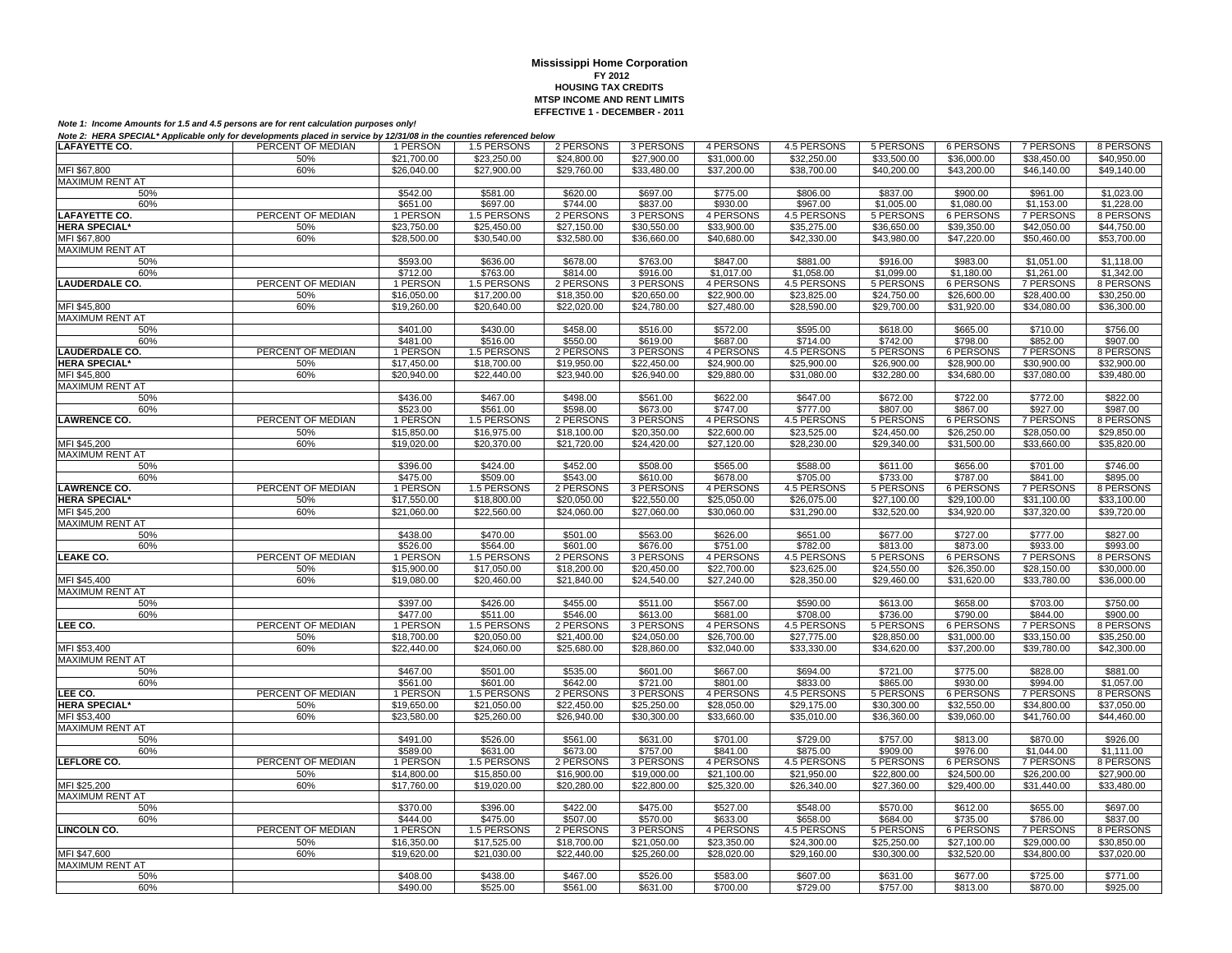| <b>LINCOLN CO.</b>                     | PERCENT OF MEDIAN | 1 PERSON             | 1.5 PERSONS             | 2 PERSONS                  | 3 PERSONS             | 4 PERSONS             | 4.5 PERSONS                | 5 PERSONS               | 6 PERSONS             | 7 PERSONS                    | 8 PERSONS                  |
|----------------------------------------|-------------------|----------------------|-------------------------|----------------------------|-----------------------|-----------------------|----------------------------|-------------------------|-----------------------|------------------------------|----------------------------|
| <b>HERA SPECIAL*</b>                   | 50%               | \$16,700.00          | \$17,875.00             | \$19,050.00                | \$21,450.00           | \$23,800.00           | \$24,775.00                | \$25,750.00             | \$27,650.00           | \$29,550.00                  | \$31,450.00                |
| MFI \$47,600                           | 60%               | \$20,040.00          | \$21,450.00             | \$22,860.00                | \$25,740.00           | \$28,560.00           | \$29,730.00                | \$30,900.00             | \$33,180.00           | \$35,460.00                  | \$37,740.00                |
| MAXIMUM RENT AT                        |                   |                      |                         |                            |                       |                       |                            |                         |                       |                              |                            |
| 50%                                    |                   | \$417.00             | \$446.00                | \$476.00                   | \$536.00              | \$595.00              | \$619.00                   | \$643.00                | \$691.00              | \$738.00                     | \$786.00                   |
| 60%                                    |                   | \$501.00             | \$536.00                | \$571.00                   | \$643.00              | \$714.00              | \$743.00                   | \$772.00                | \$829.00              | \$886.00                     | \$943.00                   |
|                                        |                   |                      |                         |                            |                       |                       |                            |                         |                       |                              |                            |
| <b>LOWNDES CO.</b>                     | PERCENT OF MEDIAN | 1 PERSON             | 1.5 PERSONS             | 2 PERSONS                  | 3 PERSONS             | 4 PERSONS             | 4.5 PERSONS                | 5 PERSONS               | 6 PERSONS             | <b>7 PERSONS</b>             | 8 PERSONS                  |
|                                        | 50%               | \$17,950.00          | \$19,225.00             | \$20,500.00                | \$23,050.00           | \$25,600.00           | \$26,625.00                | \$27,650.00             | \$29,700.00           | \$31,750.00                  | \$33,800.00                |
| MFI \$51,200                           | 60%               | \$21,540.00          | \$23,070.00             | \$24,600.00                | \$27,660.00           | \$30,720.00           | \$31,950.00                | \$33,180.00             | \$35,640.00           | \$38,100.00                  | \$40,560.00                |
| MAXIMUM RENT AT                        |                   |                      |                         |                            |                       |                       |                            |                         |                       |                              |                            |
| 50%                                    |                   | \$448.00             | \$480.00                | \$512.00                   | \$576.00              | \$640.00              | \$665.00                   | \$691.00                | \$742.00              | \$793.00                     | \$845.00                   |
| 60%                                    |                   | \$538.00             | \$576.00                | \$615.00                   | \$691.00              | \$768.00              | \$798.00                   | \$829.00                | \$891.00              | \$952.00                     | \$1,014.00                 |
| <b>MARION CO.</b>                      | PERCENT OF MEDIAN | 1 PERSON             | 1.5 PERSONS             | 2 PERSONS                  | 3 PERSONS             | 4 PERSONS             | 4.5 PERSONS                | 5 PERSONS               | <b>6 PERSONS</b>      | <b>7 PERSONS</b>             | 8 PERSONS                  |
|                                        | 50%               | \$14,800.00          | \$15,850.00             | \$16,900.00                | \$19,000.00           | \$21,100.00           | \$21,950.00                | \$22,800.00             | \$24,500.00           | \$26,200.00                  | \$27,900.00                |
| MFI \$42,000                           | 60%               | \$17,760.00          | \$19,020.00             | \$20,280.00                | \$22,800.00           | \$25,320.00           | \$26,340.00                | \$27,360.00             | \$29,400.00           | \$31,440.00                  | \$33,480.00                |
| MAXIMUM RENT AT                        |                   |                      |                         |                            |                       |                       |                            |                         |                       |                              |                            |
| 50%                                    |                   | \$370.00             | \$396.00                | \$422.00                   | \$475.00              | \$527.00              | \$548.00                   | \$570.00                | \$612.00              | \$655.00                     | \$697.00                   |
|                                        |                   |                      |                         |                            |                       |                       |                            |                         |                       |                              |                            |
| 60%<br><b>MONROE CO.</b>               | PERCENT OF MEDIAN | \$444.00<br>1 PERSON | \$475.00<br>1.5 PERSONS | \$507.00<br>2 PERSONS      | \$570.00<br>3 PERSONS | \$633.00<br>4 PERSONS | \$658.00<br>4.5 PERSONS    | \$684.00<br>5 PERSONS   | \$735.00<br>6 PERSONS | \$786.00<br>7 PERSONS        | \$837.00<br>8 PERSONS      |
|                                        |                   |                      |                         |                            |                       |                       |                            |                         |                       |                              |                            |
|                                        | 50%<br>60%        | \$15,100.00          | \$16,175.00             | \$17,250.00<br>\$20,700.00 | \$19,400.00           | \$21,550.00           | \$22,425.00<br>\$26,910.00 | \$23,300.00             | \$25,000.00           | \$26,750.00<br>\$32,100.00   | \$28,450.00<br>\$34,140.00 |
| MFI \$43,100                           |                   | \$18,120.00          | \$19,410.00             |                            | \$23,280.00           | \$25,860.00           |                            | \$27,960.00             | \$30,000.00           |                              |                            |
| MAXIMUM RENT AT                        |                   |                      |                         |                            |                       |                       |                            |                         |                       |                              |                            |
| 50%                                    |                   | \$377.00             | \$404.00                | \$431.00                   | \$485.00              | \$538.00              | \$560.00                   | \$582.00                | \$625.00              | \$668.00                     | \$711.00                   |
| 60%                                    | PERCENT OF MEDIAN | \$453.00             | \$485.00                | \$517.00                   | \$582.00              | \$646.00              | \$672.00<br>4.5 PERSONS    | \$699.00                | \$750.00              | \$802.00<br><b>7 PERSONS</b> | \$853.00                   |
| <b>MONTGOMERY CO.</b>                  |                   | 1 PERSON             | 1.5 PERSONS             | 2 PERSONS                  | 3 PERSONS             | 4 PERSONS             |                            | <b>5 PERSONS</b>        | 6 PERSONS             |                              | 8 PERSONS                  |
|                                        | 50%               | \$14,800.00          | \$15,850.00             | \$16,900.00                | \$19,000.00           | \$21,100.00           | \$21,950.00                | \$22,800.00             | \$24,500.00           | \$26,200.00                  | \$27,900.00                |
| MFI \$39,100<br><b>MAXIMUM RENT AT</b> | 60%               | \$17,760.00          | \$19,020.00             | \$20,280.00                | \$22,800.00           | \$25,320.00           | \$26,340.00                | \$27,360.00             | \$29,400.00           | \$31,440.00                  | \$33,480.00                |
|                                        |                   |                      |                         |                            |                       |                       |                            |                         |                       |                              |                            |
| 50%<br>60%                             |                   | \$370.00             | \$396.00                | \$422.00                   | \$475.00<br>\$570.00  | \$527.00              | \$548.00<br>\$658.00       | \$570.00                | \$612.00<br>\$735.00  | \$655.00                     | \$697.00<br>\$837.00       |
| <b>NESHOBA CO.</b>                     | PERCENT OF MEDIAN | \$444.00<br>1 PERSON | \$475.00<br>1.5 PERSONS | \$507.00<br>2 PERSONS      | 3 PERSONS             | \$633.00<br>4 PERSONS | 4.5 PERSONS                | \$684.00<br>5 PERSONS   | 6 PERSONS             | \$786.00<br><b>7 PERSONS</b> | 8 PERSONS                  |
|                                        | 50%               | \$14,800.00          | \$15,850.00             | \$16,900.00                | \$19,000.00           | \$21,100.00           | \$21,950.00                | \$22,800.00             | \$24,500.00           | \$26,200.00                  | \$27,900.00                |
| MFI \$40,800                           | 60%               | \$17,760.00          | \$19,020.00             | \$20,280.00                | \$22,800.00           | \$25,320.00           | \$26,340.00                | $\overline{$27,360.00}$ | \$29,400.00           | \$31,440.00                  | \$33,480.00                |
| <b>MAXIMUM RENT AT</b>                 |                   |                      |                         |                            |                       |                       |                            |                         |                       |                              |                            |
| 50%                                    |                   | \$370.00             | \$396.00                | \$422.00                   | \$475.00              | \$527.00              | \$548.00                   | \$570.00                | \$612.00              | \$655.00                     | \$697.00                   |
| 60%                                    |                   | \$444.00             | \$475.00                | \$507.00                   | \$570.00              | \$633.00              | \$658.00                   | \$684.00                | \$735.00              | \$786.00                     | \$837.00                   |
| <b>NEWTON CO.</b>                      | PERCENT OF MEDIAN | 1 PERSON             | 1.5 PERSONS             | 2 PERSONS                  | 3 PERSONS             | 4 PERSONS             | 4.5 PERSONS                | 5 PERSONS               | <b>6 PERSONS</b>      | <b>7 PERSONS</b>             | 8 PERSONS                  |
|                                        | 50%               | \$15,950.00          | \$17,075.00             | \$18,200.00                | \$20,500.00           | \$22,750.00           | \$23,675.00                | \$24,600.00             | \$26,400.00           | \$28,250.00                  | \$30,050.00                |
| MFI \$45,500                           | 60%               | \$19,140.00          | \$20,490.00             | \$21,840.00                | \$24,600.00           | \$27,300.00           | \$28,410.00                | \$29,520.00             | \$31,680.00           | \$33,900.00                  | \$36,060.00                |
| <b>MAXIMUM RENT AT</b>                 |                   |                      |                         |                            |                       |                       |                            |                         |                       |                              |                            |
| 50%                                    |                   | \$398.00             | \$426.00                | \$455.00                   | \$512.00              | \$568.00              | \$591.00                   | \$615.00                | \$660.00              | \$706.00                     | \$751.00                   |
| 60%                                    |                   | \$478.00             | \$512.00                | \$546.00                   | \$615.00              | \$682.00              | \$710.00                   | \$738.00                | \$792.00              | \$847.00                     | \$901.00                   |
| <b>NOXUBEE CO.</b>                     | PERCENT OF MEDIAN | 1 PERSON             | 1.5 PERSONS             | 2 PERSONS                  | 3 PERSONS             | 4 PERSONS             | 4.5 PERSONS                | 5 PERSONS               | 6 PERSONS             | 7 PERSONS                    | 8 PERSONS                  |
|                                        | 50%               | \$14,800.00          | \$15,850.00             | \$16,900.00                | \$19,000.00           | \$21,100.00           | \$21,950.00                | \$22,800.00             | \$24,500.00           | \$26,200.00                  | \$27,900.00                |
| MFI \$32,800                           | 60%               | \$17,760.00          | \$19,020,00             | \$20,280.00                | \$22,800.00           | \$25,320.00           | \$26,340.00                | \$27,360.00             | \$29,400.00           | \$31,440.00                  | \$33,480.00                |
| <b>MAXIMUM RENT AT</b>                 |                   |                      |                         |                            |                       |                       |                            |                         |                       |                              |                            |
| 50%                                    |                   | \$370.00             | \$396.00                | \$422.00                   | \$475.00              | \$527.00              | \$548.00                   | \$570.00                | \$612.00              | \$655.00                     | \$697.00                   |
| 60%                                    |                   | \$444.00             | \$475.00                | \$507.00                   | \$570.00              | \$633.00              | \$658.00                   | \$684.00                | \$735.00              | \$786.00                     | \$837.00                   |
| OKTIBBEHA CO.                          | PERCENT OF MEDIAN | 1 PERSON             | 1.5 PERSONS             | 2 PERSONS                  | 3 PERSONS             | 4 PERSONS             | 4.5 PERSONS                | 5 PERSONS               | 6 PERSONS             | <b>7 PERSONS</b>             | 8 PERSONS                  |
|                                        | 50%               | \$17,600.00          | \$18,850.00             | \$20,100.00                | \$22,600.00           | \$25,100.00           | \$26,125.00                | \$27,150.00             | \$29,150.00           | \$31,150.00                  | \$33,150.00                |
| MFI \$50,200                           | 60%               | \$21,120.00          | \$22,620.00             | \$24,120.00                | \$27,120.00           | \$30,120.00           | \$31,350.00                | \$32,580.00             | \$34,980.00           | \$37,380.00                  | \$39,780.00                |
| <b>MAXIMUM RENT AT</b>                 |                   |                      |                         |                            |                       |                       |                            |                         |                       |                              |                            |
| 50%                                    |                   | \$440.00             | \$471.00                | \$502.00                   | \$565.00              | \$627.00              | \$653.00                   | \$678.00                | \$728.00              | \$778.00                     | \$828.00                   |
| 60%                                    |                   | \$528.00             | \$565.00                | \$603.00                   | \$678.00              | \$753.00              | \$783.00                   | \$814.00                | \$874.00              | \$934.00                     | \$994.00                   |
| <b>OKTIBBEHA CO.</b>                   | PERCENT OF MEDIAN | 1 PERSON             | 1.5 PERSONS             | 2 PERSONS                  | 3 PERSONS             | 4 PERSONS             | 4.5 PERSONS                | 5 PERSONS               | 6 PERSONS             | <b>7 PERSONS</b>             | 8 PERSONS                  |
| <b>HERA SPECIAL*</b>                   | 50%               | \$18,100.00          | \$19,400.00             | \$20,700.00                | \$23,300.00           | \$25,850.00           | \$26,900.00                | \$27,950.00             | \$30,000.00           | \$32,100.00                  | \$34,150.00                |
| MFI \$50,200                           | 60%               | \$21,720.00          | \$23,280.00             | \$24,840.00                | \$27,960.00           | \$31,020.00           | \$32,280.00                | \$33,540.00             | \$36,000.00           | \$38,520.00                  | \$40,980.00                |
| <b>MAXIMUM RENT AT</b>                 |                   |                      |                         |                            |                       |                       |                            |                         |                       |                              |                            |
| 50%                                    |                   | \$452.00             | \$485.00                | \$517.00                   | \$582.00              | \$646.00              | \$672.00                   | \$698.00                | \$750.00              | \$802.00                     | \$853.00                   |
| 60%                                    |                   | \$543.00             | \$582.00                | \$621.00                   | \$699.00              | \$775.00              | \$807.00                   | \$838.00                | \$900.00              | \$963.00                     | \$1,024.00                 |
| PANOLA CO.                             | PERCENT OF MEDIAN | 1 PERSON             | 1.5 PERSONS             | 2 PERSONS                  | 3 PERSONS             | 4 PERSONS             | 4.5 PERSONS                | 5 PERSONS               | 6 PERSONS             | <b>7 PERSONS</b>             | 8 PERSONS                  |
|                                        | 50%               | \$14,850.00          | \$15,900.00             | \$16,950.00                | \$19,050.00           | \$21,150.00           | \$22,000.00                | \$22,850.00             | \$24,550.00           | \$26,250.00                  | \$27,950.00                |
| MFI \$42,300                           | 60%               | \$17,820.00          | \$19,080.00             | \$20,340.00                | \$22,860.00           | \$25,380,00           | \$26,400.00                | \$27,420.00             | \$29,460.00           | \$31,500.00                  | \$33,540.00                |
| MAXIMUM RENT AT                        |                   |                      |                         |                            |                       |                       |                            |                         |                       |                              |                            |
| 50%                                    |                   | \$371.00             | \$397.00                | \$423.00                   | \$476.00              | \$528.00              | \$550.00                   | \$571.00                | \$613.00              | \$656.00                     | \$698.00                   |
| 60%                                    |                   | \$445.00             | \$477.00                | \$508.00                   | \$571.00              | \$634.00              | \$660.00                   | \$685.00                | \$736.00              | \$787.00                     | \$838.00                   |
|                                        |                   |                      |                         |                            |                       |                       |                            |                         |                       |                              |                            |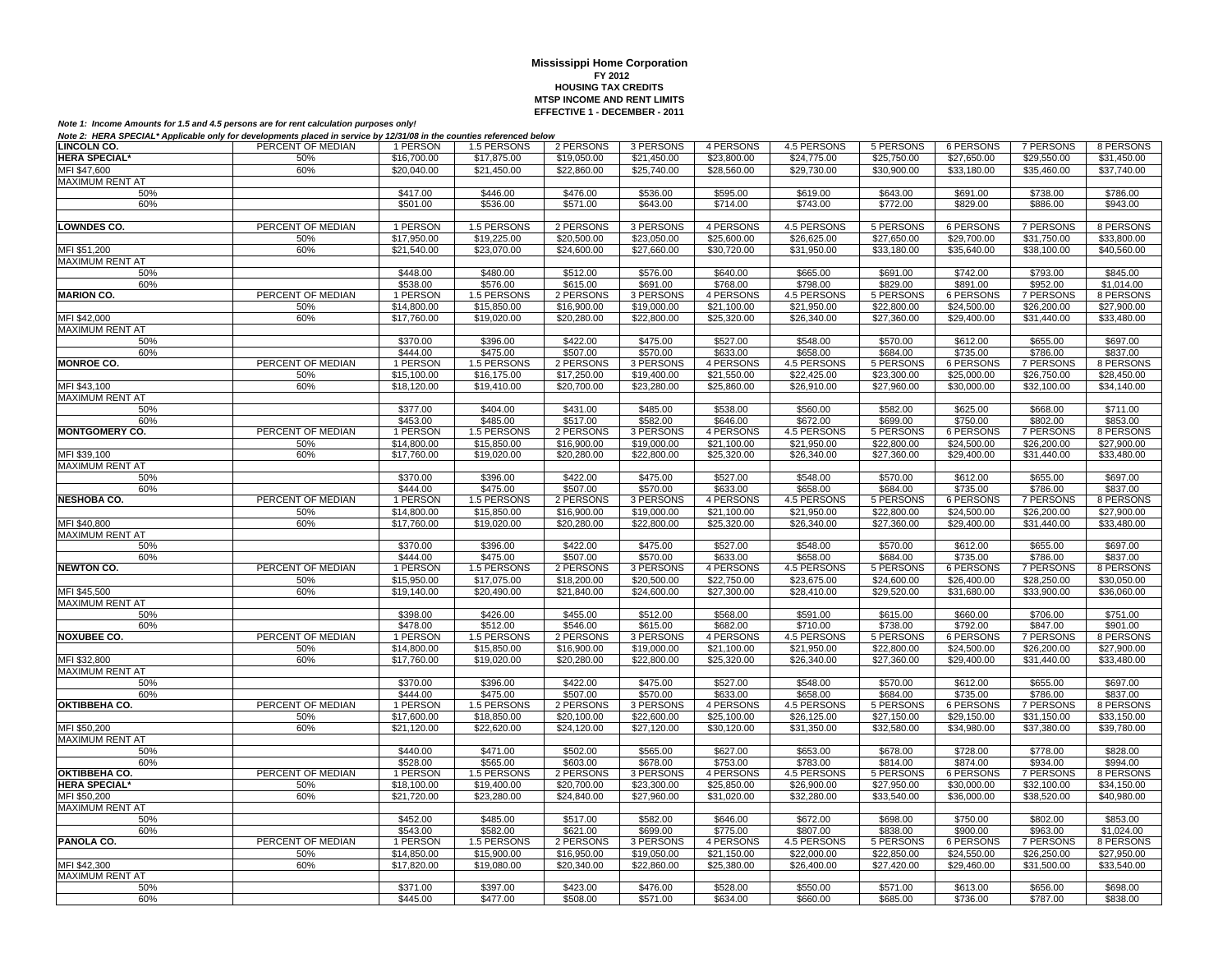| PEARL RIVER CO.                   | PERCENT OF MEDIAN        | 1 PERSON                | 1.5 PERSONS                | 2 PERSONS                | 3 PERSONS                | 4 PERSONS                | 4.5 PERSONS                | 5 PERSONS                | 6 PERSONS                       | 7 PERSONS                       | 8 PERSONS                |
|-----------------------------------|--------------------------|-------------------------|----------------------------|--------------------------|--------------------------|--------------------------|----------------------------|--------------------------|---------------------------------|---------------------------------|--------------------------|
|                                   | 50%                      | \$17,250.00             | \$18,475.00                | \$19,700.00              | \$22,150.00              | \$24,600.00              | \$25,600.00                | \$26,600.00              | \$28,550.00                     | \$30,550.00                     | \$32,500.00              |
| MFI \$49,200                      | 60%                      | \$20,700.00             | \$22,170.00                | \$23,640.00              | \$26,580.00              | \$29,520.00              | \$30,720.00                | \$31,920.00              | \$34,260.00                     | \$36,660.00                     | \$39,000.00              |
| <b>MAXIMUM RENT AT</b>            |                          |                         |                            |                          |                          |                          |                            |                          |                                 |                                 |                          |
| 50%                               |                          | \$431.00                | \$461.00                   | \$492.00                 | \$553.00                 | \$615.00                 | \$640.00                   | \$665.00                 | \$713.00                        | \$763.00                        | \$812.00                 |
| 60%                               |                          | \$517.00                | \$554.00                   | \$591.00                 | \$664.00                 | \$738.00                 | \$768.00                   | \$798.00                 | \$856.00                        | \$916.00                        | \$975.00                 |
| PIKE CO.                          | PERCENT OF MEDIAN        | 1 PERSON                | 1.5 PERSONS                | 2 PERSONS                | 3 PERSONS                | 4 PERSONS                | 4.5 PERSONS                | 5 PERSONS                | <b>6 PERSONS</b>                | <b>7 PERSONS</b>                | 8 PERSONS                |
|                                   | 50%                      | \$14,850.00             | \$15,925.00                | \$17,000.00              | \$19,100.00              | \$21,200.00              | \$22,050.00                | \$22,900.00              | \$24,600.00                     | \$26,300.00                     | \$28,000.00              |
| MFI \$42,400                      | 60%                      | \$17,820,00             | \$19.110.00                | \$20,400.00              | \$22,920.00              | \$25,440.00              | \$26,460.00                | \$27,480.00              | \$29,520.00                     | \$31,560.00                     | \$33,600.00              |
| <b>MAXIMUM RENT AT</b>            |                          |                         |                            |                          |                          |                          |                            |                          |                                 |                                 |                          |
| 50%                               |                          | \$371.00                | \$398.00                   | \$425.00                 | \$477.00                 | \$530.00                 | \$551.00                   | \$572.00                 | \$615.00                        | \$657.00                        | \$700.00                 |
| 60%                               |                          | \$445.00                | \$477.00                   | \$510.00                 | \$573.00                 | \$636.00                 | \$661.00                   | \$687.00                 | \$738.00                        | \$789.00                        | \$840.00                 |
| PONTOTOC CO.                      | PERCENT OF MEDIAN        | 1 PERSON                | 1.5 PERSONS                | 2 PERSONS                | 3 PERSONS                | 4 PERSONS                | 4.5 PERSONS                | 5 PERSONS                | <b>6 PERSONS</b>                | <b>7 PERSONS</b>                | 8 PERSONS                |
|                                   | 50%                      | \$17,650.00             | \$18,925.00                | \$20,200.00              | \$22,700.00              | \$25,200.00              | \$26,225.00                | \$27,250.00              | \$29,250.00                     | \$31,250.00                     | \$33,300.00              |
| MFI \$50,400<br>MAXIMUM RENT AT   | 60%                      | \$21,180.00             | \$22,710.00                | \$24,240.00              | \$27,240.00              | \$30,240.00              | \$31,470.00                | \$32,700.00              | \$35,100.00                     | \$37,500.00                     | \$39,960.00              |
| 50%                               |                          | \$441.00                | \$473.00                   | \$505.00                 | \$567.00                 | \$630.00                 | \$655.00                   | \$681.00                 | \$731.00                        | \$781.00                        | \$832.00                 |
| 60%                               |                          | \$529.00                | \$567.00                   | \$606.00                 | \$681.00                 | \$756.00                 | \$786.00                   | \$817.00                 | \$877.00                        | \$937.00                        | \$999.00                 |
| PRENTISS CO.                      | PERCENT OF MEDIAN        | 1 PERSON                | 1.5 PERSONS                | 2 PERSONS                | 3 PERSONS                | 4 PERSONS                | 4.5 PERSONS                | 5 PERSONS                | <b>6 PERSONS</b>                | 7 PERSONS                       | 8 PERSONS                |
|                                   | 50%                      | \$14,800.00             | \$15,850.00                | \$16,900.00              | \$19,000.00              | \$21,100.00              | \$21,950.00                | \$22,800.00              | \$24,500.00                     | \$26,200.00                     | \$27,900.00              |
| MFI \$40,900                      | 60%                      | \$17,760.00             | \$19,020.00                | \$20,280.00              | \$22,800.00              | \$25,320.00              | \$26,340.00                | \$27,360.00              | \$29,400.00                     | \$31,440.00                     | \$33,480.00              |
| <b>MAXIMUM RENT AT</b>            |                          |                         |                            |                          |                          |                          |                            |                          |                                 |                                 |                          |
| 50%                               |                          | \$370.00                | \$396.00                   | \$422.00                 | \$475.00                 | \$527.00                 | \$548.00                   | \$570.00                 | \$612.00                        | \$655.00                        | \$697.00                 |
| 60%                               |                          | \$444.00                | \$475.00                   | \$507.00                 | \$570.00                 | \$633.00                 | \$658.00                   | \$684.00                 | \$735.00                        | \$786.00                        | \$837.00                 |
| QUITMAN CO.                       | PERCENT OF MEDIAN        | 1 PERSON                | 1.5 PERSONS                | 2 PERSONS                | 3 PERSONS                | 4 PERSONS                | 4.5 PERSONS                | 5 PERSONS                | 6 PERSONS                       | <b>7 PERSONS</b>                | 8 PERSONS                |
|                                   | 50%                      | \$14,800.00             | \$15,850.00                | \$16,900.00              | \$19,000.00              | \$21,100.00              | \$21,950.00                | \$22,800.00              | \$24,500.00                     | \$26,200.00                     | \$27,900.00              |
| MFI \$28,600                      | 60%                      | \$17,760.00             | \$19,020.00                | \$20,280.00              | \$22,800.00              | \$25,320.00              | \$26,340.00                | \$27,360.00              | \$29,400.00                     | \$31,440.00                     | \$33,480.00              |
| <b>MAXIMUM RENT AT</b>            |                          |                         |                            |                          |                          |                          |                            |                          |                                 |                                 |                          |
| 50%                               |                          | \$370.00                | \$396.00                   | \$422.00                 | \$475.00                 | \$527.00                 | \$548.00                   | \$570.00                 | \$612.00                        | \$655.00                        | \$697.00                 |
| 60%                               |                          | \$444.00                | \$475.00                   | \$507.00                 | \$570.00                 | \$633.00                 | \$658.00                   | \$684.00                 | \$735.00                        | \$786.00                        | \$837.00                 |
| SCOTT CO.                         | PERCENT OF MEDIAN        | 1 PERSON                | 1.5 PERSONS                | 2 PERSONS                | 3 PERSONS                | 4 PERSONS                | 4.5 PERSONS                | 5 PERSONS                | 6 PERSONS                       | 7 PERSONS                       | 8 PERSONS                |
|                                   | 50%                      | \$14,800.00             | \$15,850.00                | \$16,900.00              | \$19,000.00              | \$21,100.00              | \$21,950.00                | \$22,800.00              | \$24,500.00                     | \$26,200.00                     | \$27,900.00              |
| MFI \$40,700                      | 60%                      | \$17,760.00             | \$19,020.00                | \$20,280.00              | \$22,800.00              | \$25,320.00              | \$26,340.00                | \$27,360.00              | \$29,400.00                     | \$31,440.00                     | \$33,480.00              |
| MAXIMUM RENT AT<br>50%            |                          | \$370.00                | \$396.00                   | \$422.00                 | \$475.00                 | \$527.00                 | \$548.00                   | \$570.00                 | \$612.00                        | \$655.00                        | \$697.00                 |
| 60%                               |                          | \$444.00                | \$475.00                   | \$507.00                 | \$570.00                 | \$633.00                 | \$658.00                   | \$684.00                 | \$735.00                        | \$786.00                        | \$837.00                 |
| <b>SHARKEY CO.</b>                | PERCENT OF MEDIAN        | 1 PERSON                | 1.5 PERSONS                | 2 PERSONS                | 3 PERSONS                | 4 PERSONS                | 4.5 PERSONS                | 5 PERSONS                | <b>6 PERSONS</b>                | 7 PERSONS                       | 8 PERSONS                |
|                                   | 50%                      | \$14,800.00             | \$15,850.00                | \$16,900.00              | \$19,000.00              | \$21,100.00              | \$21,950.00                | \$22,800.00              | \$24,500.00                     | \$26,200.00                     | \$27,900.00              |
| MFI \$41.700                      | 60%                      | \$17,760.00             | \$19,020.00                | \$20,280.00              | \$22,800.00              | \$25,320.00              | \$26,340.00                | \$27,360.00              | \$29,400.00                     | \$31,440.00                     | \$33,480.00              |
| <b>MAXIMUM RENT AT</b>            |                          |                         |                            |                          |                          |                          |                            |                          |                                 |                                 |                          |
| 50%                               |                          | \$370.00                | \$396.00                   | \$422.00                 | \$475.00                 | \$527.00                 | \$548.00                   | \$570.00                 | \$612.00                        | \$655.00                        | \$697.00                 |
| 60%                               |                          | \$444.00                | \$475.00                   | \$507.00                 | \$570.00                 | \$633.00                 | \$658.00                   | \$684.00                 | \$735.00                        | \$786.00                        | \$837.00                 |
| SMITH CO.                         | PERCENT OF MEDIAN        | 1 PERSON                | 1.5 PERSONS                | 2 PERSONS                | 3 PERSONS                | 4 PERSONS                | 4.5 PERSONS                | 5 PERSONS                | <b>6 PERSONS</b>                | 7 PERSONS                       | 8 PERSONS                |
|                                   | 50%                      | \$15,700.00             | \$16,825.00                | \$17,950.00              | \$20,200.00              | \$22,400.00              | \$23,300.00                | \$24,200.00              | \$26,000.00                     | \$27,800.00                     | \$29,600.00              |
| MFI \$44,800                      | 60%                      | \$18,840.00             | \$20.190.00                | \$21,540.00              | \$24,240.00              | \$26,880.00              | \$27,960.00                | \$29,040.00              | \$31,200.00                     | \$33,360.00                     | \$35,520.00              |
| MAXIMUM RENT AT                   |                          |                         |                            |                          |                          |                          |                            |                          |                                 |                                 |                          |
| 50%                               |                          | \$392.00                | \$420.00                   | \$448.00                 | \$505.00                 | \$560.00                 | \$582.00                   | \$605.00                 | \$650.00                        | \$695.00                        | \$740.00                 |
| 60%                               |                          | \$471.00                | \$504.00                   | \$538.00                 | \$606.00                 | \$672.00                 | \$699.00                   | \$726.00                 | \$780.00                        | \$834.00                        | \$888.00                 |
| SMITH CO.<br><b>HERA SPECIAL*</b> | PERCENT OF MEDIAN<br>50% | 1 PERSON<br>\$16,300.00 | 1.5 PERSONS<br>\$17,450.00 | 2 PERSONS<br>\$18,600.00 | 3 PERSONS<br>\$20,950.00 | 4 PERSONS<br>\$23,250.00 | 4.5 PERSONS<br>\$24,200.00 | 5 PERSONS<br>\$25,150.00 | <b>6 PERSONS</b><br>\$27,000.00 | <b>7 PERSONS</b><br>\$28,850.00 | 8 PERSONS<br>\$30,700.00 |
| MFI \$44,800                      | 60%                      | \$19,560.00             | \$20,940.00                | \$22,320.00              | \$25,140.00              | \$27,900.00              | \$29,040.00                | \$30,180.00              | \$32,400.00                     | \$34,620.00                     | \$36,840.00              |
| <b>MAXIMUM RENT AT</b>            |                          |                         |                            |                          |                          |                          |                            |                          |                                 |                                 |                          |
| 50%                               |                          | \$407.00                | \$436.00                   | \$465.00                 | \$523.00                 | \$581.00                 | \$605.00                   | \$628.00                 | \$675.00                        | \$721.00                        | \$767.00                 |
| 60%                               |                          | \$489.00                | \$523.00                   | \$558.00                 | \$628.00                 | \$697.00                 | \$726.00                   | \$754.00                 | \$810.00                        | \$865.00                        | \$921.00                 |
| SUNFLOWER CO.                     | PERCENT OF MEDIAN        | 1 PERSON                | 1.5 PERSONS                | 2 PERSONS                | 3 PERSONS                | 4 PERSONS                | 4.5 PERSONS                | 5 PERSONS                | <b>6 PERSONS</b>                | <b>7 PERSONS</b>                | 8 PERSONS                |
|                                   | 50%                      | \$14,800.00             | \$15,850.00                | \$16,900.00              | \$19,000.00              | \$21,100.00              | \$21,950.00                | \$22,800.00              | \$24,500.00                     | \$26,200.00                     | \$27,900.00              |
| MFI \$30,800                      | 60%                      | \$17,760.00             | \$19,020.00                | \$20,280.00              | \$22,800.00              | \$25,320.00              | \$26,340.00                | \$27,360.00              | \$29,400.00                     | \$31,440.00                     | \$33,480.00              |
| <b>MAXIMUM RENT AT</b>            |                          |                         |                            |                          |                          |                          |                            |                          |                                 |                                 |                          |
| 50%                               |                          | \$370.00                | \$396.25                   | \$422.50                 | \$475.00                 | \$527.50                 | \$548.75                   | \$570.00                 | \$612.50                        | \$655.00                        | \$697.50                 |
| 50%                               |                          | \$370.00                | \$396.00                   | \$422.00                 | \$475.00                 | \$527.00                 | \$548.00                   | \$570.00                 | \$612.00                        | \$655.00                        | \$697.00                 |
| 60%                               |                          | \$444.00                | \$475.00                   | \$507.00                 | \$570.00                 | \$633.00                 | \$658.00                   | \$684.00                 | \$735.00                        | \$786.00                        | \$837.00                 |
| <b>TALLAHATCHIE CO.</b>           | PERCENT OF MEDIAN        | 1 PERSON                | 1.5 PERSONS                | 2 PERSONS                | 3 PERSONS                | 4 PERSONS                | 4.5 PERSONS                | 5 PERSONS                | <b>6 PERSONS</b>                | <b>7 PERSONS</b>                | 8 PERSONS                |
|                                   | 50%                      | \$14,800.00             | \$15,850.00                | \$16,900.00              | \$19,000.00              | \$21,100.00              | \$21,950.00                | \$22,800.00              | $\overline{$24,500.00}$         | \$26,200.00                     | \$27,900.00              |
| MFI \$28,300                      | 60%                      | \$17,760.00             | \$19,020.00                | \$20,280.00              | \$22,800.00              | \$25,320.00              | \$26,340.00                | \$27,360.00              | \$29,400.00                     | \$31,440.00                     | \$33,480.00              |
| <b>MAXIMUM RENT AT</b>            |                          |                         |                            |                          |                          |                          |                            |                          |                                 |                                 |                          |
| 50%                               |                          | \$370.00                | \$396.00                   | \$422.00                 | \$475.00                 | \$527.00                 | \$548.00                   | \$570.00                 | \$612.00                        | \$655.00                        | \$697.00                 |
| 60%                               |                          | \$444.00                | \$475.00                   | \$507.00                 | \$570.00                 | \$633.00                 | \$658.00                   | \$684.00                 | \$735.00                        | \$786.00                        | \$837.00                 |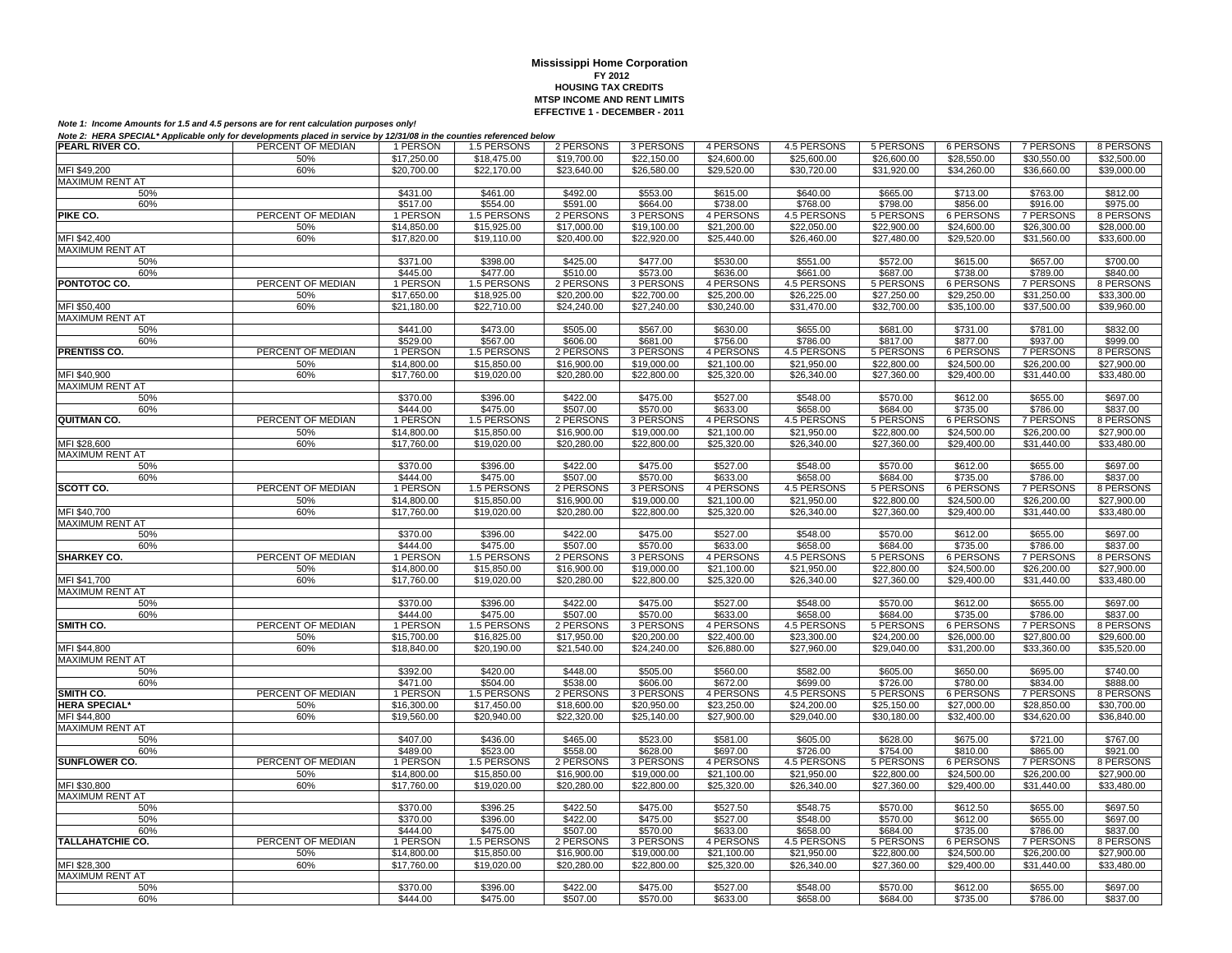| TIPPAH CO.             | PERCENT OF MEDIAN | 1 PERSON                | 1.5 PERSONS | 2 PERSONS   | 3 PERSONS               | 4 PERSONS   | 4.5 PERSONS        | 5 PERSONS        | 6 PERSONS        | 7 PERSONS        | 8 PERSONS   |
|------------------------|-------------------|-------------------------|-------------|-------------|-------------------------|-------------|--------------------|------------------|------------------|------------------|-------------|
|                        | 50%               | $\overline{$}14,800.00$ | \$15,850.00 | \$16,900.00 | \$19,000.00             | \$21,100.00 | \$21,950.00        | \$22,800.00      | \$24,500.00      | \$26,200.00      | \$27,900.00 |
| MFI \$38,300           | 60%               | \$17,760.00             | \$19,020.00 | \$20,280.00 | \$22,800.00             | \$25,320.00 | \$26,340.00        | \$27,360.00      | \$29,400.00      | \$31,440.00      | \$33,480.00 |
| MAXIMUM RENT AT        |                   |                         |             |             |                         |             |                    |                  |                  |                  |             |
| 50%                    |                   | \$370.00                | \$396.00    | \$422.00    | \$475.00                | \$527.00    | \$548.00           | \$570.00         | \$612.00         | \$655.00         | \$697.00    |
| 60%                    |                   | \$444.00                | \$475.00    | \$507.00    | \$570.00                | \$633.00    | \$658.00           | \$684.00         | \$735.00         | \$786.00         | \$837.00    |
| TIPPAH CO.             | PERCENT OF MEDIAN | 1 PERSON                | 1.5 PERSONS | 2 PERSONS   | 3 PERSONS               | 4 PERSONS   | <b>4.5 PERSONS</b> | <b>5 PERSONS</b> | <b>6 PERSONS</b> | <b>7 PERSONS</b> | 8 PERSONS   |
| <b>HERA SPECIAL*</b>   | 50%               | \$15,300.00             | \$16,400.00 | \$17,500.00 | \$19,700.00             | \$21,850.00 | \$22,725.00        | \$23,600.00      | \$25,350.00      | \$27,100.00      | \$28,850.00 |
| MFI \$38,300           | 60%               | \$18,360.00             | \$19,680.00 | \$21,000.00 | \$23,640.00             | \$26,220.00 | \$27,270.00        | \$28,320.00      | \$30,420.00      | \$32,520.00      | \$34,620.00 |
| MAXIMUM RENT AT        |                   |                         |             |             |                         |             |                    |                  |                  |                  |             |
| 50%                    |                   | \$382.00                | \$410.00    | \$437.00    | \$492.00                | \$546.00    | \$568.00           | \$590.00         | \$633.00         | \$677.00         | \$721.00    |
| 60%                    |                   | \$459.00                | \$492.00    | \$525.00    | \$591.00                | \$655.00    | \$681.00           | \$708.00         | \$760.00         | \$813.00         | \$865.00    |
| <b>TISHOMINGO CO.</b>  | PERCENT OF MEDIAN | 1 PERSON                | 1.5 PERSONS | 2 PERSONS   | 3 PERSONS               | 4 PERSONS   | 4.5 PERSONS        | 5 PERSONS        | 6 PERSONS        | <b>7 PERSONS</b> | 8 PERSONS   |
|                        | 50%               | \$14,800.00             | \$15,850.00 | \$16,900.00 | \$19,000.00             | \$21,100.00 | \$21,950.00        | \$22,800.00      | \$24,500.00      | \$26,200.00      | \$27,900.00 |
| MFI \$40,400           | 60%               | \$17,760.00             | \$19,020.00 | \$20,280.00 | \$22,800.00             | \$25,320.00 | \$26,340.00        | \$27,360.00      | \$29,400.00      | \$31,440.00      | \$33,480.00 |
| <b>MAXIMUM RENT AT</b> |                   |                         |             |             |                         |             |                    |                  |                  |                  |             |
| 50%                    |                   | \$370.00                | \$396.00    | \$422.00    | \$475.00                | \$527.00    | \$548.00           | \$570.00         | \$612.00         | \$655.00         | \$697.00    |
| 60%                    |                   | \$444.00                | \$475.00    | \$507.00    | \$570.00                | \$633.00    | \$658.00           | \$684.00         | \$735.00         | \$786.00         | \$837.00    |
| TISHOMINGO CO.         | PERCENT OF MEDIAN | 1 PERSON                | 1.5 PERSONS | 2 PERSONS   | 3 PERSONS               | 4 PERSONS   | <b>4.5 PERSONS</b> | 5 PERSONS        | 6 PERSONS        | <b>7 PERSONS</b> | 8 PERSONS   |
| <b>HERA SPECIAL</b>    | 50%               | \$15,200.00             | \$16,300.00 | \$17,400.00 | \$19,550.00             | \$21,700.00 | \$22,575.00        | \$23,450.00      | \$25,200.00      | \$26,950.00      | \$28,650.00 |
| MFI \$40,400           | 60%               | \$18,240.00             | \$19,560.00 | \$20,880.00 | \$23,460.00             | \$26,040.00 | \$27,090.00        | \$28,140.00      | \$30.240.00      | \$32,340.00      | \$34,380.00 |
| MAXIMUM RENT AT        |                   |                         |             |             |                         |             |                    |                  |                  |                  |             |
| 50%                    |                   | \$380.00                | \$407.00    | \$435.00    | \$488.00                | \$542.00    | \$564.00           | \$586.00         | \$630.00         | \$673.00         | \$716.00    |
| 60%                    |                   | \$456.00                | \$489.00    | \$522.00    | \$586.00                | \$651.00    | \$677.00           | \$703.00         | \$756.00         | \$808.00         | \$859.00    |
| UNION CO.              | PERCENT OF MEDIAN | 1 PERSON                | 1.5 PERSONS | 2 PERSONS   | 3 PERSONS               | 4 PERSONS   | 4.5 PERSONS        | 5 PERSONS        | 6 PERSONS        | <b>7 PERSONS</b> | 8 PERSONS   |
|                        | 50%               | \$16,450.00             | \$17,625.00 | \$18,800.00 | \$21,150.00             | \$23,500.00 | \$24,450.00        | \$25,400.00      | \$27,300.00      | \$29,150.00      | \$31,050.00 |
| MFI \$47,000           | 60%               | \$19,740.00             | \$21,150.00 | \$22,560.00 | \$25,380.00             | \$28,200.00 | \$29,340.00        | \$30,480.00      | \$32,760.00      | \$34,980.00      | \$37,260.00 |
| <b>MAXIMUM RENT AT</b> |                   |                         |             |             |                         |             |                    |                  |                  |                  |             |
| 50%                    |                   | \$411.00                | \$440.00    | \$470.00    | \$528.00                | \$587.00    | \$611.00           | \$635.00         | \$682.00         | \$728.00         | \$776.00    |
| 60%                    |                   | \$493.00                | \$528.00    | \$564.00    | \$634.00                | \$705.00    | \$733.00           | \$762.00         | \$819.00         | \$874.00         | \$931.00    |
| <b>WALTHALL CO.</b>    | PERCENT OF MEDIAN | 1 PERSON                | 1.5 PERSONS | 2 PERSONS   | 3 PERSONS               | 4 PERSONS   | 4.5 PERSONS        | 5 PERSONS        | <b>6 PERSONS</b> | <b>7 PERSONS</b> | 8 PERSONS   |
|                        | 50%               | $\overline{$}14,800.00$ | \$15,850.00 | \$16,900.00 | \$19,000.00             | \$21,100.00 | \$21.950.00        | \$22,800.00      | \$24,500.00      | \$26,200.00      | \$27,900.00 |
| MFI \$39,300           | 60%               | \$17,760.00             | \$19,020.00 | \$20,280.00 | \$22,800.00             | \$25,320.00 | \$26,340.00        | \$27,360.00      | \$29,400.00      | \$31,440.00      | \$33,480.00 |
| MAXIMUM RENT AT        |                   |                         |             |             |                         |             |                    |                  |                  |                  |             |
| 50%                    |                   | \$370.00                | \$396.00    | \$422.00    | \$475.00                | \$527.00    | \$548.00           | \$570.00         | \$612.00         | \$655.00         | \$697.00    |
| 60%                    |                   | \$444.00                | \$475.00    | \$507.00    | \$570.00                | \$633.00    | \$658.00           | \$684.00         | \$735.00         | \$786.00         | \$837.00    |
| <b>WARREN CO.</b>      | PERCENT OF MEDIAN | 1 PERSON                | 1.5 PERSONS | 2 PERSONS   | 3 PERSONS               | 4 PERSONS   | 4.5 PERSONS        | 5 PERSONS        | 6 PERSONS        | 7 PERSONS        | 8 PERSONS   |
|                        | 50%               | \$19,250.00             | \$20,625,00 | \$22,000.00 | $\overline{$24,750.00}$ | \$27,500.00 | \$28,600.00        | \$29,700.00      | \$31.900.00      | \$34,100.00      | \$36,300.00 |
| MFI \$55,000           | 60%               | \$23,100.00             | \$24,750.00 | \$26,400.00 | \$29,700.00             | \$33,000.00 | \$34,320.00        | \$35,640.00      | \$38,280.00      | \$40,920.00      | \$43,560.00 |
| <b>MAXIMUM RENT AT</b> |                   |                         |             |             |                         |             |                    |                  |                  |                  |             |
| 50%                    |                   | \$481.00                | \$515.00    | \$550.00    | \$618.00                | \$687.00    | \$715.00           | \$742.00         | \$797.00         | \$852.00         | \$907.00    |
| 60%                    |                   | \$577.00                | \$618.00    | \$660.00    | \$742.00                | \$825.00    | \$858.00           | \$891.00         | \$957.00         | \$1.023.00       | \$1.089.00  |
| <b>WASHINGTON CO.</b>  | PERCENT OF MEDIAN | 1 PERSON                | 1.5 PERSONS | 2 PERSONS   | 3 PERSONS               | 4 PERSONS   | 4.5 PERSONS        | 5 PERSONS        | <b>6 PERSONS</b> | <b>7 PERSONS</b> | 8 PERSONS   |
|                        | 50%               | \$14,800.00             | \$15,850.00 | \$16,900.00 | \$19,000.00             | \$21.100.00 | \$21.950.00        | \$22,800.00      | \$24,500.00      | \$26,200.00      | \$27,900.00 |
| MFI \$34,500           | 60%               | \$17,760.00             | \$19,020.00 | \$20,280.00 | \$22,800.00             | \$25,320.00 | \$26,340.00        | \$27,360.00      | \$29,400.00      | \$31,440.00      | \$33,480.00 |
| <b>MAXIMUM RENT AT</b> |                   |                         |             |             |                         |             |                    |                  |                  |                  |             |
| 50%                    |                   | \$370.00                | \$396.00    | \$422.00    | \$475.00                | \$527.00    | \$548.00           | \$570.00         | \$612.00         | \$655.00         | \$697.00    |
| 60%                    |                   | \$444.00                | \$475.00    | \$507.00    | \$570.00                | \$633.00    | \$658.00           | \$684.00         | \$735.00         | \$786.00         | \$837.00    |
| <b>WAYNE CO.</b>       | PERCENT OF MEDIAN | 1 PERSON                | 1.5 PERSONS | 2 PERSONS   | 3 PERSONS               | 4 PERSONS   | 4.5 PERSONS        | 5 PERSONS        | 6 PERSONS        | <b>7 PERSONS</b> | 8 PERSONS   |
|                        | 50%               | \$14,800.00             | \$15,850.00 | \$16,900.00 | \$19,000.00             | \$21.100.00 | \$21.950.00        | \$22,800.00      | \$24,500.00      | \$26,200.00      | \$27,900.00 |
| MFI \$38,000           | 60%               | \$17,760.00             | \$19,020.00 | \$20,280.00 | \$22,800.00             | \$25,320.00 | \$26,340.00        | \$27,360.00      | \$29,400.00      | \$31,440.00      | \$33,480.00 |
| <b>MAXIMUM RENT AT</b> |                   |                         |             |             |                         |             |                    |                  |                  |                  |             |
| 50%                    |                   | \$370.00                | \$396.00    | \$422.00    | \$475.00                | \$527.00    | \$548.00           | \$570.00         | \$612.00         | \$655.00         | \$697.00    |
| 60%                    |                   | \$444.00                | \$475.00    | \$507.00    | \$570.00                | \$633.00    | \$658.00           | \$684.00         | \$735.00         | \$786.00         | \$837.00    |
| <b>WEBSTER CO.</b>     | PERCENT OF MEDIAN | 1 PERSON                | 1.5 PERSONS | 2 PERSONS   | 3 PERSONS               | 4 PERSONS   | 4.5 PERSONS        | 5 PERSONS        | <b>6 PERSONS</b> | <b>7 PERSONS</b> | 8 PERSONS   |
|                        | 50%               | \$15,650.00             | \$16,775.00 | \$17,900.00 | \$20,150.00             | \$22,350.00 | \$23,250.00        | \$24,150.00      | \$25,950.00      | \$27,750.00      | \$29,550.00 |
| MFI \$44,700           | 60%               | \$18,780.00             | \$20,130.00 | \$21,480.00 | \$24,180.00             | \$26,820.00 | \$27,900.00        | \$28,980.00      | \$31,140.00      | \$33,300.00      | \$35,460.00 |
| <b>MAXIMUM RENT AT</b> |                   |                         |             |             |                         |             |                    |                  |                  |                  |             |
| 50%                    |                   | \$391.00                | \$419.00    | \$447.00    | \$503.00                | \$558.00    | \$581.00           | \$603.00         | \$648.00         | \$693.00         | \$738.00    |
| 60%                    |                   | \$469.00                | \$503.00    | \$537.00    | \$604.00                | \$670.00    | \$697.00           | \$724.00         | \$778.00         | \$832.00         | \$886.00    |
| <b>WILKINSON CO.</b>   | PERCENT OF MEDIAN | 1 PERSON                | 1.5 PERSONS | 2 PERSONS   | 3 PERSONS               | 4 PERSONS   | 4.5 PERSONS        | 5 PERSONS        | 6 PERSONS        | <b>7 PERSONS</b> | 8 PERSONS   |
|                        | 50%               | \$14,800.00             | \$15,850.00 | \$16,900.00 | \$19,000.00             | \$21,100.00 | \$21,950.00        | \$22,800.00      | \$24,500.00      | \$26,200.00      | \$27,900.00 |
| MFI \$29,800           | 60%               | \$17,760.00             | \$19,020.00 | \$20,280.00 | \$22,800.00             | \$25,320.00 | \$26,340.00        | \$27,360.00      | \$29,400.00      | \$31,440.00      | \$33,480.00 |
| <b>MAXIMUM RENT AT</b> |                   |                         |             |             |                         |             |                    |                  |                  |                  |             |
| 50%                    |                   | \$370.00                | \$396.00    | \$422.00    | \$475.00                | \$527.00    | \$548.00           | \$570.00         | \$612.00         | \$655.00         | \$697.00    |
| 60%                    |                   | \$444.00                | \$475.00    | \$507.00    | \$570.00                | \$633.00    | \$658.00           | \$684.00         | \$735.00         | \$786.00         | \$837.00    |
|                        |                   |                         |             |             |                         |             |                    |                  |                  |                  |             |